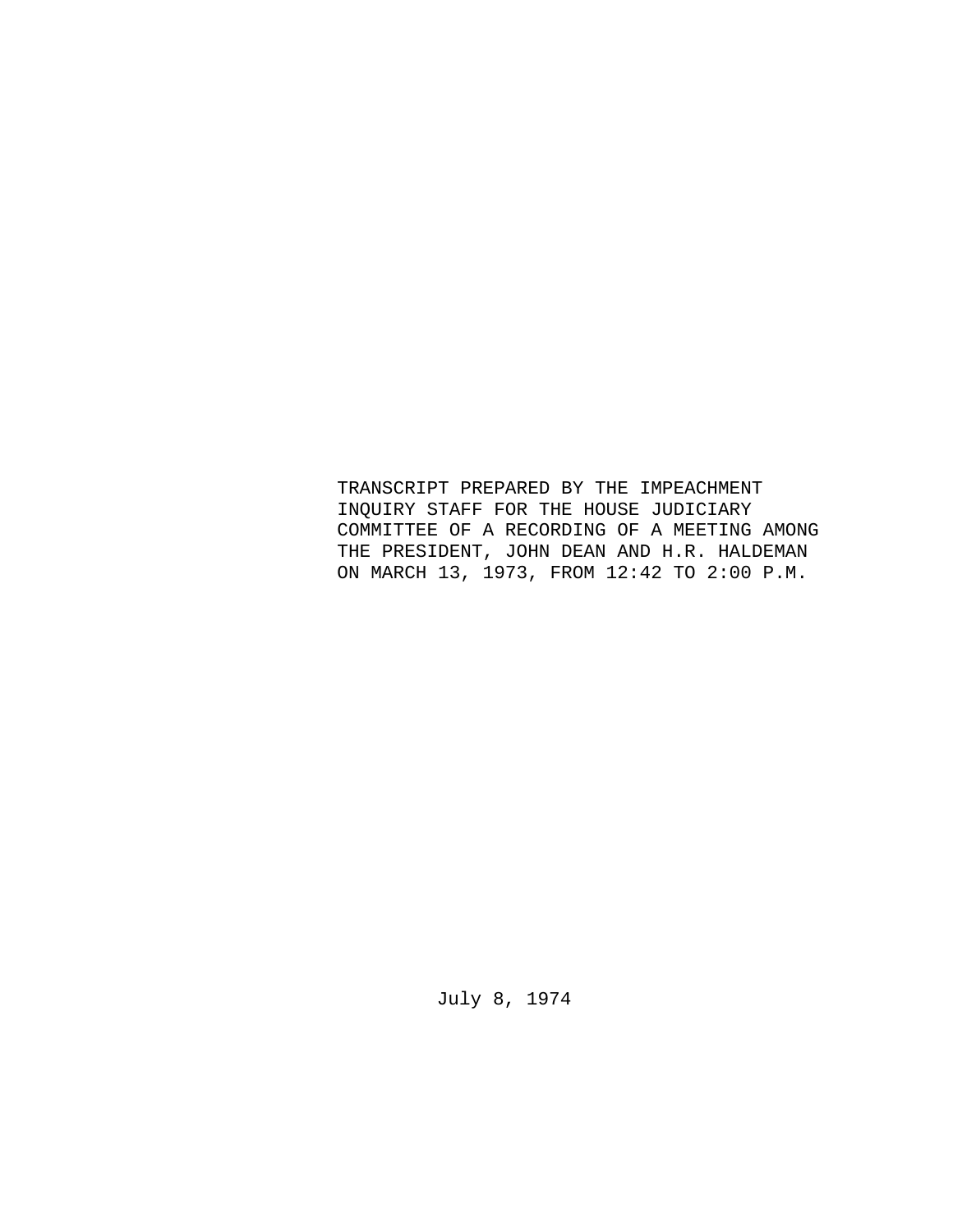TRANSCRIPT PREPARED BY THE IMPEACHMENT INQUIRY STAFF FOR THE HOUSE JUDICIARY COMMITTEE OF A RECORDING OF A MEETING AMONG THE PRESIDENT, JOHN DEAN AND H.R. HALDEMAN ON MARCH 13, 1973, FROM 12:42 TO 2:00 P.M.\*

HALDEMAN: Say, did you raise the question with the President on, on, uh, Colson as a consultant?

DEAN: No, I didn't.

\_\_\_\_\_\_\_\_\_\_\_\_\_\_\_

HALDEMAN: Was that somebody [unintelligible]?

DEAN: It was -the thought was --

PRESIDENT: [Unintelligible]

DEAN: well [unintelligible] it's a consultant without doing any consulting -Yeah.

HALDEMAN: He wanted it [unintelligible]

DEAN: He wants it for continued protection on,  $uh--$ 

- HALDEMAN: Solely for the purposes of, of executive privilege protection. So that--
- DEAN: One of those things that's kept down in the personnel office, and nothing's done on it.

\*The quotation marks used in this transcript are for convenience and do not indicate verbatim quotation by the speaker.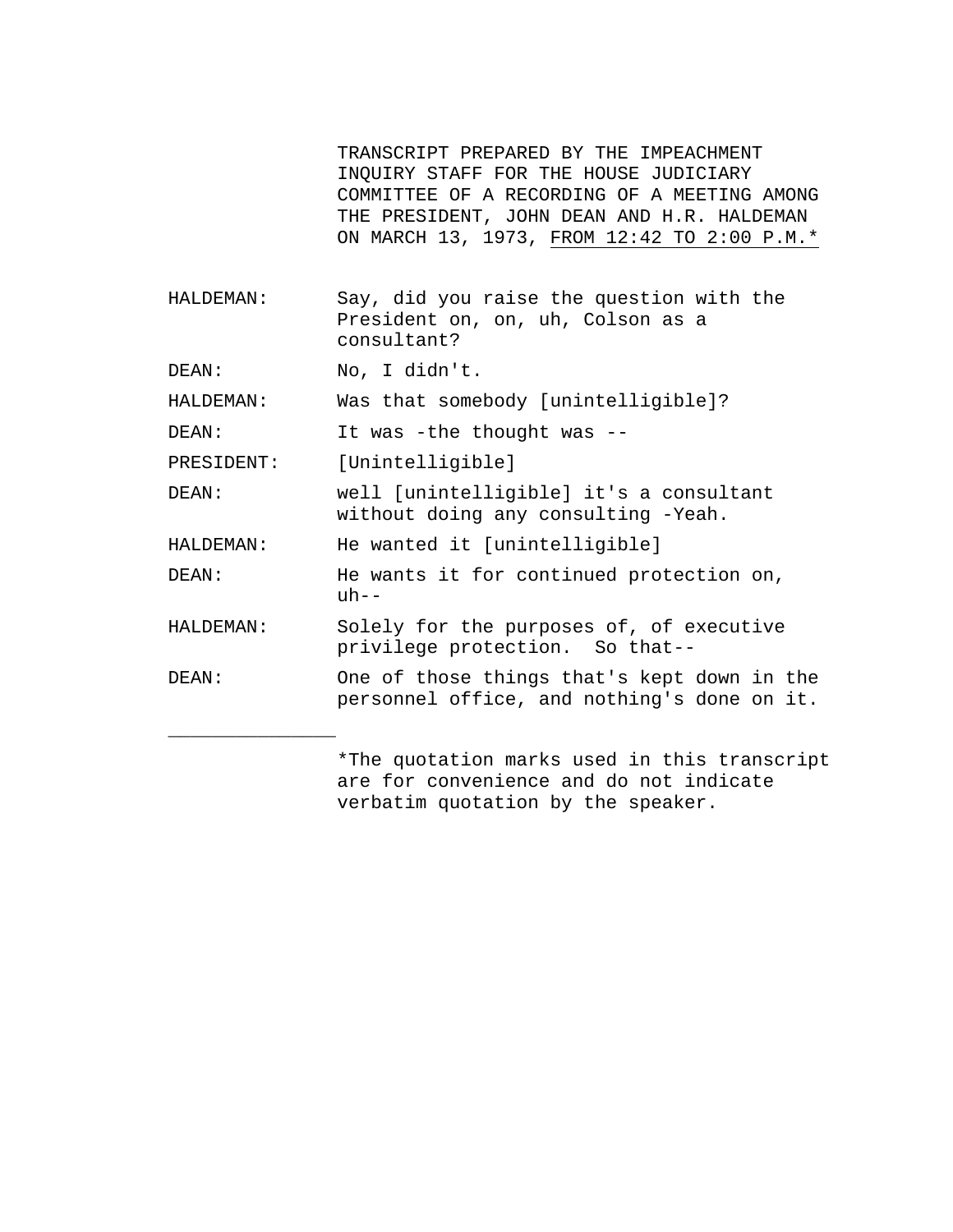PRESIDENT: What happens to Chapin?

DEAN: Well, Chapin dosen't have quite the same problems appearing that Colson will.

- HALDEMAN: Yeah but -you have the same, you, you have the same problems as Chapin appearing versus Colson.
- PRESIDENT: U411, can't -That would be such an obvious fraud to have both of them as consultants, that that won't work. I think he's right. Uh, you'd have to leave Chapin --
- HALDEMAN: Well, you can't make Chapin a consultant, I -we've already said he's not,

PRESIDENT: Yeah.

DEAN: Yeah.

HALDEMAN: Icause we wanted the separation. The question is, if he -are, are you then, going to let As of now, the way they have interpreted executive privilege, is that you are not going to let Chapin testify,

PRESIDENT: Anybody.

HALDEMAN: because it applies to executive privilege but

PRESIDENT: [Unintelligible]

HALDFJW: by the former people in relation to matters while they were here.

 $-2-$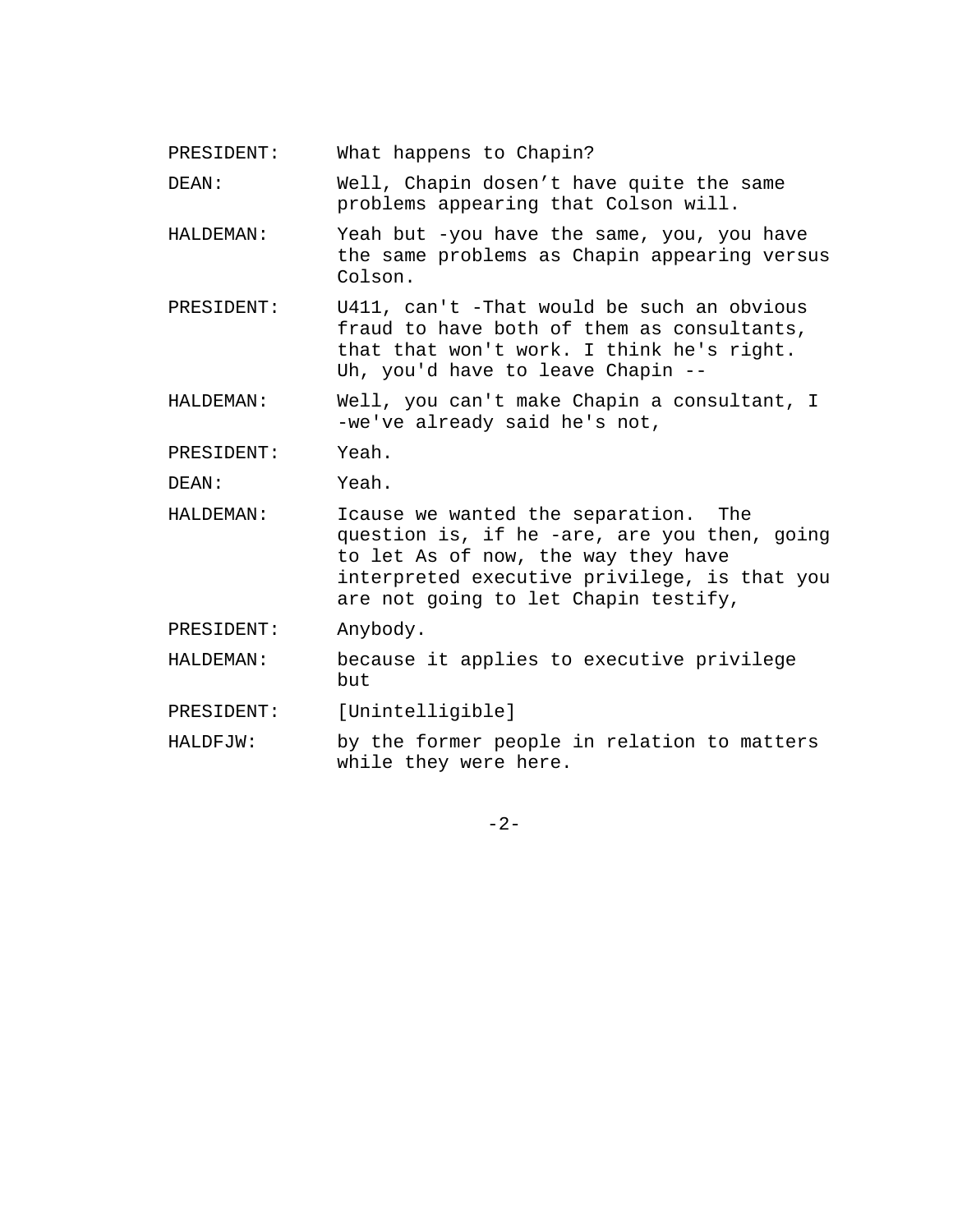DEAN: And the problem area is that Chuck --

HALDEMAN: That same thing would apply to Colson.

DEAN: Well, yes, if Chuck were truly going to be doing nothing from the, this day on.

- HALDEMAN: That's right. He's concerned about what he's doing. Colson's concerned about what he's doing from now on, and he would apply the consulting thing to what, to if he were called regarding actions taken now
- DEAN: That's right.

HALDEMAN: that relate to Watergate actions.

- DEAN: Probably 'cause,because [unintelligible] he will be out stirring up, you know, uh, counter-news attacks and things of this nature and --
- PRESIDENT: Jesus Christ. Is he supposed to do that and be consulting with the President on it?
- DEAN: No, no. But he's consulting, uh, it's a, you know, wide open consultantship. It doesn't mean he consults with you.
- HALDEMAN: Your idea was just to put this in the drawer, in case [unintelligible]

DEAN: Put it in the drawer, and then

 $-3-$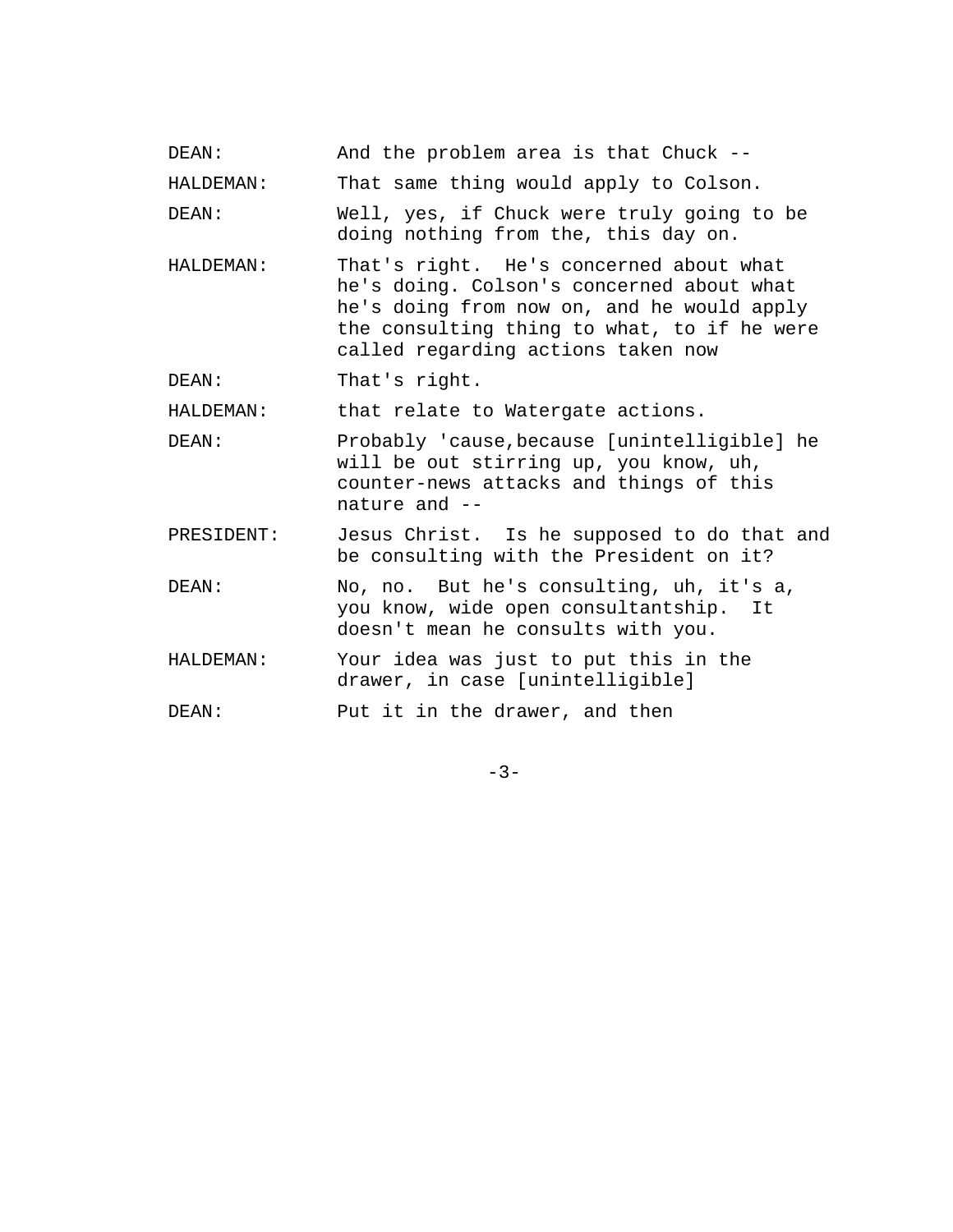PRESIDENT: Not decide it.

HALDEMAN: Uh, it would be a consultant without pay.

DEAN: I'd even tell Chuck that, uh, that, well, just tell Chuck something,

HALDEMAN: Better not tell Chuck. Chuck's [unintelligible]

DEAN: is, there is something in the drawer. And just say we --

PRESIDENT: There is no reason to tell Chuck is there? Why -I would, I would tell him that, uh, for -he's not to say anything, frankly.

HALDEMAN: The point would be to date it back last Saturday, so it, it's continuous.

DEAN: Continuous.

PRESIDENT: That, that is his consultant fee stopped, for the present time, but he's still available for purposes of consulting on various problems and the like.

DEAN: Right.

PRESIDENT: Unpaid consultant?

DEAN: Yes.

[Laughter]

HALDEMAN: We have some of those.

PRESIDENT: Good ones.

 $-4-$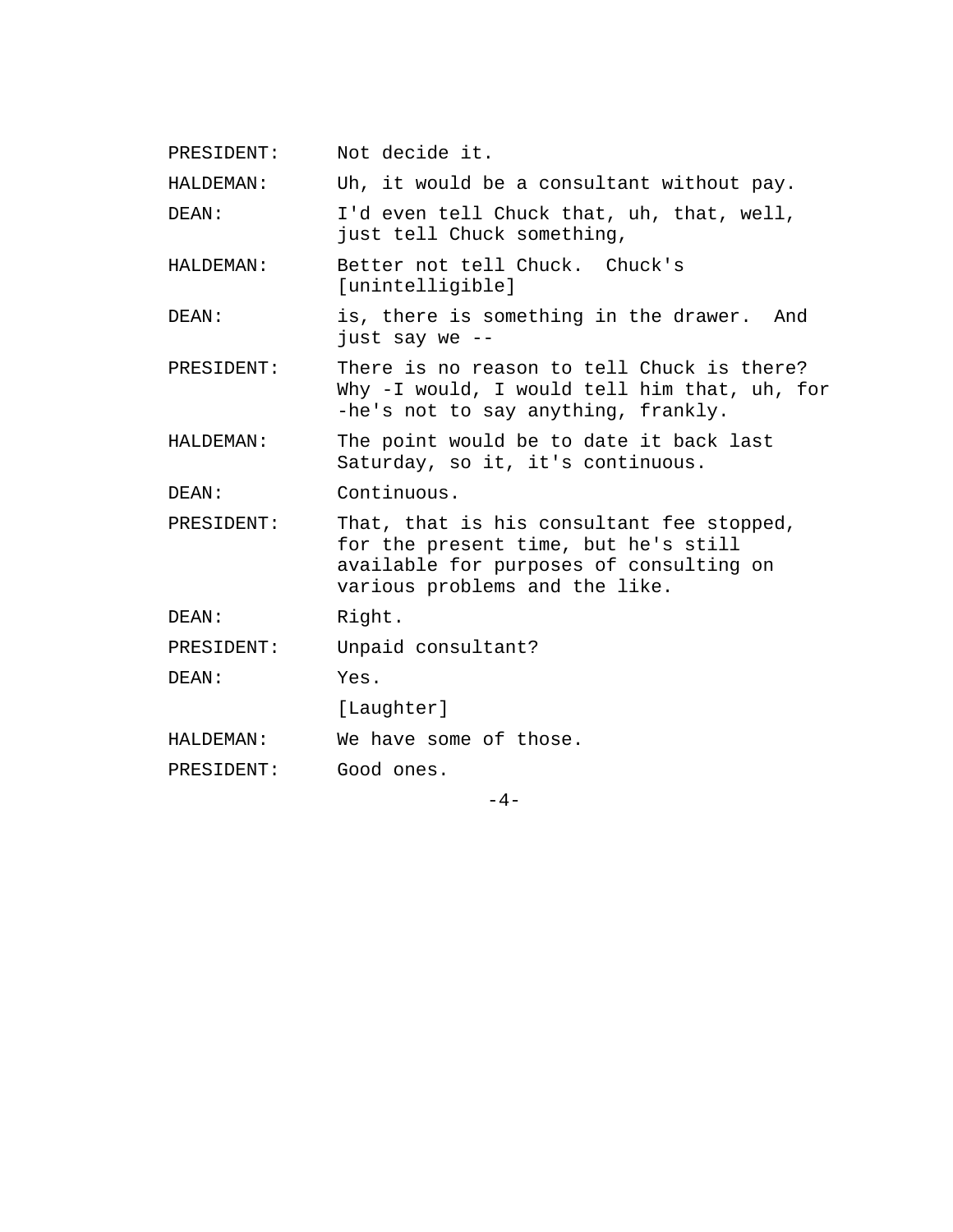HALDEMAN: That's right.

PRESIDENT: Well, uh -What are the latest developments Bob should get something on?

DEAN: Yeah. Uh -

PRESIDENT: Before going into that uh, uh, I was wondering on that, on that, [unintelligible] jackassery about some kid who was in filtrating peace groups, which of course is perfectly proper. Christ, I hope they were. I would hope, I would expect we were heavily infiltrated that way, too.

DEAN: The only, the only problem there, Mr. President, is that --

PRESIDENT: Did he get paid?

DEAN: Uh, he was paid, uh --

PRESIDENT: By check?

DEAN: Uh, he was paid by personal check of another person over there who, in turn, was taking it out of expense money. Uh, when the ultimate source of the money -as best, as quickly as we've been able to trace it -was pre-April  $7<sup>th</sup>$  money. Uh, there, there could be some potential embarrassment for Ken Reitz, uh, along the way.

PRESIDENT: Oh. Working for him.

 $-5-$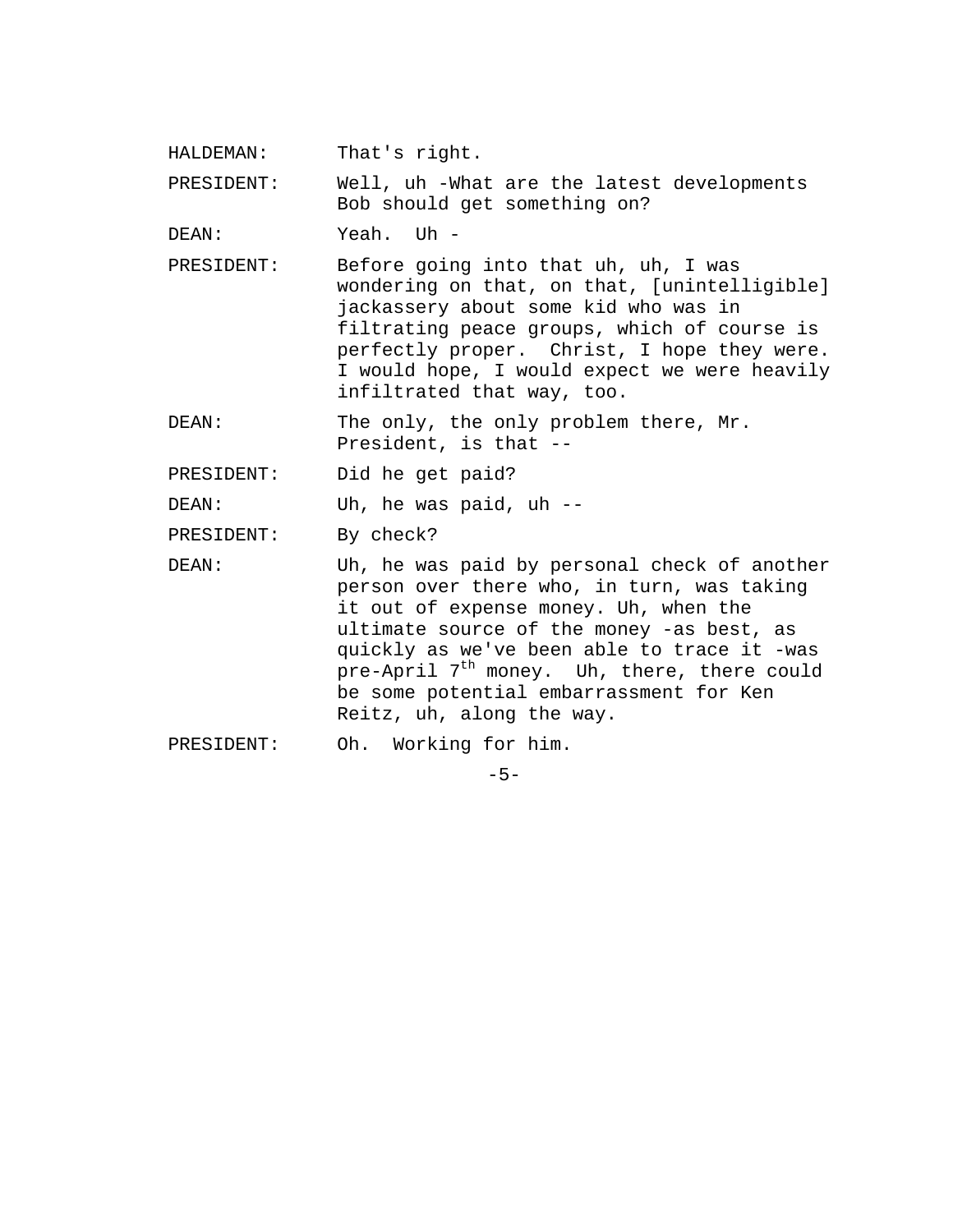- DEAN: So he is -But I, I, I think it's a confined situation. Obviously it's something that's going to come up with the Ervin hearings, but, uh, it's not, not another new Liddy-Hunt, uh, operation. PRESIDENT: Well, it's such a shit-ass way to think. DEAN: Oh, it is. PRESIDENT: For Christ sake DEAN: It is. PRESIDENT: I mean, uh, what, what happened to the kid? Did he just, uh, decide to be a hero? DEAN: That's right. He apparently chatted about it around school, and the word got out, and he got confronted with it and he knew he'd chatted about it, so there he was. It's, uh, absurd; it really is. He didn't do anything illegal. Uh-PRESIDENT: [Unintelligible].Apparently you haven't been able to do anything on my DEAN: But I have, sir --PRESIDENT: project of take the offensive DEAN: No, to the contrary.
	- -6-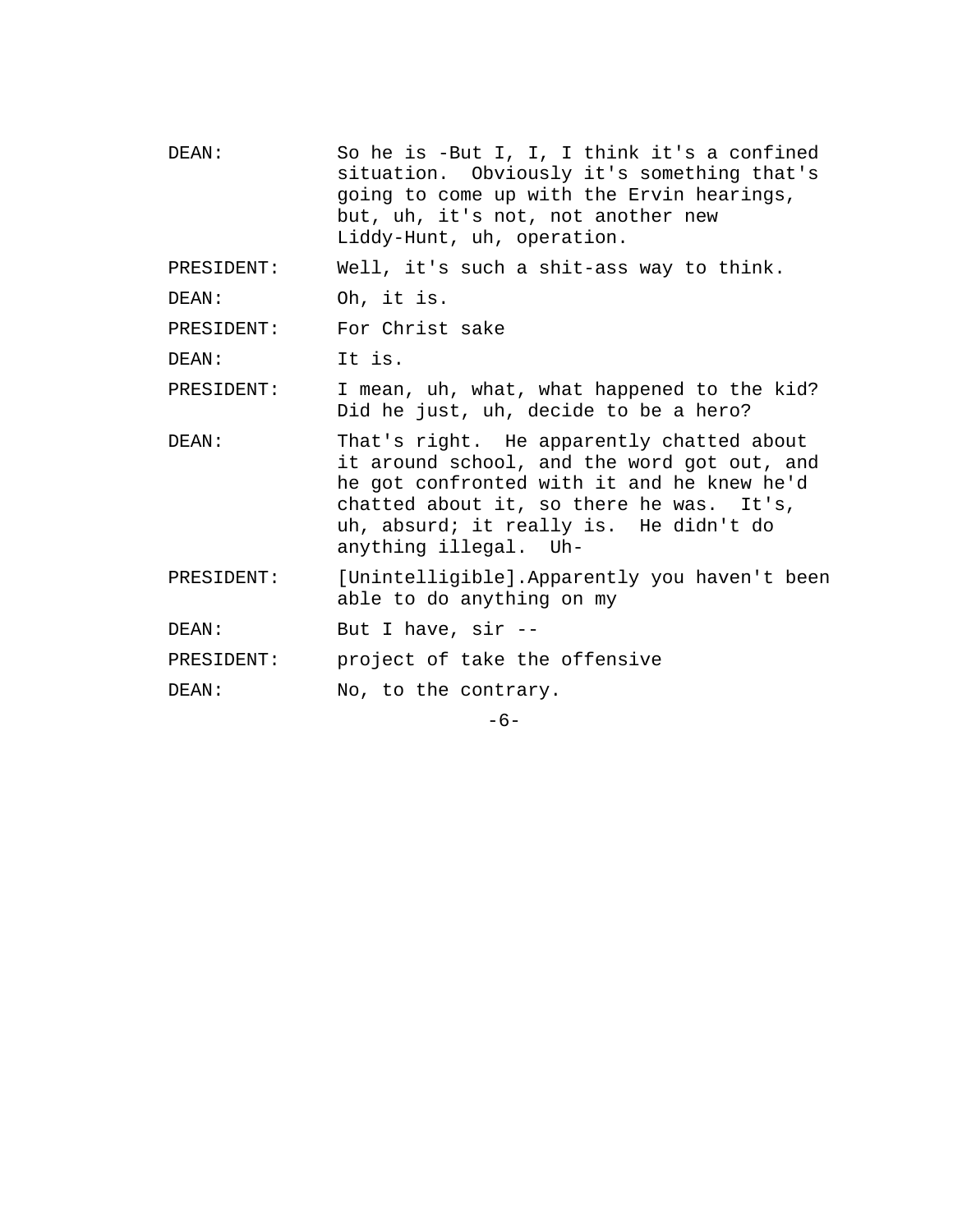PRESIDENT: based on Sullivan.

DEAN: No, uh -

PRESIDENT: Did you kick a few butts around?

- DEAN: Uh, I have all of the information that we have finished -that we've collected. There is some there, and, uh, I've turned it over to Baroody. Baroody is having a speech drafted for Barry Goldwater. And there's enough material there to make a rather sensational speech just by: ""Why in the hell isn't somebody looking into what happened to President Nixon when, during his campaign look at these events. How do you explain these? Where are the answers to these questions?'" Uh, there's enough of a thread, I've--
- PRESIDENT: Double standard.
- DEAN: Yeah, and I've, I've pulled all the information--
- PRESIDENT: Also, the Senator then should also present it to the, uh, to the Ervin Committee and demand that that be included.
- DEAN: A letter -

PRESIDENT: He Is a Senator,

 $-7-$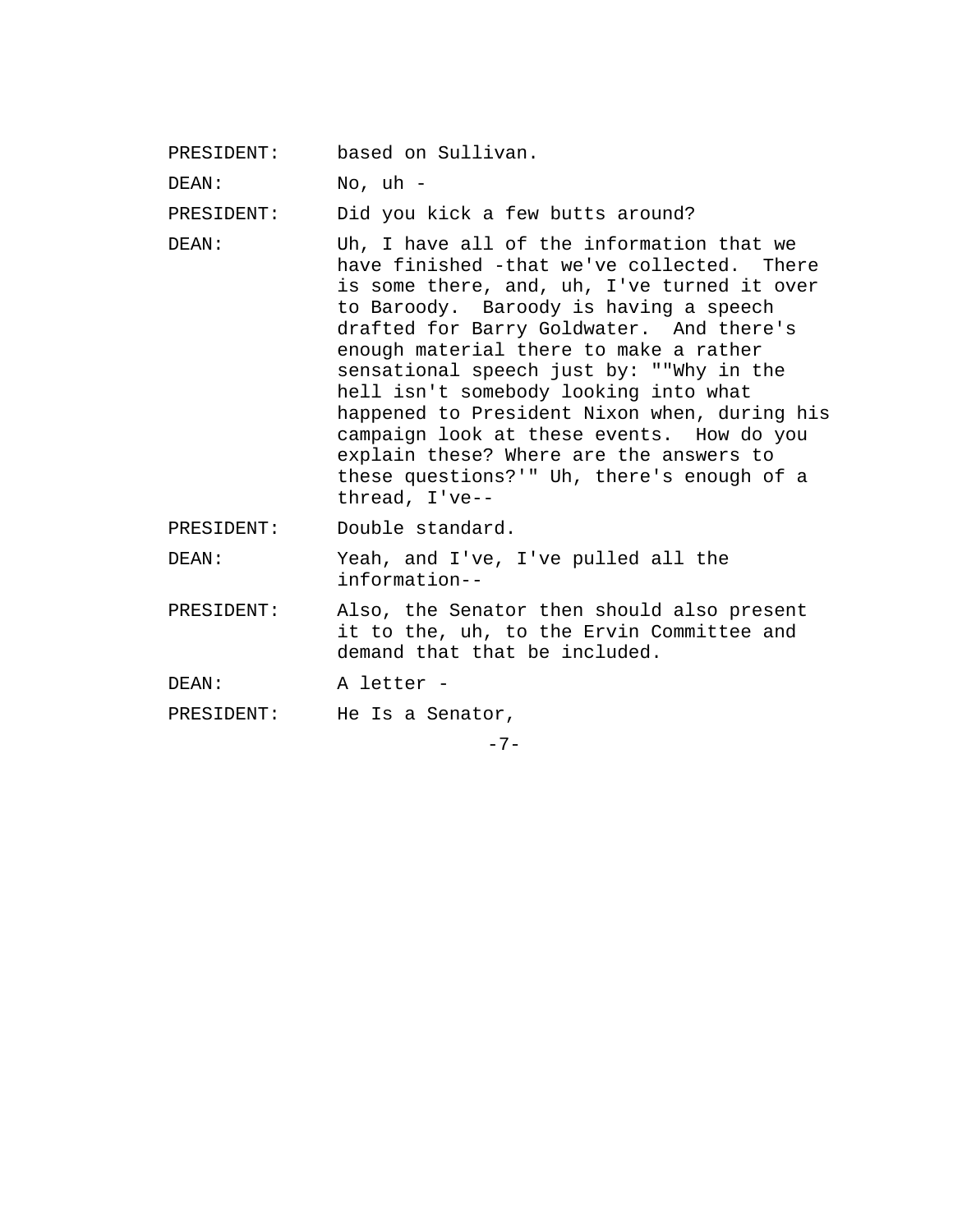DEAN: What I'm working on now

PRESIDENT: a senator

DEAN: is a letter to Senator Ervin saying, "This has come to my attention, and why shouldn't, uh, why shouldn't this be a part of the inquiry?"" And he can spring out of '64 and then quickly to '72. And, and we've got a pretty good speech, uh, Baroody tells me, if we can get out our material.

PRESIDENT: Good.

DEAN: So it's in the mill.

HALDEMAN: Good. [Unintelligible] friends have you got [unintelligible]

DEAN: That's right.

PRESIDENT: Thank God.

HANDEMAN: Why has there never been [unintelligible] come up and did it before?

PRESIDENT: Just wasn't enough stuff. They couldn't get anybody to pay any attention. For example, the investigations were supposed to have been taken for the thirty-four million-odd contributed to McGovern in small Oh Christ, there's a lot of hanky-panky in there, and the records used on it are just too bad to find out anything.

 $-8-$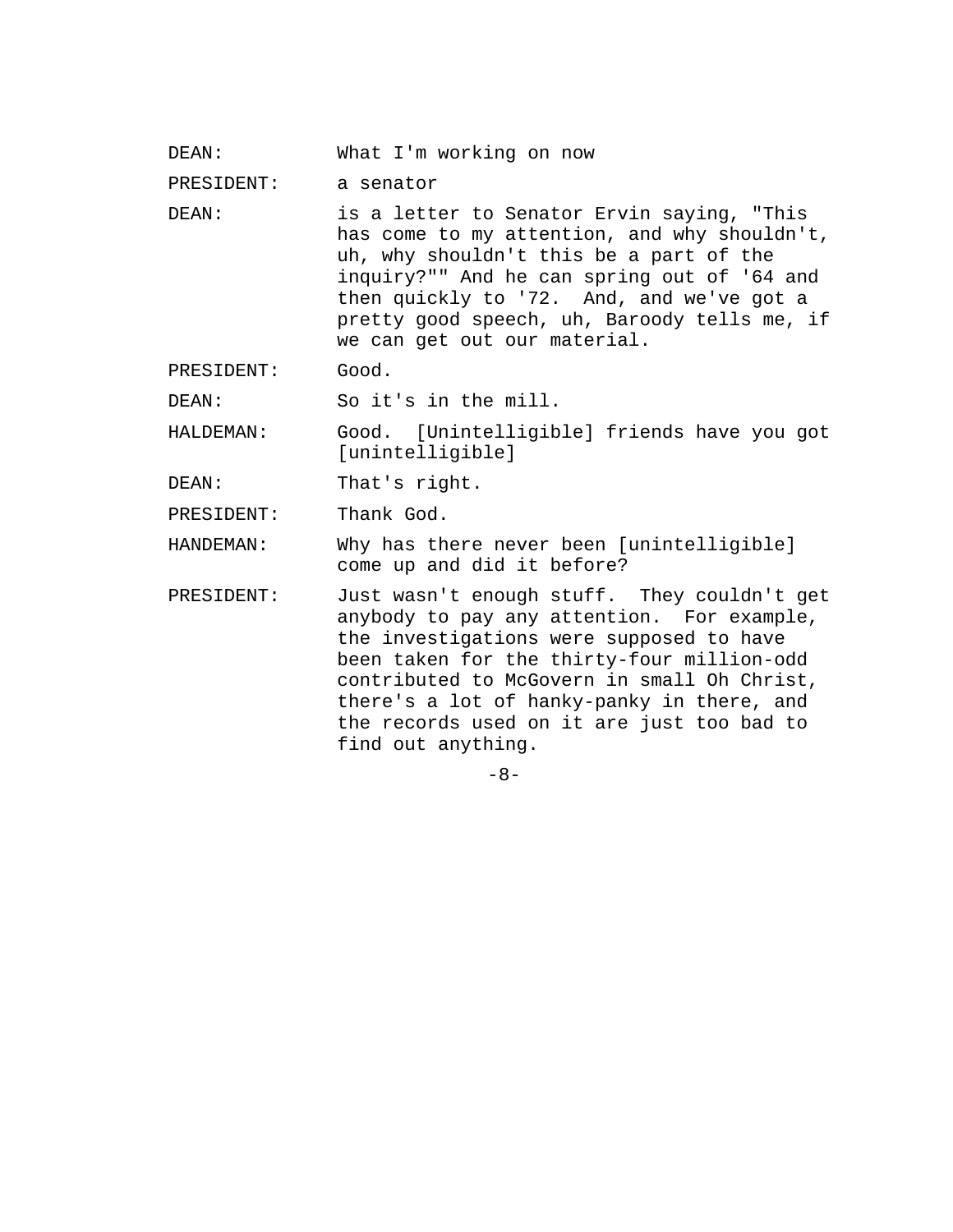DEAN: That's one of the problems that he has--

PRESIDENT: That's the problem, and can that be an issue?

- DEAN: That will be an issue. That we have -There is a crew working that, also.
- PRESIDENT: Do you need any IRS [unintelligible] stuff?
- DEAN: Uh Not at the --

WAITER: Would you care for some coffee?

- DEAN: No, thank you, I'm fine. Uh, there is no need at this hour for anything from IRS, and we have a couple of sources over there that I can go to. I don't have to fool around with Johnnie Walters or anybody, we can get right in and get what we need.
- PRESIDENT: Talk to Elliot Gompers [phonetic].
- DEAN: I've, I've been preparing the, uh, the answers for the briefing book and I just raised this with Ron, uh. It's my estimation, for what it's worth, that probably this week will draw more Watergate questions than any other week you're likely to see, uh, given the Gray hearings, the new revelations about they're not new, but they're now substantiated -about Kalmbach and Chapin that have been in the press.

 $-9-$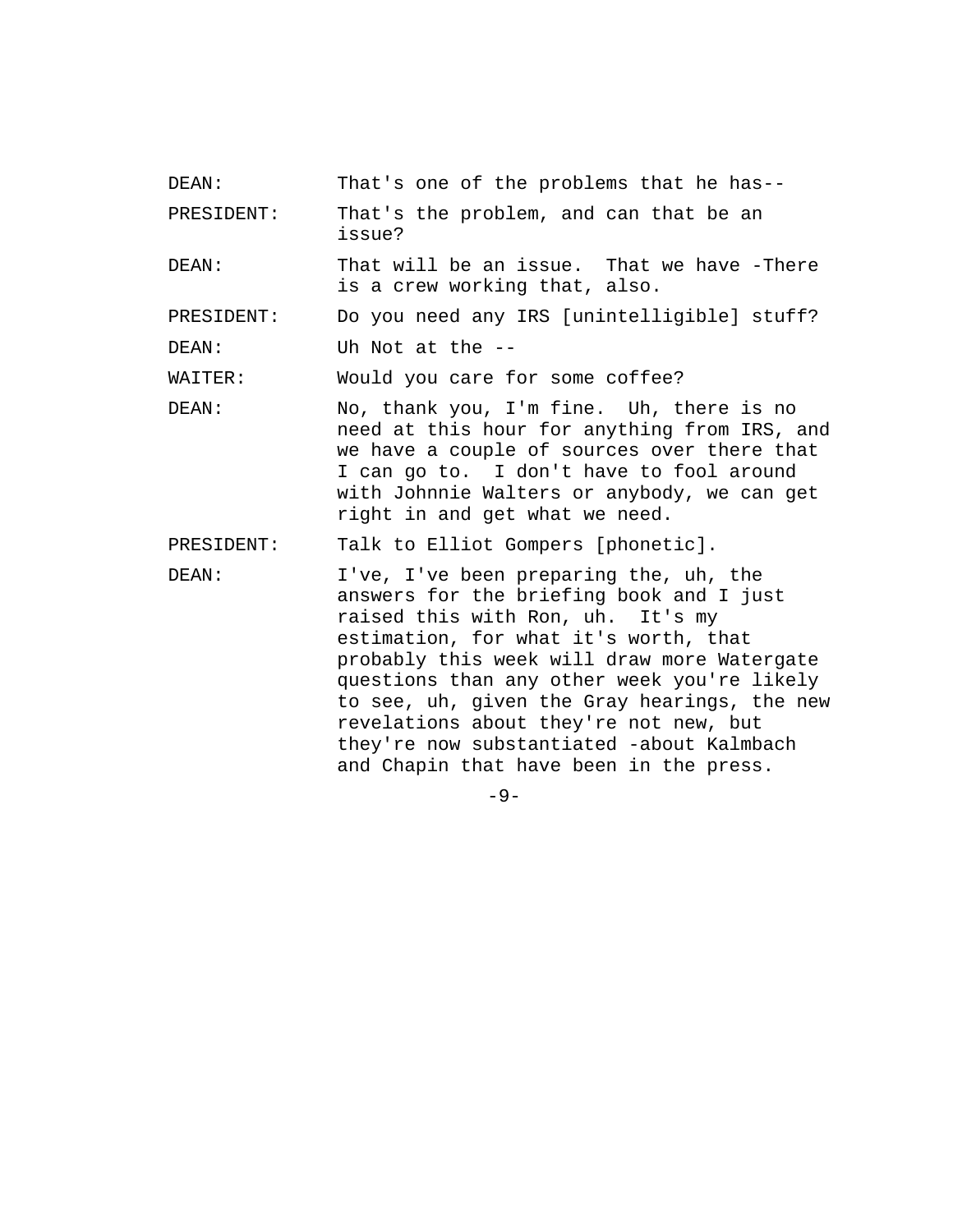- PRESIDENT: To the effect of what? They--
- DEAN: That Chapin directed Kalmbach to pay Segretti, the alleged saboteur, somewhere between thirty-five and forty thousand dollars. Uh, there is an awful lot of that out in the press now.

PRESIDENT: Yeah

DEAN: There is also the question of Dean appearing, not appearing -Dean's role.. There was more stories in the Post this morning that are absolutely inaccurate, Uh, about my turning information over to the Re-election Committee for uh, uh -some woman over there, Mrs. Hoback, signed an affidavit, gave it to Birch Bayh, said that I was, uh, brought into Mardian's, Bob Mardian's office within forty-eight hours after a private interview I had with the Bureau, and confronted with it. How did they know that? Well, it came from internal sources over there, is how they knew it

PRESIDENT: From what?

- DEAN: Internal sources -this girl had told others that she was doing this, and they just told, uh, just quickly filled her to the top when she was out on her own.
- PRESIDENT: (Unintelligible]

 $-10-$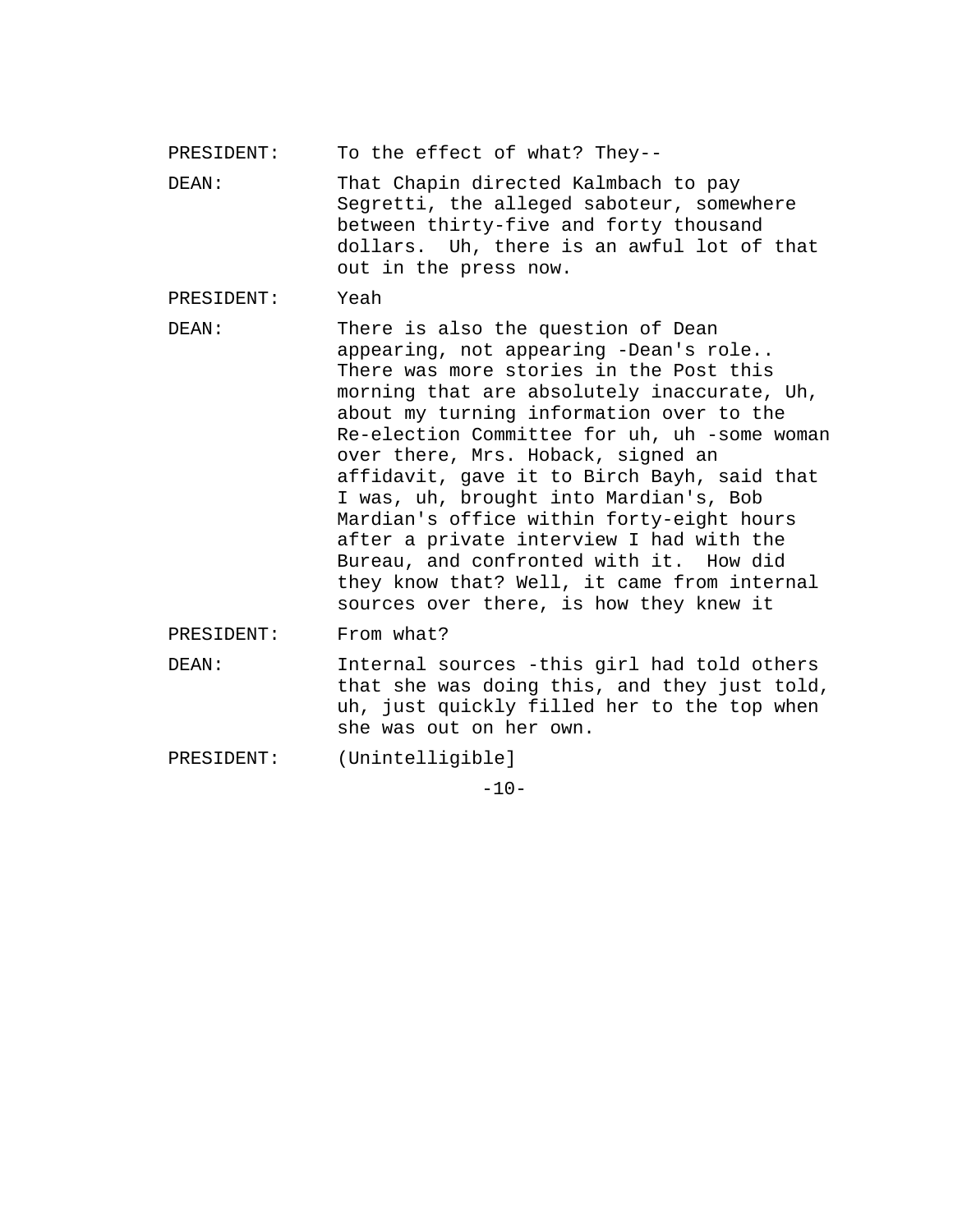| PRESIDENT: | Why did she do that? Was she mad?                                                                                                                                                                                                                                                                    |
|------------|------------------------------------------------------------------------------------------------------------------------------------------------------------------------------------------------------------------------------------------------------------------------------------------------------|
| DEAN:      | She's a registered Democrat.                                                                                                                                                                                                                                                                         |
| PRESIDENT: | Why did we take her in?                                                                                                                                                                                                                                                                              |
| DEAN:      | I'll -To this day, I do not understand what<br>she was doing. And she was --                                                                                                                                                                                                                         |
| PRESIDENT: | Who was she working for?                                                                                                                                                                                                                                                                             |
| DEAN:      | She worked in Stans' operation.                                                                                                                                                                                                                                                                      |
| PRESIDENT: | [Unintelligible] that was a bright move.                                                                                                                                                                                                                                                             |
| DEAN:      | it wasn't a good move. He had -in fact,<br>that was one of our problems, was the, uh,<br>the little pocket of women that worked for<br>Maury Stans. No doubt about it, that was<br>things would have sailed a lot smoother<br>without that pack. Not that they had<br>anything that was devastating. |
| PRESIDENT: | Yeah. Well, now, with regard to the<br>questions, and so forth, sure, uh, it would<br>be my opinion, though, not to, not to dodge<br>it just because there are going to be<br>questions.                                                                                                             |

DEAN: She did. Said we had two or three of those.

DEAN: Well, it's going to be -You're probably going to get more

-11-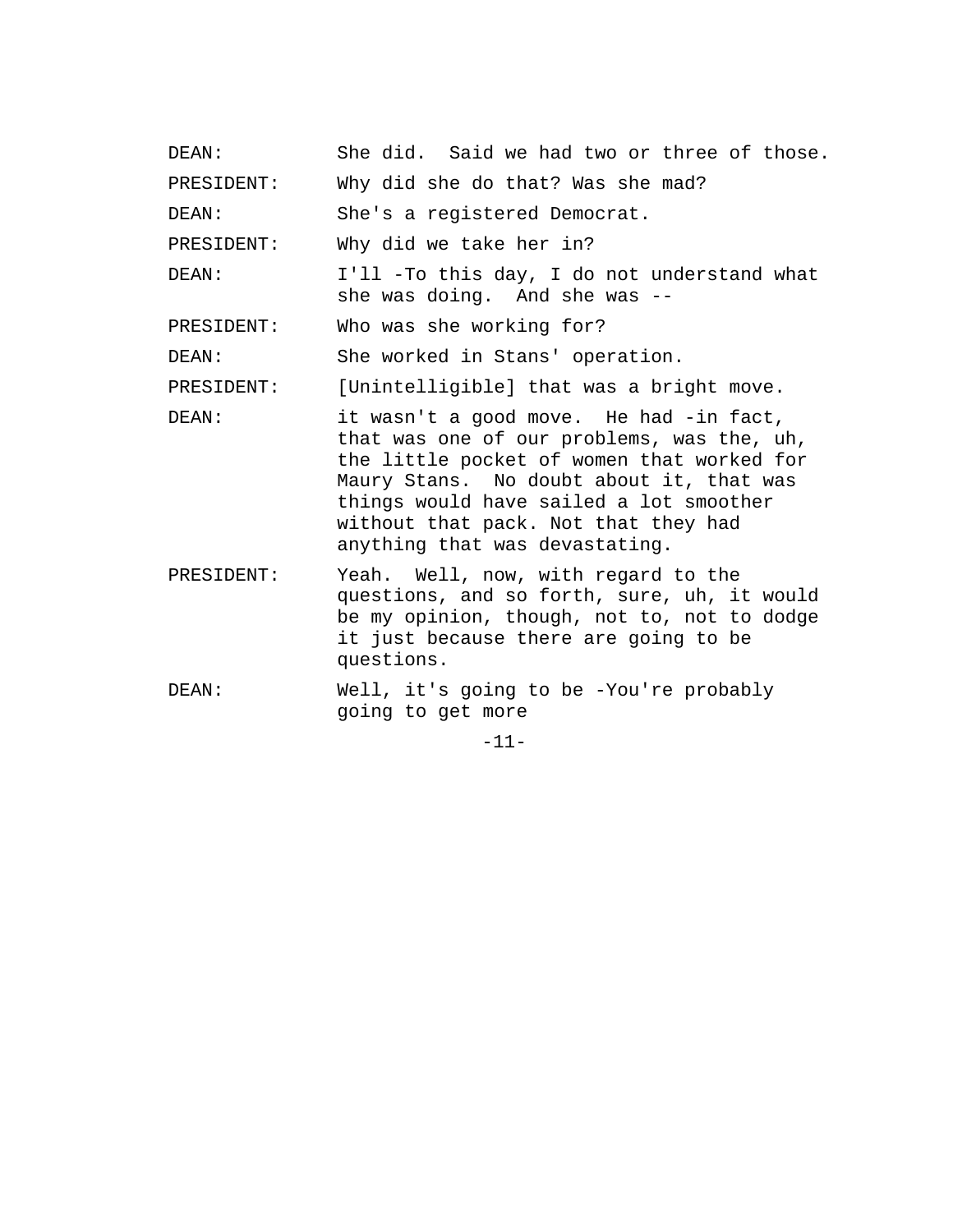questions this week. And the tough questions. And some of them don't have easy answers. For example, did Haldeman know that, uh, there was a Don Segretti out there? That question is, is likely.

PRESIDENT: Did he? I don't know.

DEAN: He had, he had knowledge that there was somebody in the field doing prankster-type activities.

PRESIDENT: Uh huh.

DEAN: Uh --

PRESIDENT: So I don't know that. [Unintelligible]

DEAN: So at this -I mean that's the other thing --

PRESIDENT: Yes, but what about, what about my taking, uh, basically, just trying to have to fight this thing at one time. I can fight it later, but it's not going to get any better. I don't think that the way to get into this, did he know or not, I think the thing to say "This is a matter being considered by a committee and I'm not going to comment upon it while it's being -I don't want to get into the business of taking each charge that comes up in the Committee and com menting on it. It is being considered by, and it's being investigated. I'm not going to comment on it."

-12-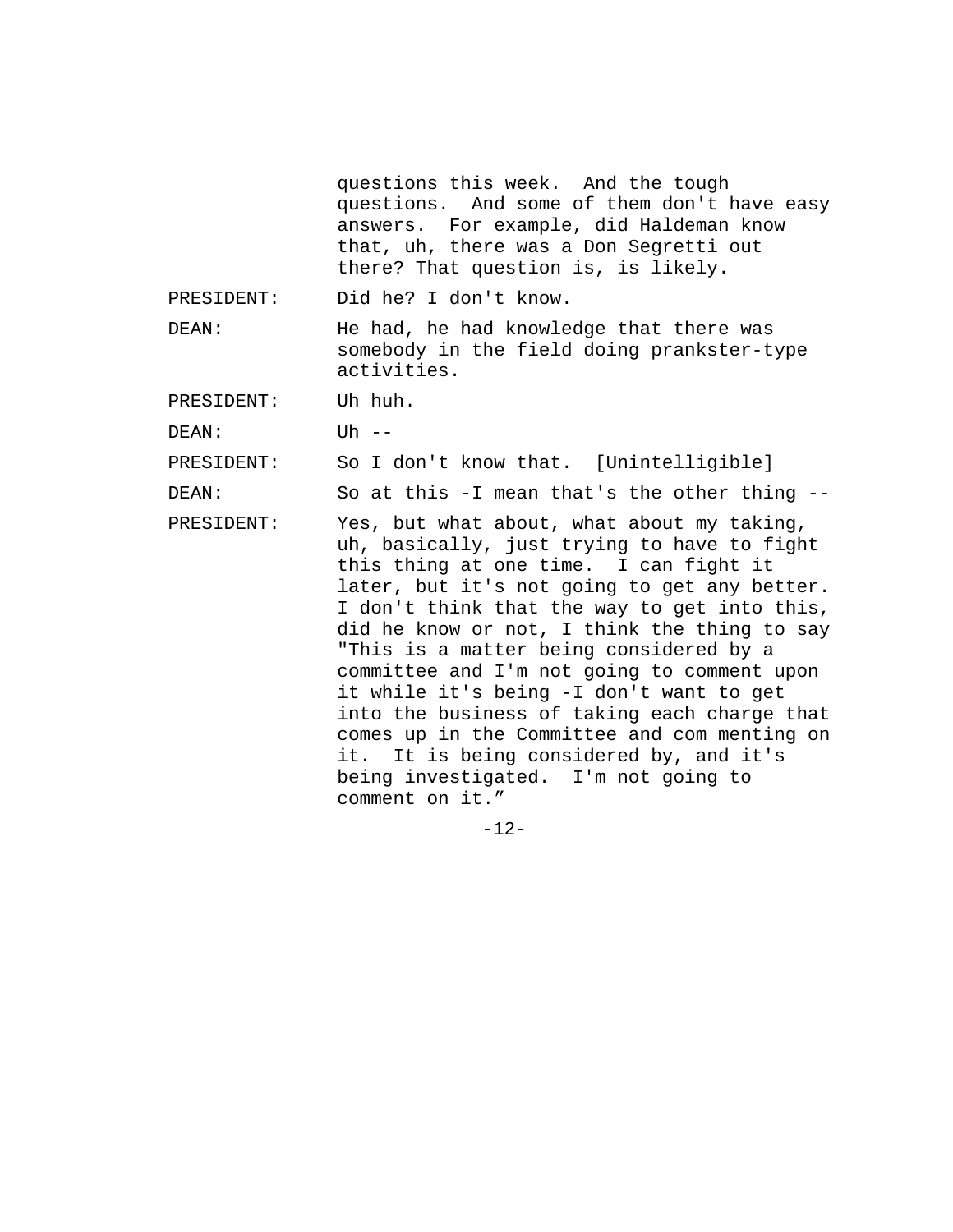| DEAN: | Well, that's, that's exactly the way I  |  |  |  |  |  |
|-------|-----------------------------------------|--|--|--|--|--|
|       | drafted these. I have kept them general |  |  |  |  |  |
|       | answers.                                |  |  |  |  |  |

- PRESIDENT: And I just cut them off. No. If I start getting, I think, John, if I start breaking dawn –it's like on the Court thing -the Watergate stuff, I'm not going to comment on it. I know all of these questions. "'I am not going to comment on that. That's a matter for the Committee to determine."' Then, I'll repeat the fact that 1, as far as the Watergate matter is concerned, there was no knowledge there, I am not going to comment on anything else. Let the Committee find out. What would you say? You don't agree?
- DEAN: Well, uh, the bottom line, on, on a draft that –before I came over for [laughs] lunch -was, well, if you have nothing to hide, Mr. President, here at the White House, why aren't you willing to spread on the record everything you know about it? Why doesn't the Dean Report be made public? Why doesn't everyone come out? Why does Ziegler stand out there and bob and weave, and no-comment? That's, that's the bottom line.
- PRESIDENT: Well, all right. What do you say to that? DEAN: Well --

 $-13-$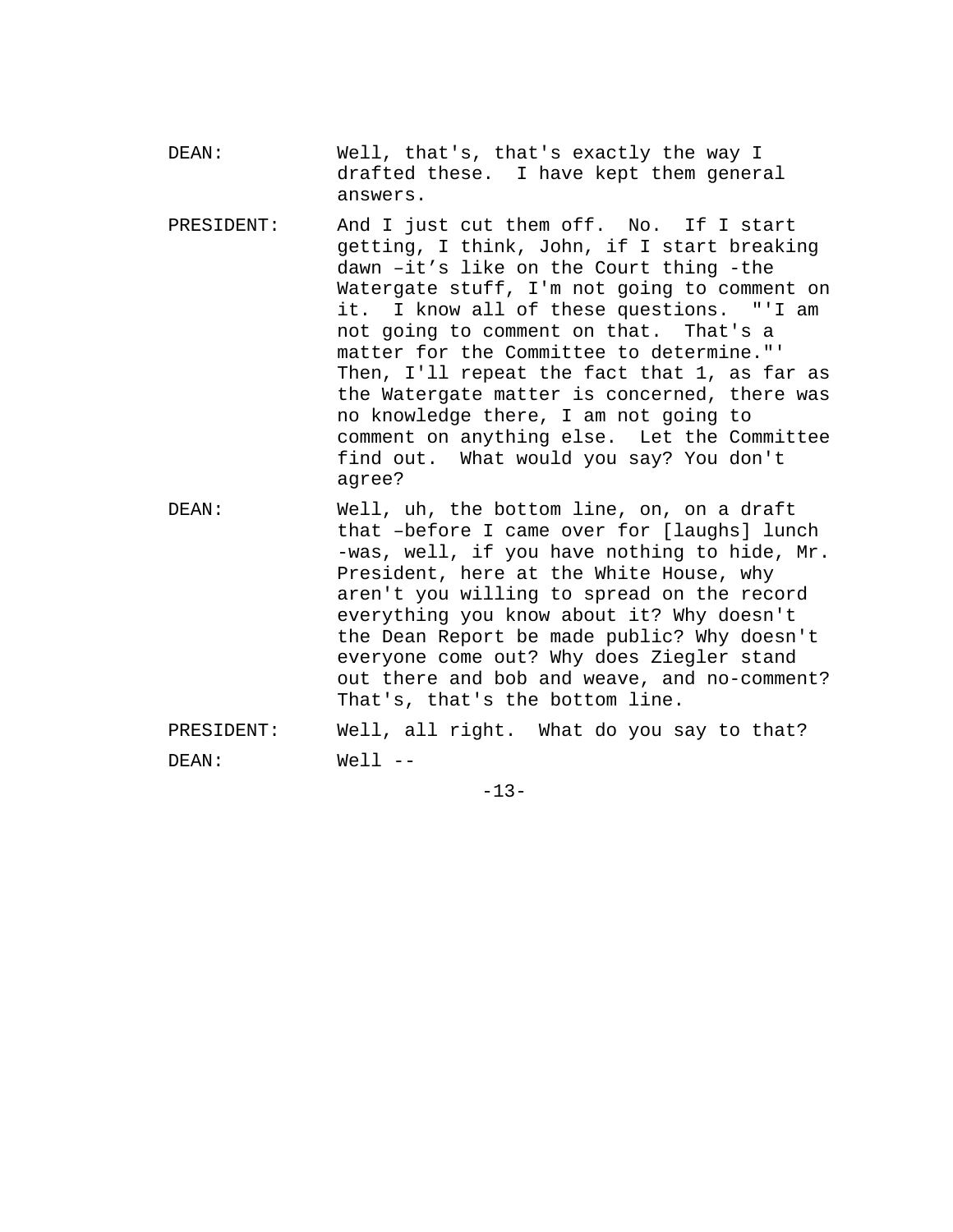| PRESIDENT: | You -we are furnishing information. We will<br>do something.                                                                                                                                    |  |  |  |  |  |  |
|------------|-------------------------------------------------------------------------------------------------------------------------------------------------------------------------------------------------|--|--|--|--|--|--|
| DEAN:      | I think we -well, of course, we have --                                                                                                                                                         |  |  |  |  |  |  |
| PRESIDENT: | We have cooperated.                                                                                                                                                                             |  |  |  |  |  |  |
| DEAN:      | We have cooperated with the FBI in the<br>investigation of the Watergate.                                                                                                                       |  |  |  |  |  |  |
| PRESIDENT: | That's right.                                                                                                                                                                                   |  |  |  |  |  |  |
| DEAN:      | We will cooperate with the investigation of,<br>a proper investigation by the Senate.                                                                                                           |  |  |  |  |  |  |
| PRESIDENT: | Right. We will make statements.                                                                                                                                                                 |  |  |  |  |  |  |
| DEAN:      | And, indeed, we have nothing to hide.                                                                                                                                                           |  |  |  |  |  |  |
| PRESIDENT: | We have furnished information; we have<br>nothing to hide. So we have<br>[unintelligible] have to handle it.                                                                                    |  |  |  |  |  |  |
| DEAN:      | Uh huh.                                                                                                                                                                                         |  |  |  |  |  |  |
| PRESIDENT: | What else can we do, really. I mean, we<br>can't -you see, I can't be in the position<br>of basically hunkering down because we got a<br>lot of tough questions on Watergate, and not<br>go out |  |  |  |  |  |  |
| DEAN:      | True.                                                                                                                                                                                           |  |  |  |  |  |  |

-14-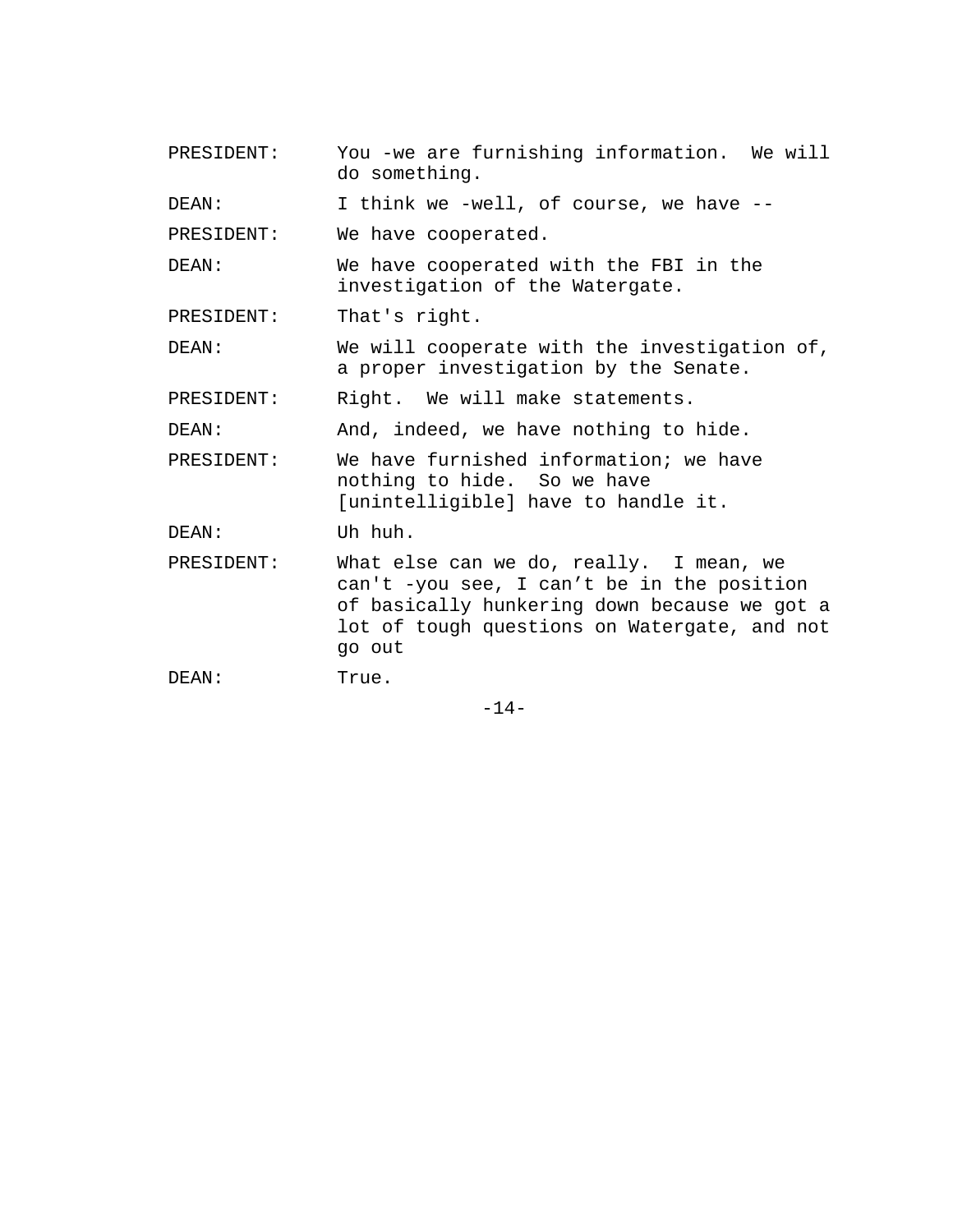- PRESIDENT: and, and talk on other issues because they're going to be, they're embarrassing. It's not going to get better. It's going to get worse. Do you agree?
- DEAN: That's--I would agree. I think it's cyclic somewhat. I think after the Gray thing takes one course one way or the other, there'll be a dead period of news on Watergate until the Ervin hearings start again.

PRESIDENT: Yeah.

DEAN: Uh, this has obviously sparked the news again.

PRESIDENT: Well, let me just, just run over the questions again. Now, isn't it best, "What about Mr. Haldeman, Mr. Segretti, and so forth." "That's a matter which is being considered by a Senate committee; I'm not going to comment on it." That's true, isn't it?

DEAN: That's correct. That's specifically

PRESIDENT: [Unintelligible]

- DEAN: spelled out in their resolution that they will--
- PRESIDENT: I am not going to comment on that one [unintelligible] being considered by a committee. [Unintelligible] as I have already indicated. Uh, I am just not going to comment on it. You already indicated my views on the Watergate thing.

 $-15-$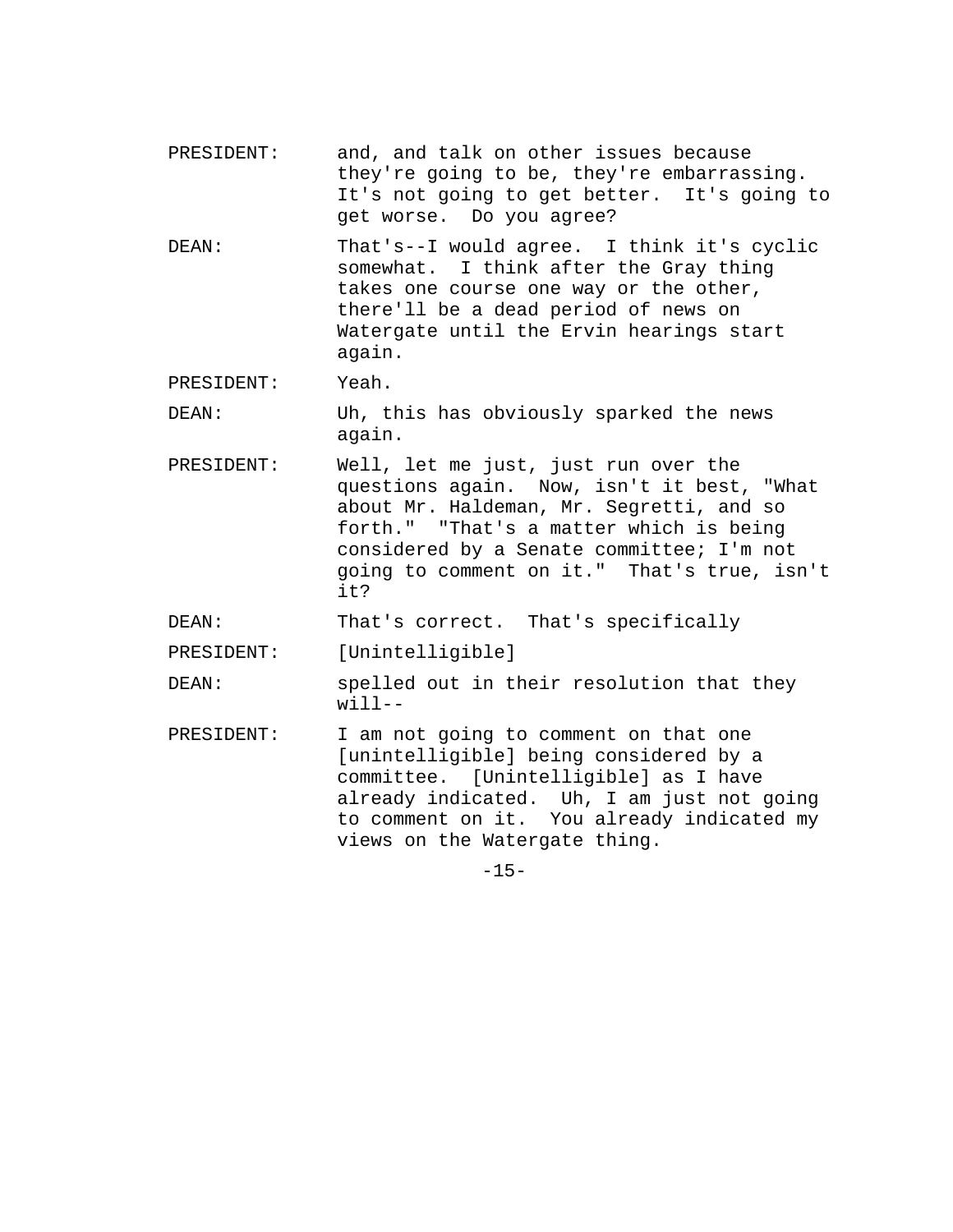- DEAN: Did Mr. Chapin's departure have something to do with his involvement with Segretti?
- PRESIDENT: No. The answer's "No". And, uh, ""But what about, uh, what about Mr. Dean?" ]My position is the same: "We going to be -We were We've been cooperative. We cooperated with the Justice Department, with the FBI completely -in trying to, in furnishing information that was relevant in this matter. We will cooperate with the Committee under the rules that I have laid out in my st--my statement on executive privilege." Period. Now what else? Let's see.
- DEAN: Well, then, you'll get a barrage of questions probably on, will you supply, will Mr. Haldeman and Mr. Ehrlichman and Mr. Dean go up to the Committee and testify?
- PRESIDENT: No. Absolutely not.
- DEAN: Mr. Colson.
- PRESIDENT: No. No.
- DEAN: I think that's -
- PRESIDENT: No. Absolutely not. I No. It isn't a question of, the question is not under what, uh, or somebody, or Ziegler, or somebody had said that, uh, that we, we in our executive privilege statement it was interpreted as

 $-16-$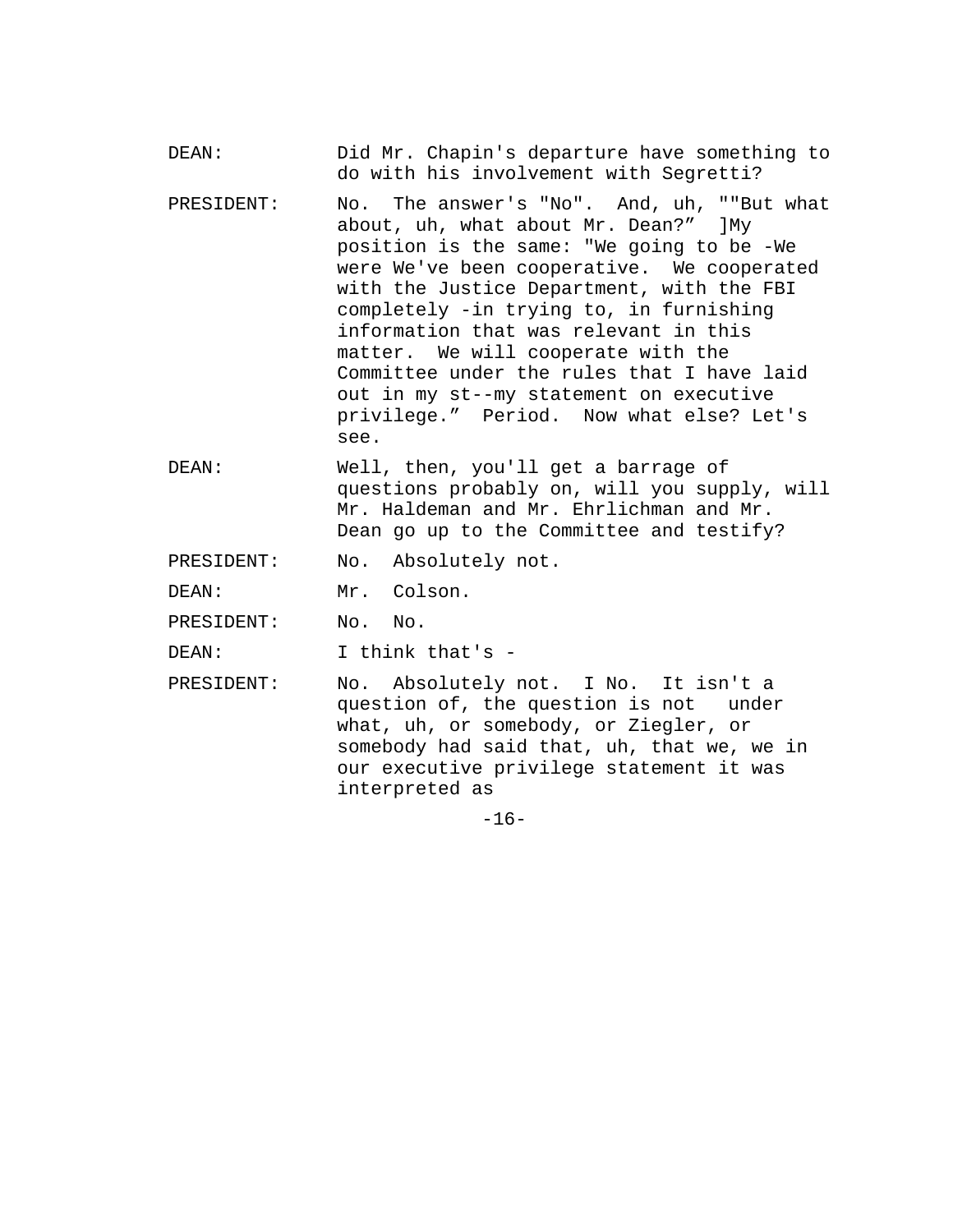being that we would not furnish information. Oh, well. We said we will furnish information, but we're not going to publicly testify. That's the position. But, will Dean, and all the rest, will they furnish, you'll furnish information, won't you?

DEAN: Yes. Indeed I will.

PRESIDENT: Yeah. Sure.

DEAN: Well, I think possibly by the time--

- PRESIDENT: See, that's what I do. My feeling, John, is that I better hit it now, frankly, as tough as it is, and, uh, rather than just let it build up to where we, we're afraid of these questions and everybody and so forth, and let Ziegler get out there and bob and weave around. I know the easier thing is just to bug out, but I'd rather hit it now.
- DEAN: You're right. I was afraid for the sake of debate, 'cause I was having reservations. And, uh,
- PRESIDENT: I think so.
- DEAN: uh, it is a, it, it's a bullet-biter and you just got to do it, and, because they're not going to go away, the questions. Now the other thing that we talked about in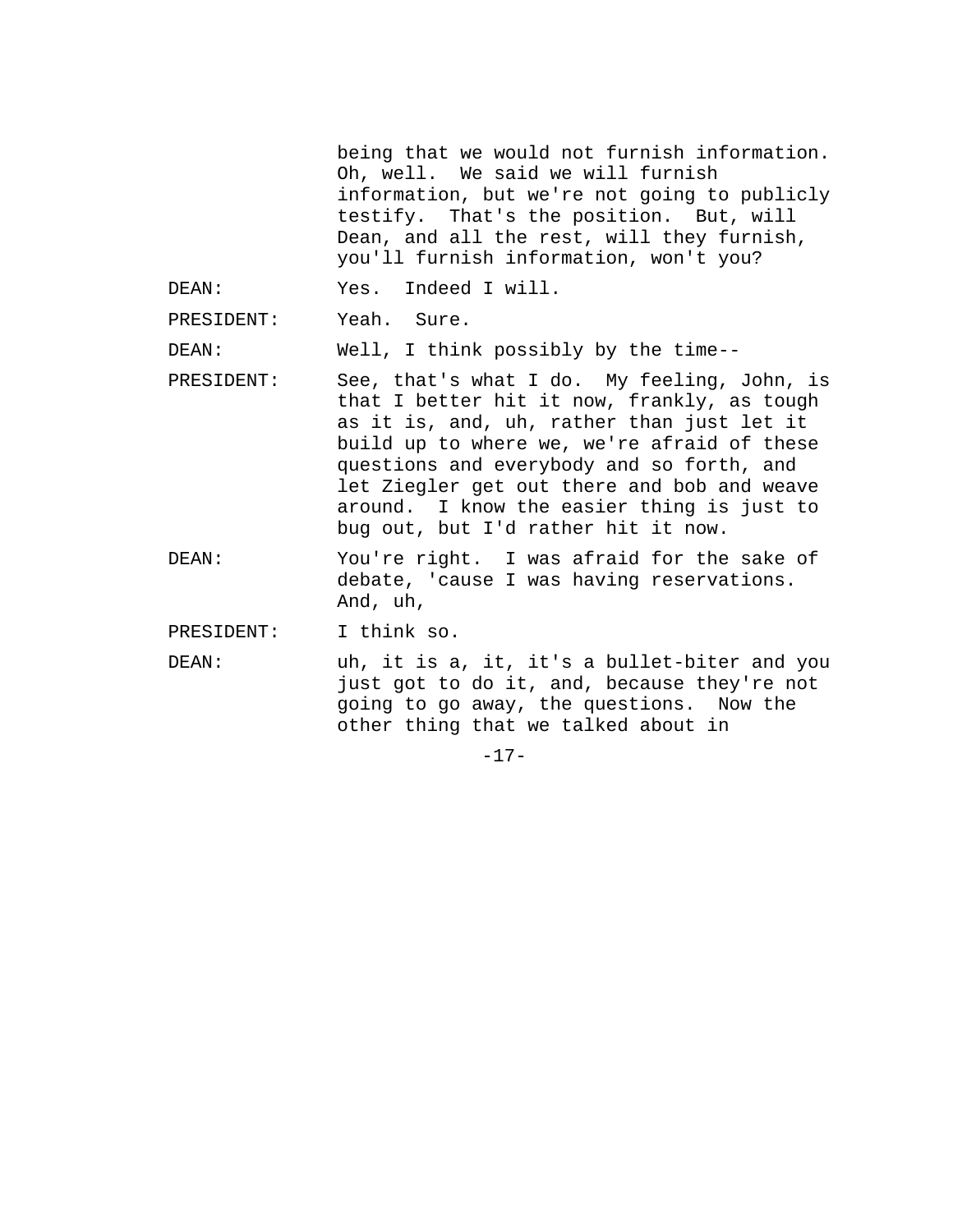|            | the past, and I, I still have the same<br>problem, is to have sort of a "Well, here it<br>all is" approach. Uh, if we do that - |  |  |  |  |  |
|------------|---------------------------------------------------------------------------------------------------------------------------------|--|--|--|--|--|
| PRESIDENT: | And let it all hang out.                                                                                                        |  |  |  |  |  |
| DEAN:      | And let it all hang out, uh,                                                                                                    |  |  |  |  |  |
| PRESIDENT: | Yeah.                                                                                                                           |  |  |  |  |  |
| DEAN:      | uh, let's say with the Segretti situation -                                                                                     |  |  |  |  |  |
| PRESIDENT: | I guess, I guess if we were going to do<br>that, we have passed that point.                                                     |  |  |  |  |  |
| DEAN:      | We have passed that point plus the fact,<br>they're not going to believe the truth.<br>That's the incredible thing.             |  |  |  |  |  |
| PRESIDENT: | They won't believe the truth, they don't<br>even believe when they convicted seven<br>people.                                   |  |  |  |  |  |
| DEAN:      | That's right. They will continually try to<br>say that there is [unintelligible]                                                |  |  |  |  |  |
| PRESIDENT: | They'll say, "Haldeman did it." And then<br>they'll say I did it.                                                               |  |  |  |  |  |
| DEAN:      | That's right.                                                                                                                   |  |  |  |  |  |
|            |                                                                                                                                 |  |  |  |  |  |

-18-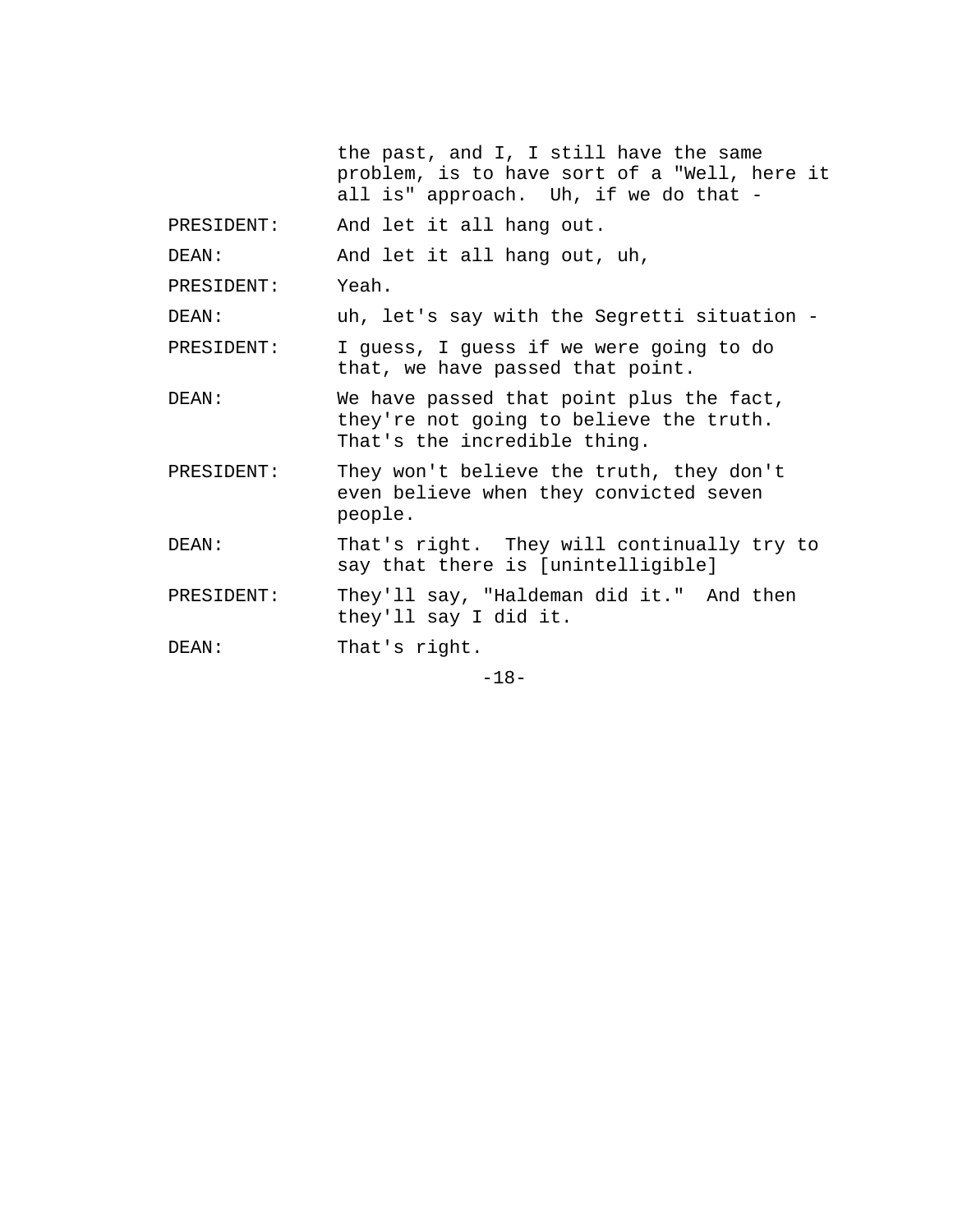- PRESIDENT: I don't think they'll get to that point. They might question his political savvy, but not mine. Not on a matter like that.
- DEAN: [Laughs]. No. Well, the thing on Sullivan which I have. Sullivan, uh, who as I told you, and, have been prompting him and I said, "Bill, I would like, for my own use, to have a list of some of the horribles that you're aware of."" Well, he hasn't responded back to me, but he sent me a not e yesterday saying that, ""John, I am willing at any time to testify to what I know if you want me to."' What he has, as we already know, has got a certain degree of, uh -it's a, it's a dynamite situation what he's got already the '68 bugging, the surveillance that Goldwater [unintelligible]
- PRESIDENT: It's not -we [unintelligible] on the '68 bugging, that it was ordered, but he doesn't know whether it was carried out.
- DEAN: That's right. Uh

PRESIDENT: But at least he will say that

DEAN: Yes.

PRESIDENT: Tell them, for example, I mean I

DEAN: I would think --

PRESIDENT: That kind of thing.

DEAN: Well, I've never talked to Bill about this so it must be --

-19-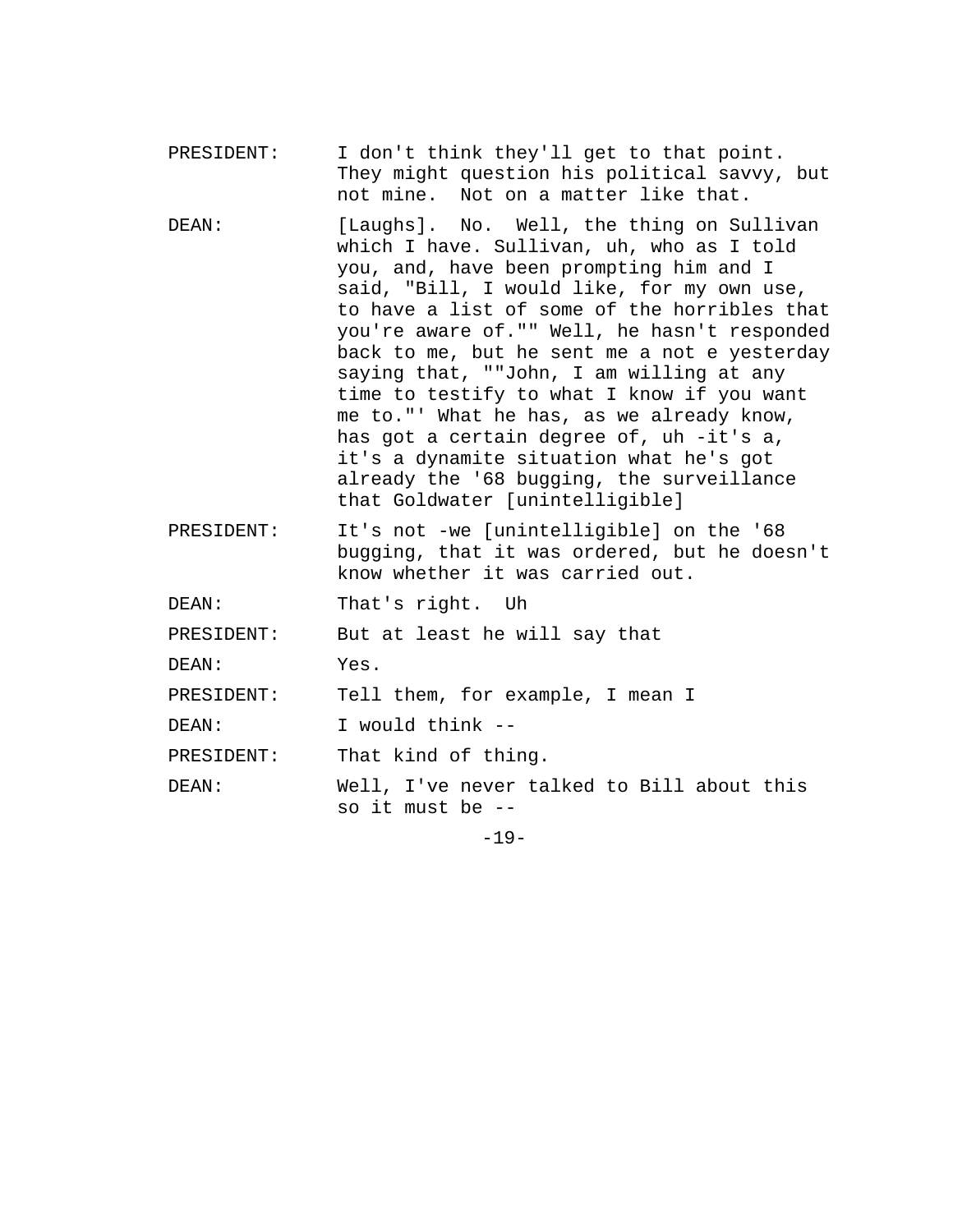I've never really gone into detail, because he's always been very up close about it, but he is-now getting to the point if, if~,lwye wanted him to do this, someone -and I don't think the White House should do it -should sit down with him and really take him over cross-examination of what he does know and, and how strong it is, what he can, can substantiate.

PRESIDENT: John, who the hell could do it if you don't?

DEAN: Well, that's, that's probably -there's no one. That's the, uh --

PRESIDENT: That's the problem.

DEAN: That's the problem. Now, the other thing is, if we were going to use a tactic like this: Let's say in the Gray hearings

PRESIDENT: [Unintelligible]

DEAN: where everything is cast that, that we're, we're, that we're the political people and they're not -that Hoover was above reproach, which is just not accurate.

PRESIDENT: Bull shit. Bull shit.

DEAN: Total bull shit. The, uh, the person who could, would destroy 1 Hoover's Image is going to be this man, Bill Sullivan. Uh, that's what's at stake there. Also, it's going to tarnish quite severely, uh--

 $-20-$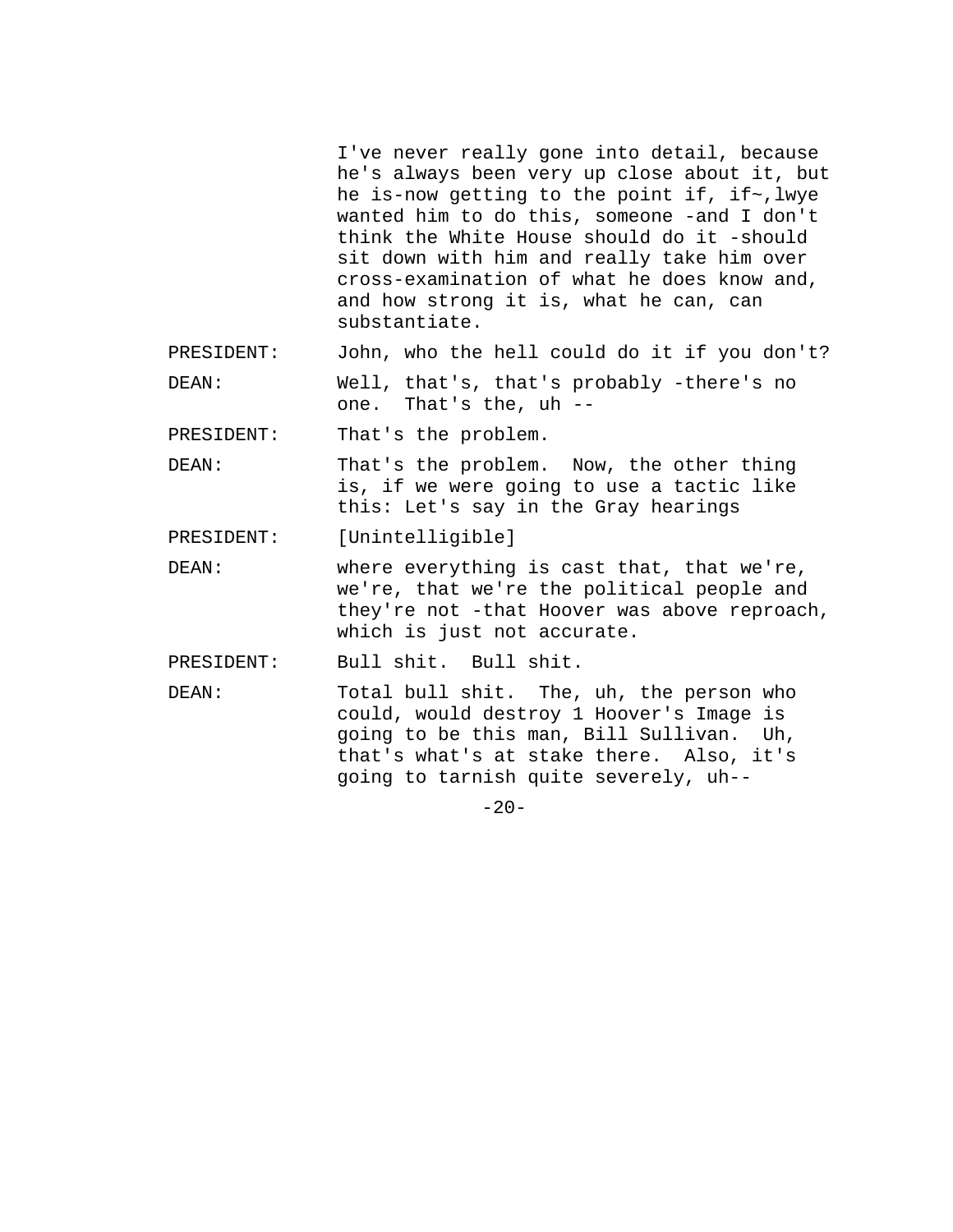PRESIDENT: Some of the FBI.

DEAN: some of the FBI. And a former President.

PRESIDENT: Fine.

DEAN: Uh, he's going to lay it out, and he, it's just all hell is going to break loose once he does it. It's going to change the atmosphere of the Gray hearings. It's going to change the whole atmosphere of the Watergate hearings.

PRESIDENT: Not much.

DEAN: Now the risk

PRESIDENT: How will it change, John?

DEAN: How will it change? Because it'll put them in context that, that, uh, a government institute was used in the past for the most flagrant political purposes.

PRESIDENT: Hoow does that help us?

DEAN: How does it help us?

PRESIDENT: I'm being, I'm just being --

DEAN: Yeah, I, I appreciate what you are doing.

PRESIDENT: Red herring. Is that what you mean?

-21-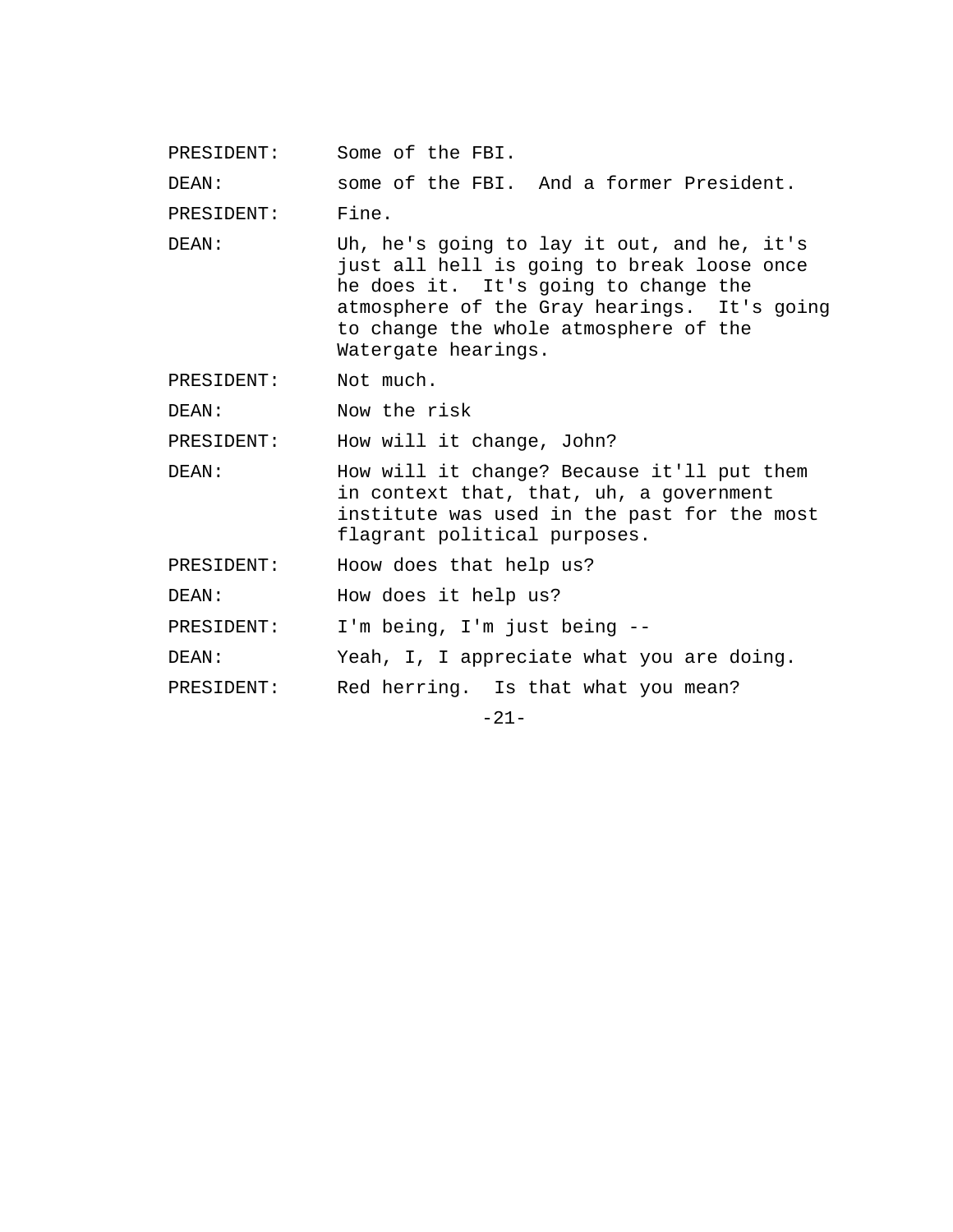DEAN: Yes. It's a, it's a red herring. It's what the public already believes. It's just that people would just, I would say react, that, oh Christ, more of that stuff. Uh, they're all, you know, they're all bad down there. Because it's a one way street right now -- PRESIDENT: [Unintelligible] DEAN: Pardon. PRESIDENT: Do you think the press would use it? They may not play it.

DEAN: It'd be difficult not to. Uh, it'd be difficult not to.

PRESIDENT: Why is it that Sullivan'd be willing to do this?

DEAN: I think the, the quid pro quo with Sullivan is that he wants someday back in the Bureau very badly.

PRESIDENT: That's easy.

DEAN: That's right.

- PRESIDENT: Do you think after he did this to the Bureau that they'd want him back? "They," if there is a ''they.''
- DEAN: Uh, probably not. But I think that, uh, he could also possibly do -What, what Bill Sullivan's desire in life

-22-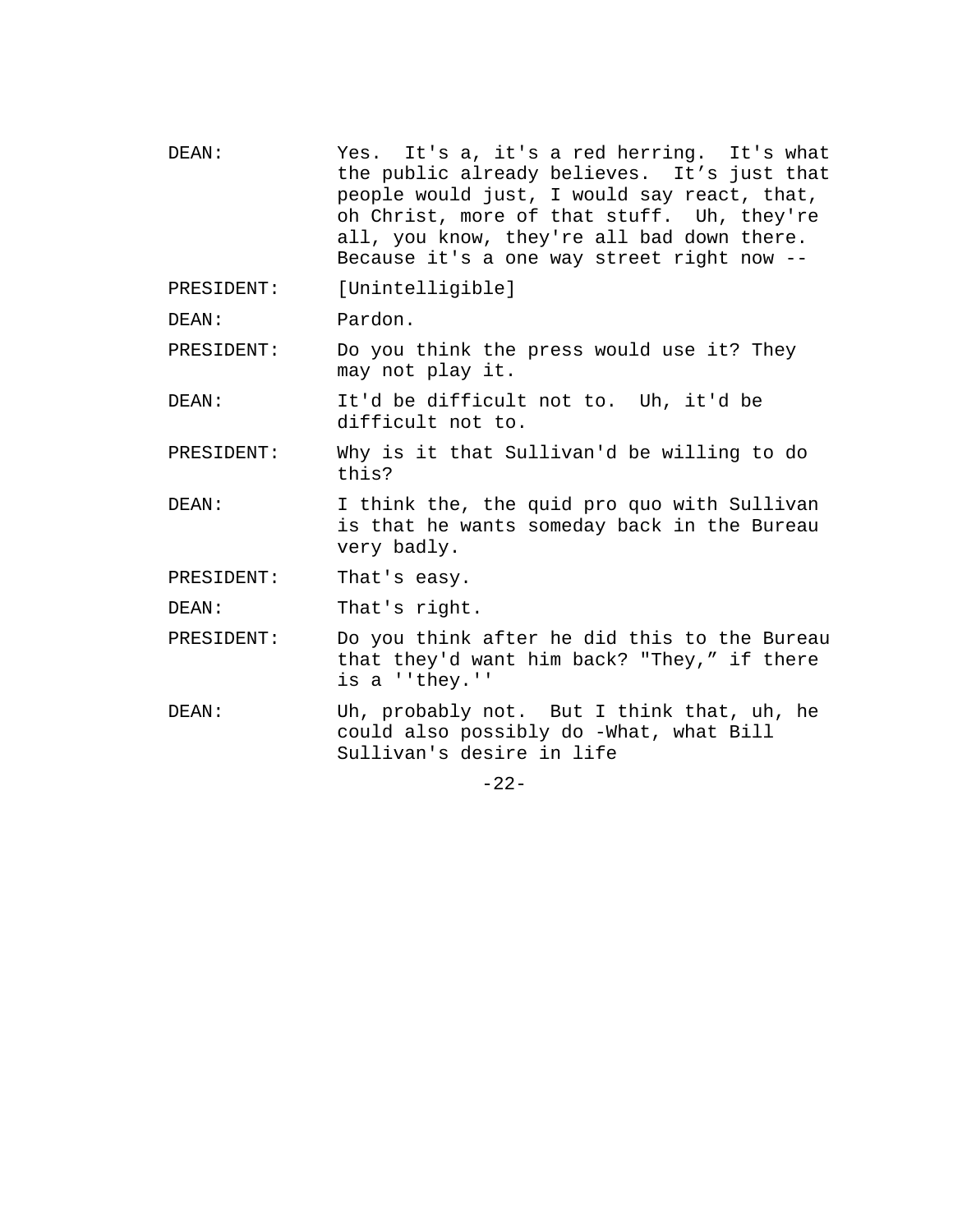is, is to set up a national, or domestic national security intelligence system, a plan, a program. He says we're deficient. Uh, we've never been ef--, efficient, since Hoover lost his guts several years ago. If you recall, he and Tom Huston worked an it. Uh, Tom Huston had your instruction to go out and do it. Then the whole thing just crumbled.

PRESIDENT: Do you think Hoover would have cooperated?

DEAN: That's all Sullivan really wants. Even if we just put him off studying it for a couple of years, we could put him out in the CIA or some place else where he felt --

PRESIDENT: Put him there; we'll do it.

DEAN: I think that's what the answer is. I've never really--

- PRESIDENT: No problem with Sullivan. We'll put him -I mean, he's a valuable man. Uh, now, would the FBI then turn on him, piss on him?
- DEAN: There would be some effort at that. That's right, they would say he's disgruntled. He was canned by Hoover. He is angry, he's coming back. But that would kind of, I would think a lot of that would be lost in the, uh, in the shuffle of what he is laying out. I don't know if he's given me his best yet. I don't know if he's got more

 $-23-$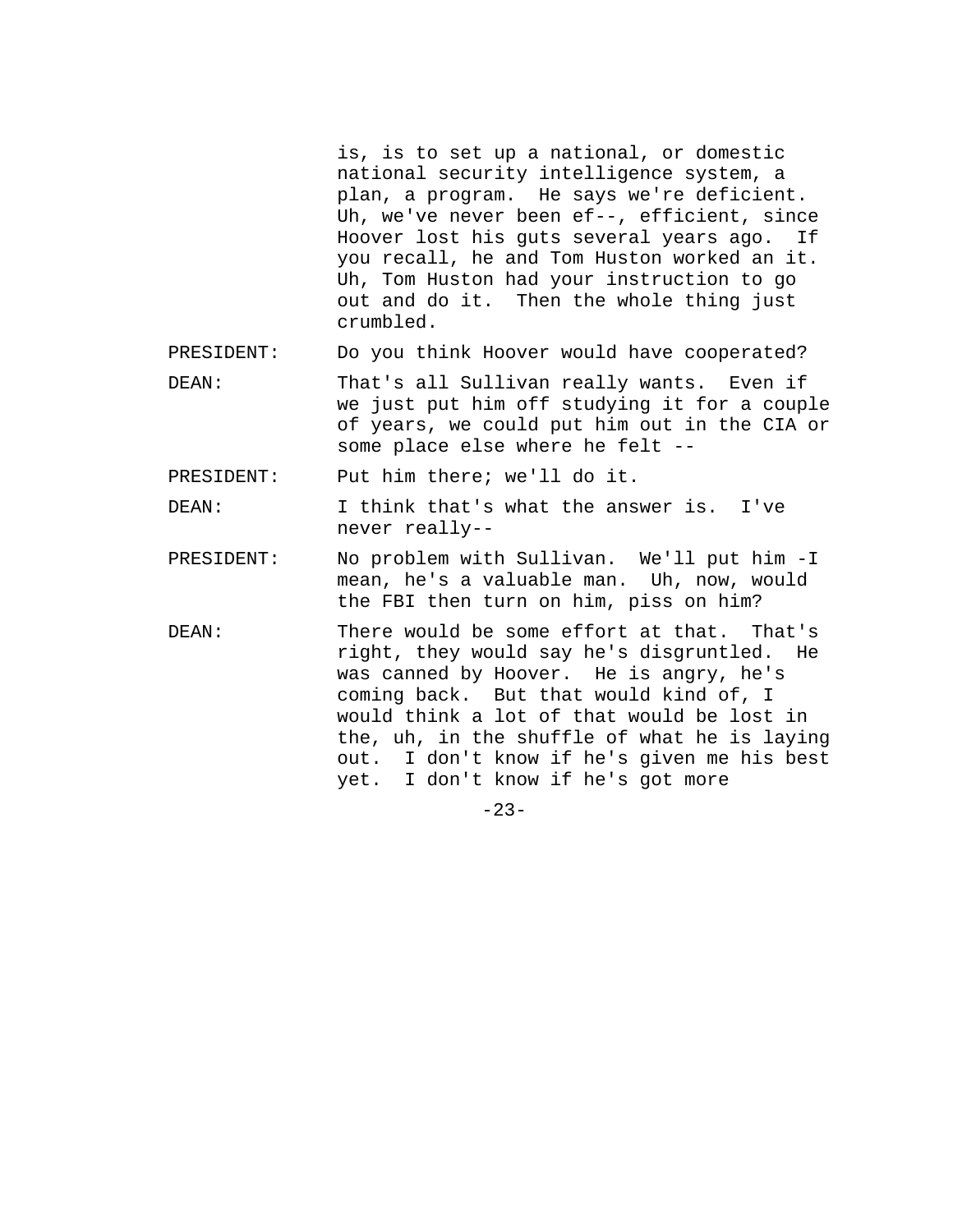ammunition than [unintelligible] he has already told me. Those were just a couple off-the-cuff remarks.

- PRESIDENT: And that's why you said that -Why do you think he is now telling you this? Why is he doing this now?
- DEAN: Well, the way it came out is, when I, when the Time Magazine article broke on the fact that it charged that the White House had directed that newsmen and White House staff people be, uh, subject to some sort of surveillance for national security reasons, I called, in tracking down what had happened, I called Sullivan and I said, ""Bill, you'd better come over and talk to me about that and tell me what you know."" I was calling-him to really determine if he was a leak. That's one of the reasons. I was curious to know where this might have come from because he was the operative man at the Bureau at the time. He's the one who did it. Uh, he would not, you know, he came over and he was shocked and, uh, distraught, and, and the like [unintelligible) his own, uh, uh, his own [unintelligible] [laughs] frankly, uh, and then, and after going through his explanation of all what had happened, he started volunteering this other

 $-24-$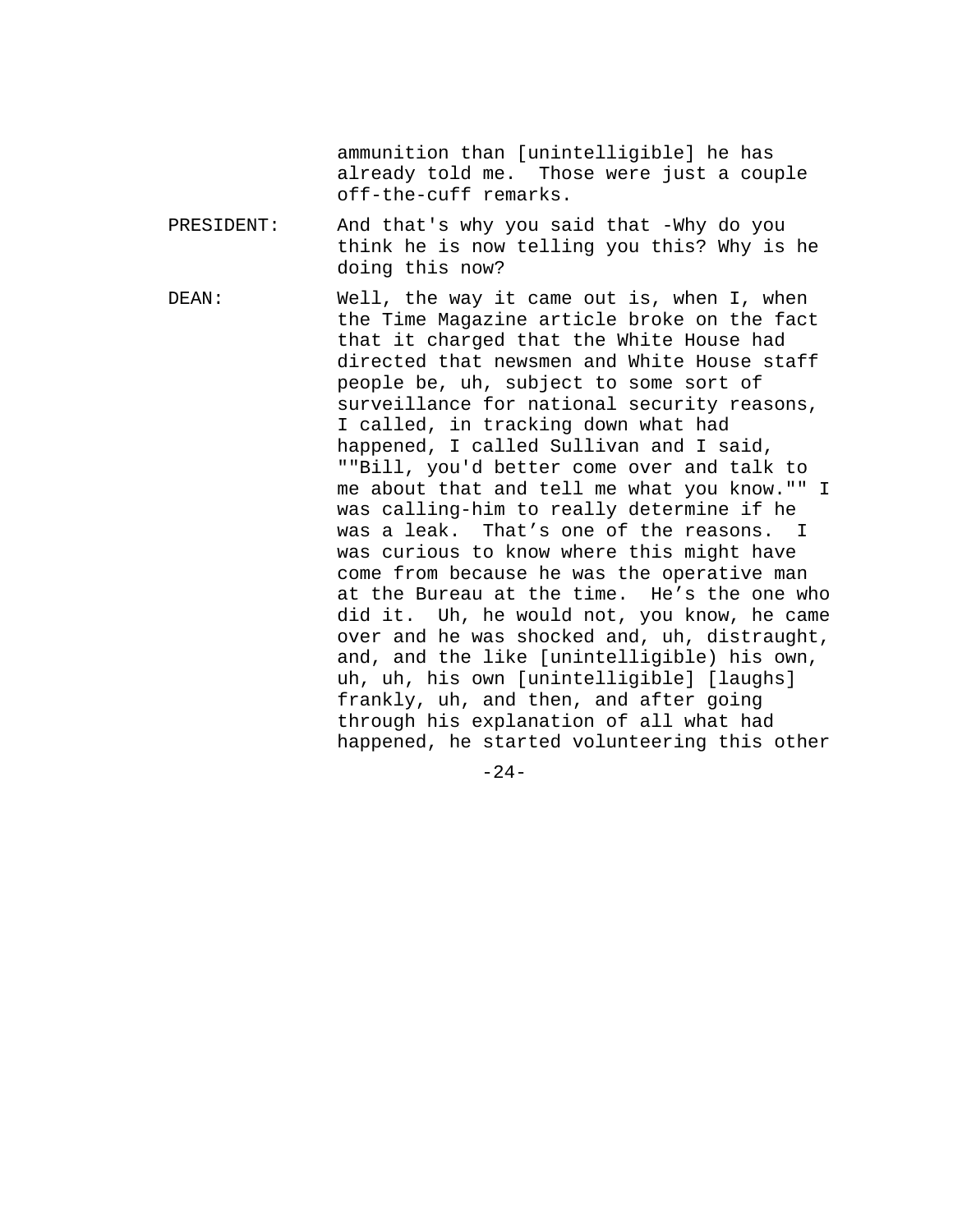thing. He said, "John, what, this is the only thing I can think of during this Administration that has any taint of political use but it doesn't really bother me 'cause it was a national security purpose. These people worked --there was sensitive material that was getting out, was getting out to reporters."

PRESIDENT: [Unintelligible] what we ordered?

DEAN: That's right

PRESIDENT: Of course, [unintelligible] the stuff was involved in the God damned Vietnam War.

DEAN: That's right.

PRESIDENT: That's what it was.

NOTE: At this point, a portion of the discussion has been deleted.

DEAN: But he said, "John, what does bother me is that you all have been portrayed as politically using—"

PRESIDENT: And we never did.

DEAN: And we never have. He said the Eisenhower Administration didn't either. The only

 $-25-$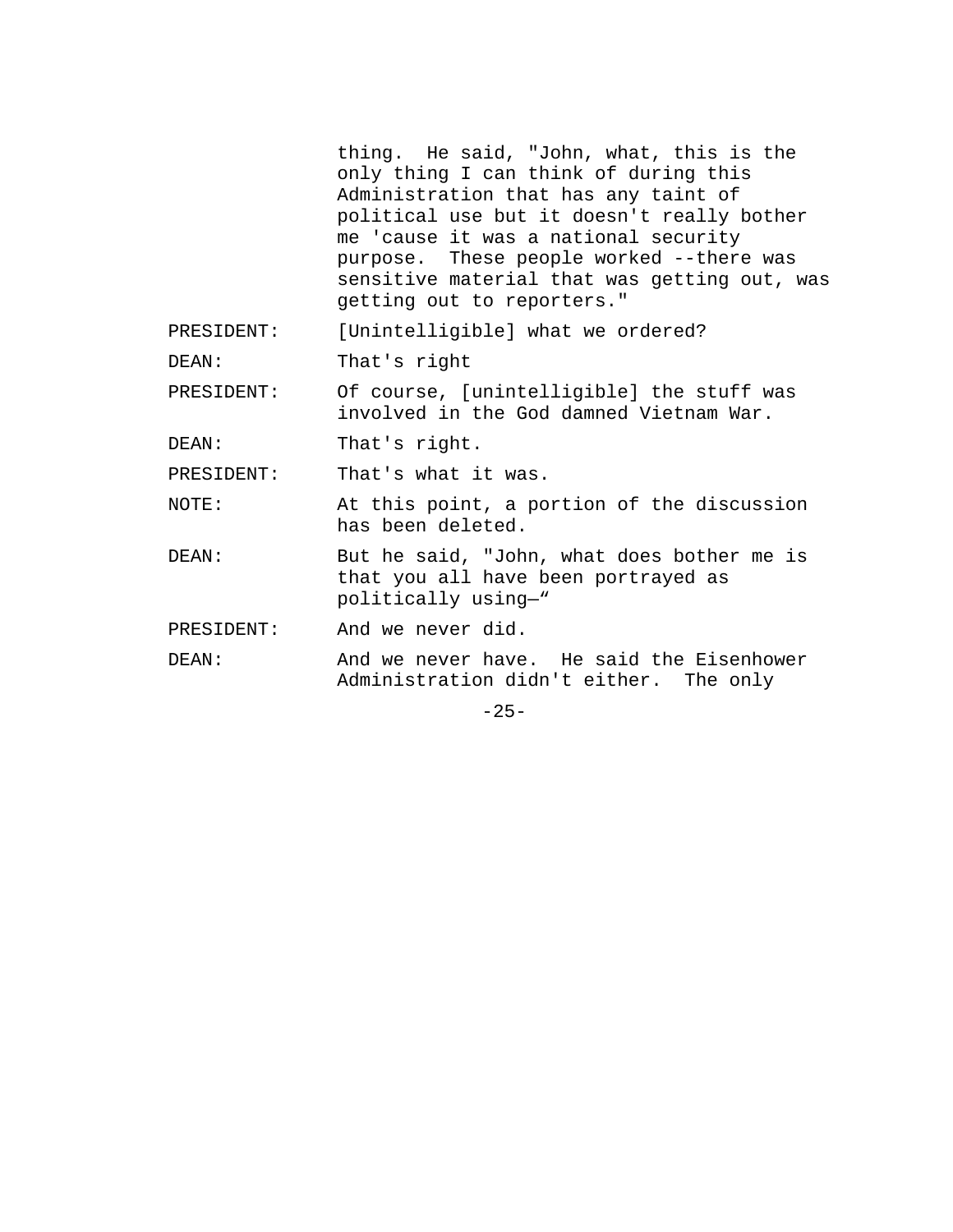| PRESIDENT: | Never.                                                                                                                                                                                                                                                                                                                                                                   |  |  |  |  |
|------------|--------------------------------------------------------------------------------------------------------------------------------------------------------------------------------------------------------------------------------------------------------------------------------------------------------------------------------------------------------------------------|--|--|--|--|
| DEAN:      | times that he can recall that there has been<br>a real political use has been during<br>Democratic tenure. I said, "For example,<br>Bill, what are you talking about?"' Then he<br>told me this example of, of, uh, the Walter<br>Jenkins affair, when DeLoach                                                                                                           |  |  |  |  |
| PRESIDENT: | Yeah.                                                                                                                                                                                                                                                                                                                                                                    |  |  |  |  |
| DEAN:      | and, and Fortas, and --                                                                                                                                                                                                                                                                                                                                                  |  |  |  |  |
| PRESIDENT  |                                                                                                                                                                                                                                                                                                                                                                          |  |  |  |  |
| and DEAN:  | [Unintelligible]                                                                                                                                                                                                                                                                                                                                                         |  |  |  |  |
| PRESIDENT: | The Kennedys, the Kennedys used it, let me<br>say, politically on that steel thing.                                                                                                                                                                                                                                                                                      |  |  |  |  |
| DEAN:      | That's right                                                                                                                                                                                                                                                                                                                                                             |  |  |  |  |
| PRESIDENT: | That was not, that was not a national<br>security, was it?                                                                                                                                                                                                                                                                                                               |  |  |  |  |
| DEAN:      | No. Now I asked, uh, I asked somebody about<br>that and they told me that what happened<br>there is that, uh they were being defensive<br>of Kennedy, and so that the person who would<br>defend Kennedy necessarily -was saying that<br>Kennedy had given Hoover orders and Hoover,<br>being typical in his response, tried to get<br>it yesterday as far as the answer |  |  |  |  |
|            | $-26-$                                                                                                                                                                                                                                                                                                                                                                   |  |  |  |  |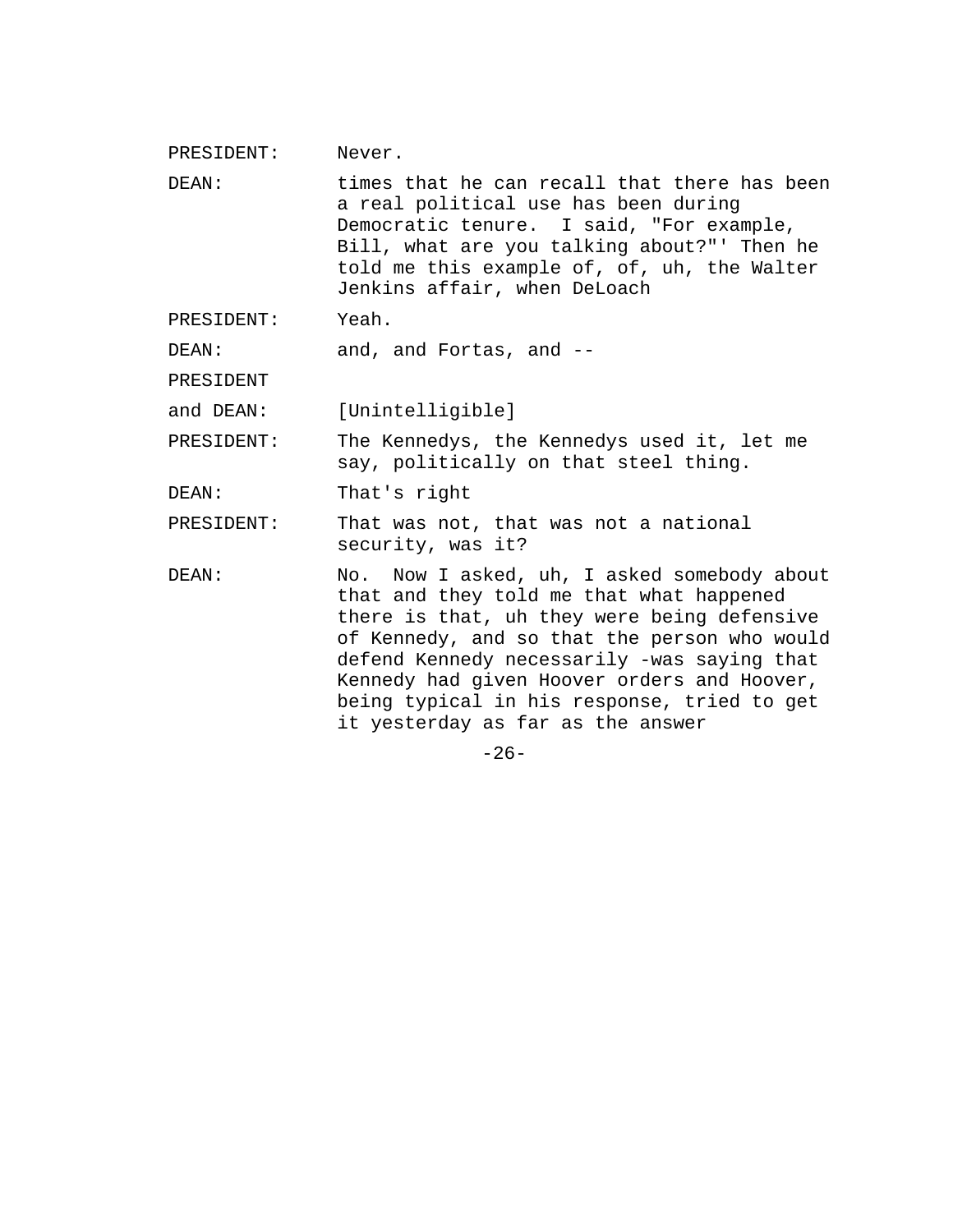for the President. And that's why he sent people out in the middle of the night and the blame really fell on Hoover. And, and this might be [unintelligible]-over there though, who knows.

PRESIDENT: [Unintelligible]

DEAN: Well, that's right.

PRESIDENT: It's still wrong.

DEAN: That's right. Sure.

PRESIDENT: Good God. Can you imagine if somebody -steel company that had raised hell about, uh, or an automobile company, about, something, silly thing, Ruckelshaus does, and we send FBI agents out to arrest? Jesus Christ, now. Does he know about the bugging of Martin Luther King?

DEAN: Yep.

PRESIDENT: I wonder if he'd tell that, that would be good.

DEAN: I think he would tell everything he knows.

PRESIDENT: You do?

DEAN: Uh huh. That's why I'm saying he is, he is, he is a trem-he's a bomb. Uh, now the fact is --

 $-27-$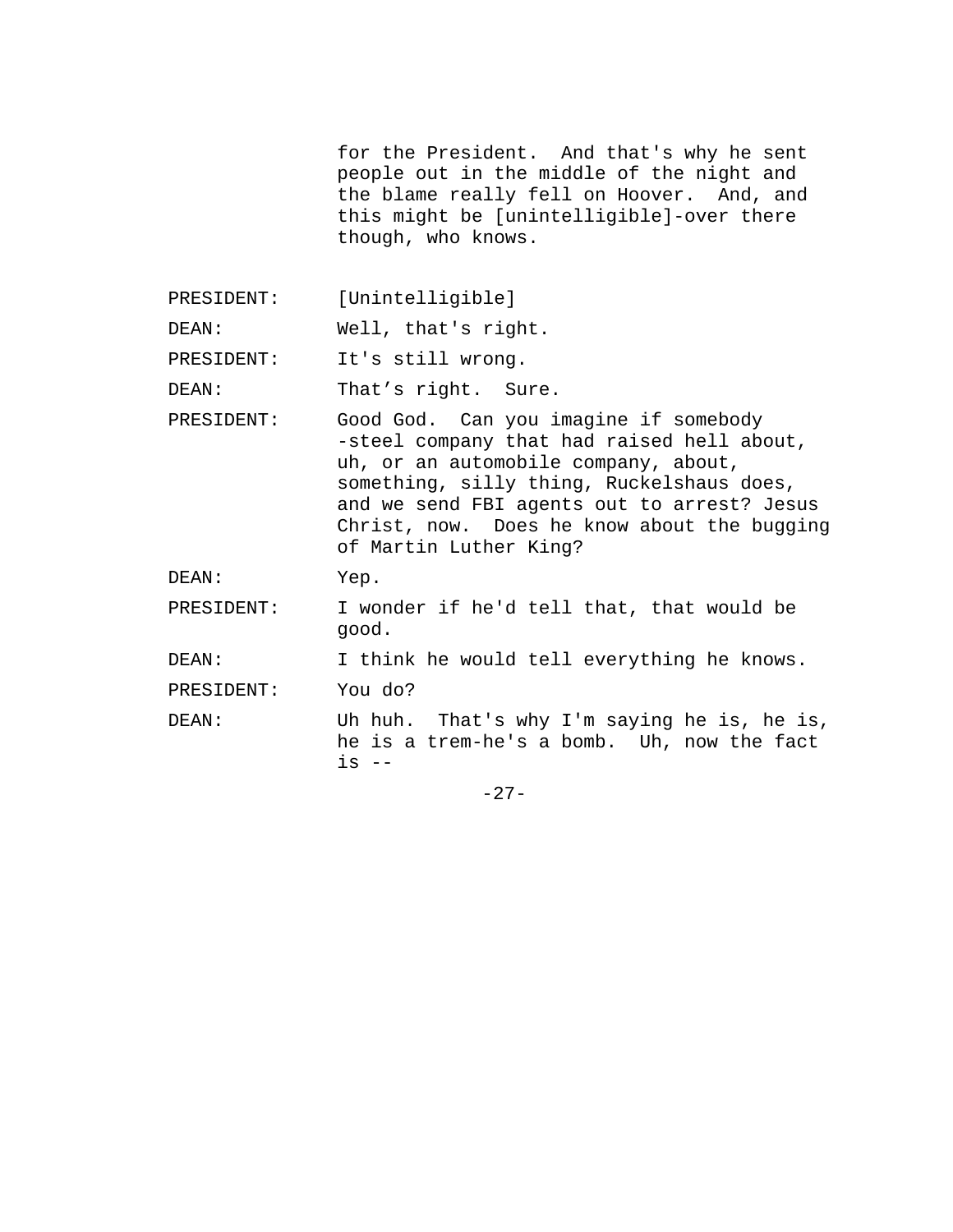PRESIDENT: You really have to keep telling --

DEAN: well, if that's, that's the, the real problem is, how it's structured, how can it be done. Uh, he sent me this note and I called up and I said, ""Bill, I appreciate getting that note very much."' I said, ''It takes a lot of guts to send a note like that to me."" And he said I said, "It's kind of a pleasure to see a man stand up, blowing a little smoke up him and the like." Uh, he said, "Well, John, I mean it. I am perfectly willing to do anything you want. If you want me to go up and testify, I will." I said, "Well, how much, you have just given me some tidbits that you, in our conversation and I would really like to again repeat: Can you put together what you do know; just for your own use right now, just put it together on a pad, go through all your recollections; and then also tell me how you can substantiate it, and, what kind of cross-examination you might be subject to on it if you did testify." So he is doing that. Now, the question I've, I've had is, how in the world can we program something like this? The, wa--I, I just have a feeling that it would be bad for one Bill Sullivan to quietly appear up on, uh, on some Senator's doorstep, and say, "I've got some information you ought to have." "Well, where did you get

-28-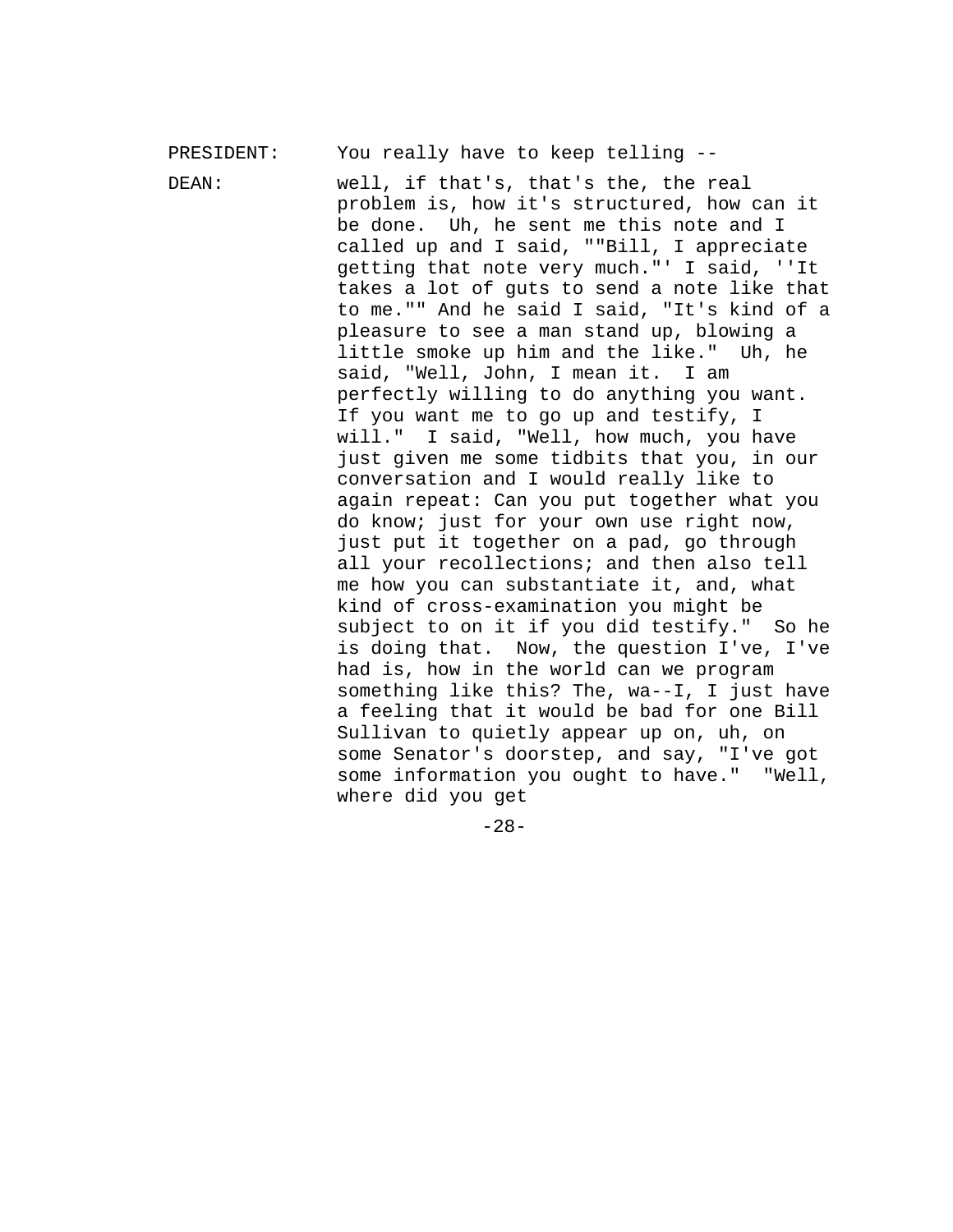it? Where -why are you up here?" "The White House sent me." That would be bad. The other thing is, maybe this information could be brought to the attention of the White House, and the White House could say to the, uh, to, uh, Eastland, "I think you ought to call an executive session and hear his testimony. This is quite troublesome, the information that has been presented to us. It's so troublesome, we can't hold it here and hope to, uh, and rest comfortable."

- PRESIDENT: Why, why on the other hand doesn't he just present it to Eastland? I mean, uh -Why executive session? That doesn't serve --
- DEAN: Well it would, one, because you're trying -The first approach would be not to destroy the Bureau, not to tarnish the name. It's going to leak out of there, though, quite obviously. If it doesn't, we'd make sure it did. Uh [coughs] If, if, uh, Sullivan went up to Eastland cold and just said, or Hruska, I would think they would say, "Go on back down to the Department of Justice where you work, and let's not start all this."
- PRESIDENT: Suppose another thing, Patrick Cray says to either Eastland or to, or to Hruska or anybody on that Committee Who is the tiger on the Committee on our side, on the Committee, the Judiciary Committee?
	- -29-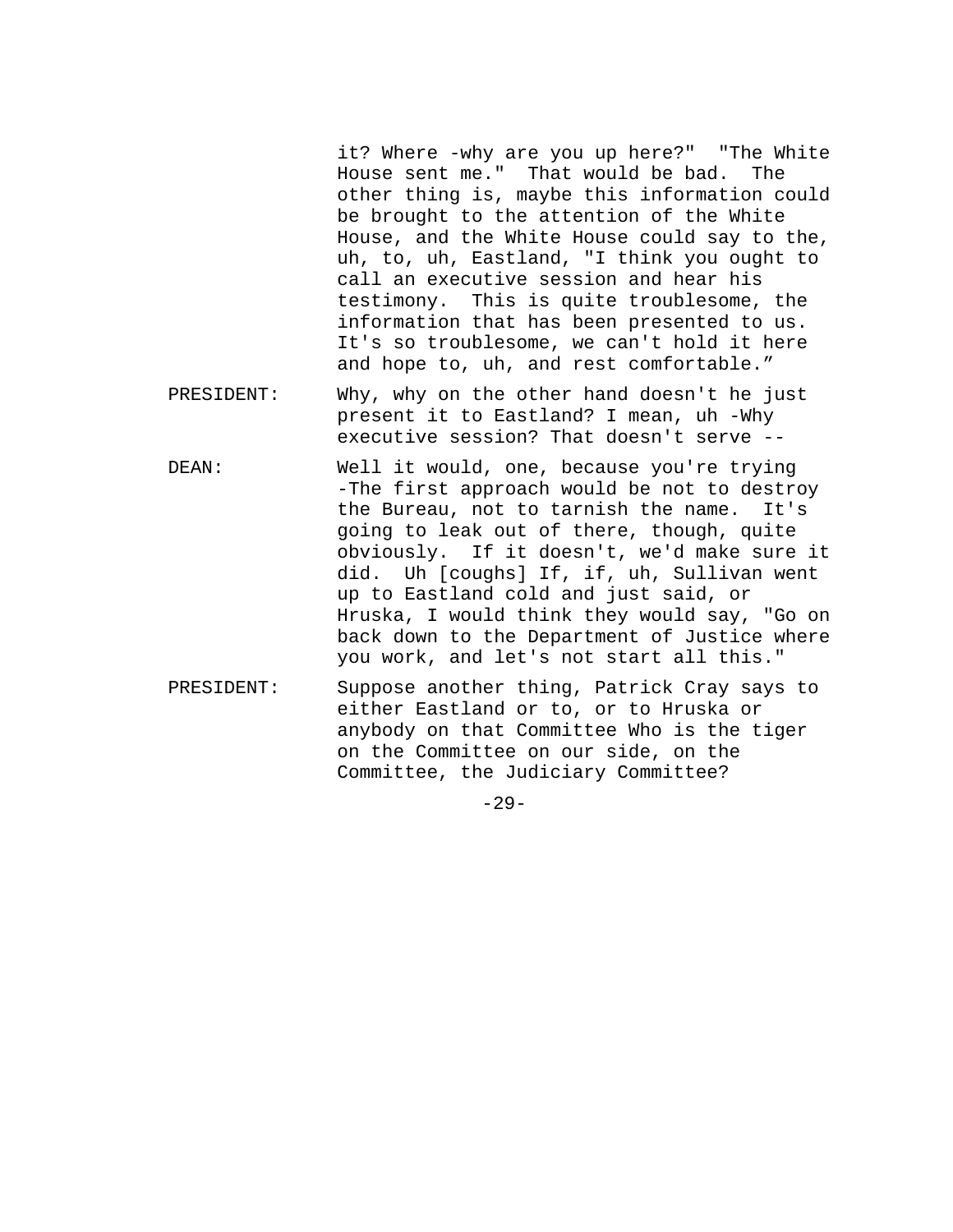| DEAN: | Cook's |  |
|-------|--------|--|
|-------|--------|--|

PRESIDENT: [Unintelligible]

DEAN: Gurney, Gurney has been good. Gurney was good during the ITT hearings, and he -he'll study, he'll get prepared. Uh --

- PRESIDENT: But, would he go after the Bureau? [Unintelligible]
- DEAN: They're not going after the Bureau. What they are doing is, they're taking the testimony of somebody who is going after the Bureau.
- PRESIDENT: Yeah. I know that. I'm just thinking of the  $--$

DEAN: Yeah.

- PRESIDENT: They all look down the road and see what would be the result of what they are doing is, won't they? I would think so. I mean, I'm just trying, how -Would they go after Johnson? Let's look at the distant future. Uh, look at the -How bad would it hurt the country, John, to have the FBI so terribly discredited? [Unintelligible]
- DEAN: [Unintelligible] I've, I've, kicked this around with Dick Moore, these, these broader questions, and, I think it would be damaging to the FBI, uh, but maybe it's time to

 $-30-$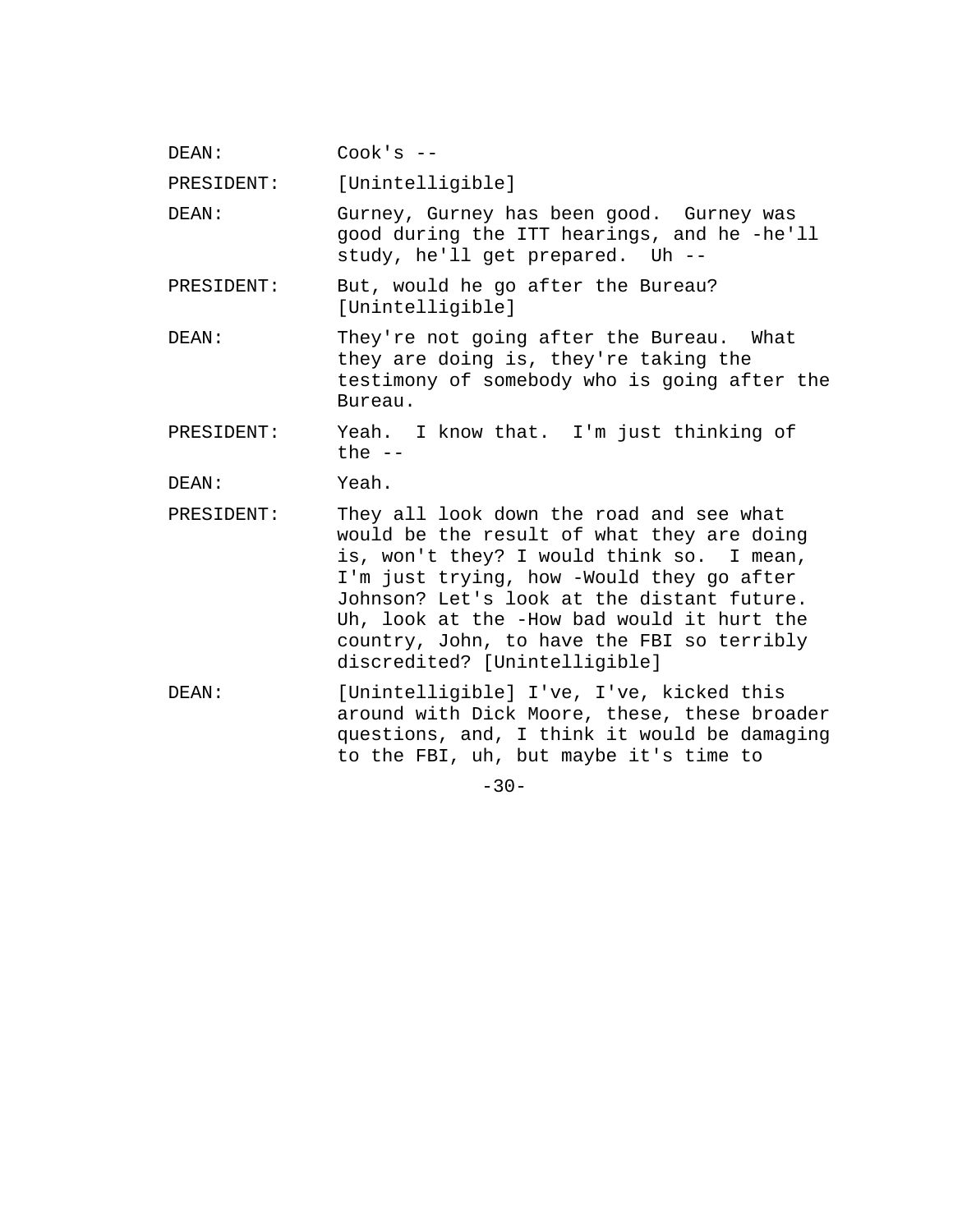shake the FBI and rebuild it.

PRESIDENT: [Unintelligible]

DEAN: I'm not so sure the FBI is everything it's cracked up to be. I, I'm convinced the FBI isn't everything the public thinks it is.

PRESIDENT: No.

DEAN: I know quite well.it isn't.

PRESIDENT: [Unintelligible] if you could get, uh, Jerry.Wilson in there rather than a political appointee. What is your feeling at the moment about Gray? Can he hang in? Should he? I don't know.

DEAN: Uh --

PRESIDENT: Awfully close.

DEAN: I -they're going to vote this They have an executive session this afternoon to invite me to testify.

PRESIDENT: Sure.

DEAN: Uh, there's no question, they're going to invite me. Uh, I would say, based an how I handle the: (1) the formal letter that comes out of the Committee asking for information, and I programmed that they do get specific, just

-31-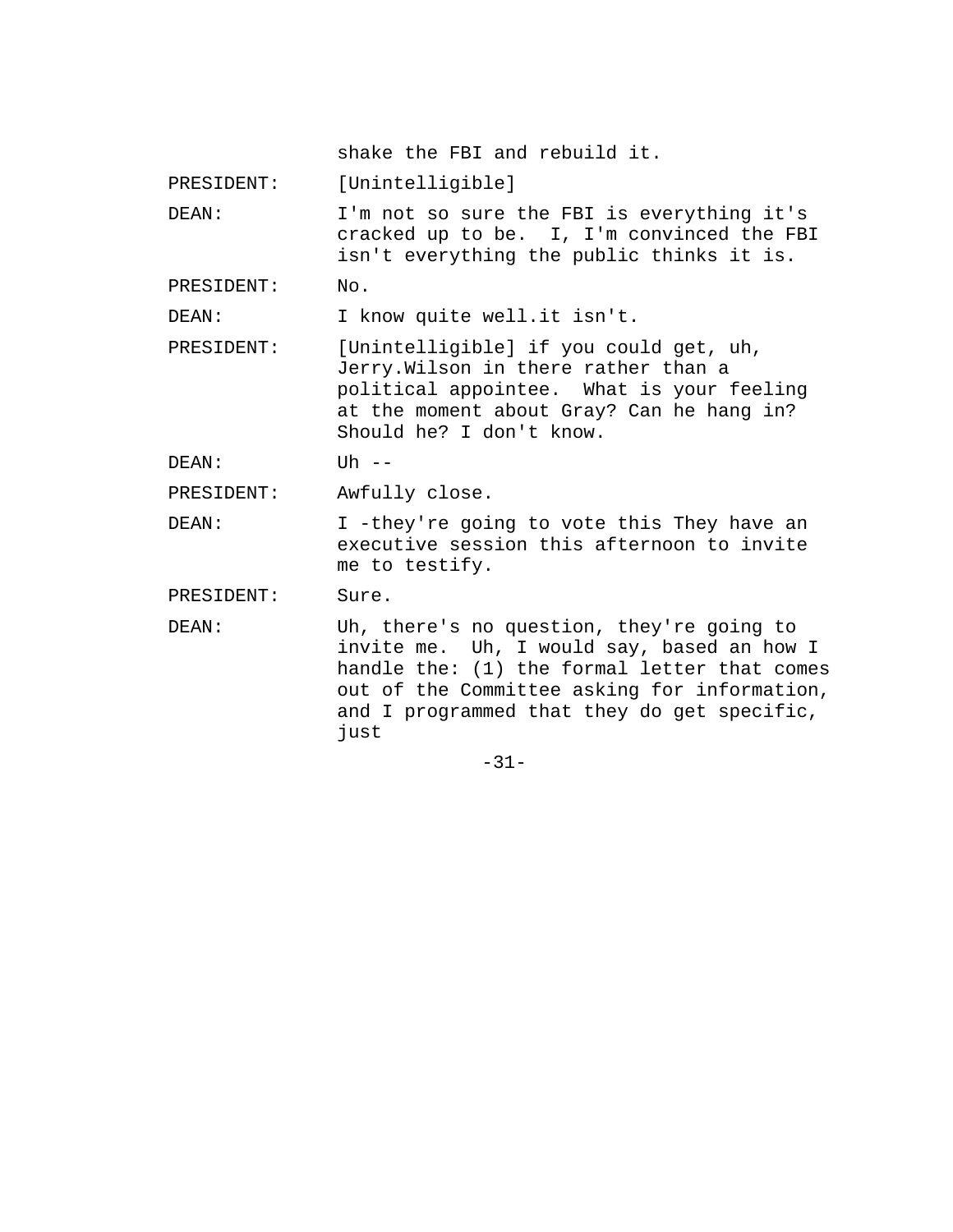what in the hell do they want to know that I've got, and lay it out in the letter that's sent down here asking me to appear so I can be responsive, fully --

PRESIDENT: Respond to the letter.

DEAN: Respond to the letter in full. I think I have, I feel I have nothing to hide, as far as, uh, the issue they've raised.

PRESIDENT: Would you respond under oath?

DEAN: I think I would be willing to, yes.

PRESIDENT: That's what I'd say because that's what I am preparing in the press thing. I'll say you'll respond under oath in a letter. You will not appear in a formal session.

DEAN: That's, that's our present position.

PRESIDENT: What if they say, what if they say, "Would he be willing to be questioned under oath?"

DEAN: That's not what the question is. Yes, I'd be willing to be questioned under oath, but we're not going up.

PRESIDENT: No, no. But here?

DEAN: Oh. I think that would be a hell of a bad precedent.

-32-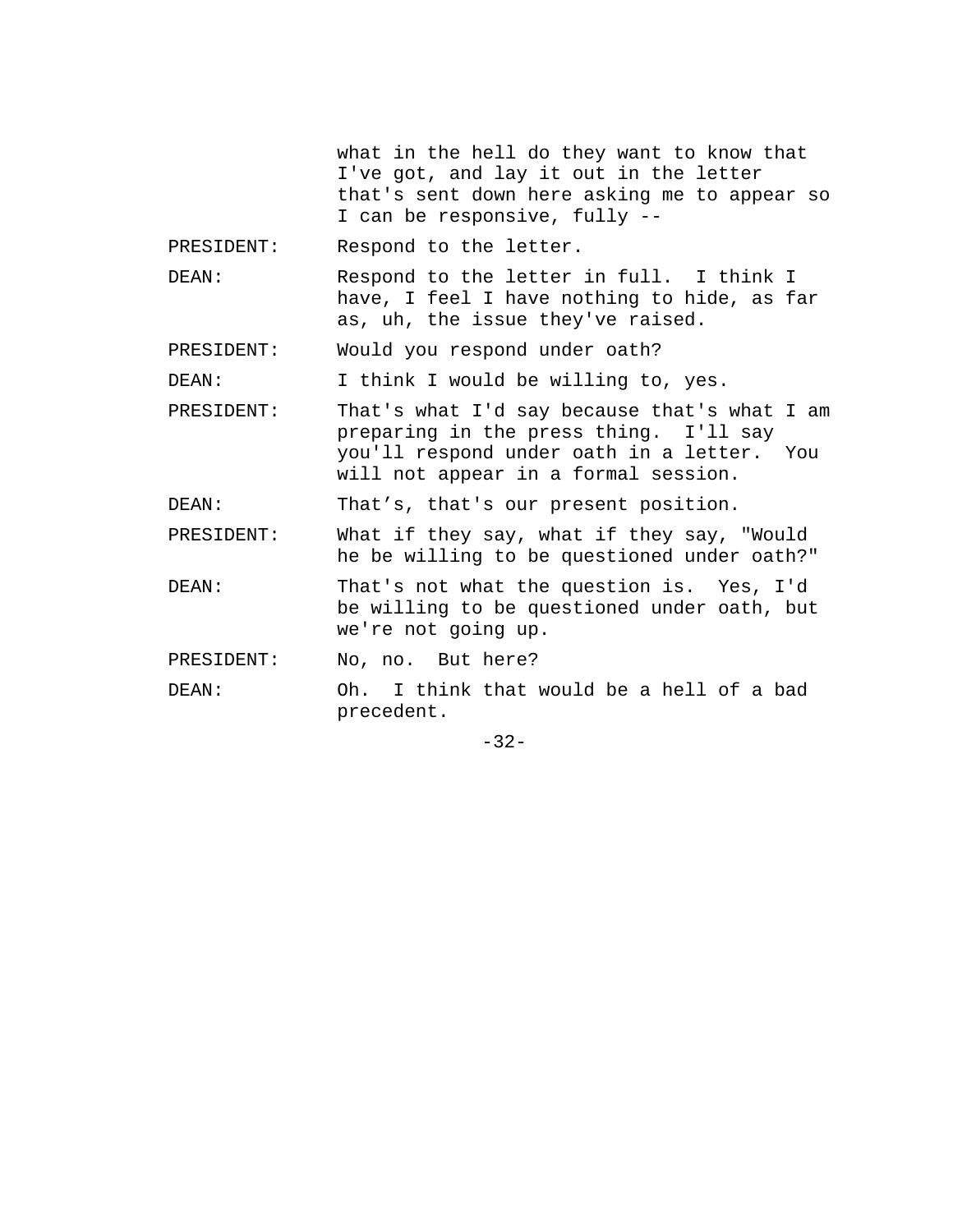PRESIDENT: Okay. I just wanted to be sure we don't cross that bridge. I agree. You -but you would respond to written inter rogatories. DEAN: That's right.

PRESIDENT: That's it. Okay.

DEAN: Now, uh, after, after that, if we've been responsive, their argument for holding up Gray's confirmation based on me is, should be gone. Sure, they're going to say it raises more questions than it answers, but if we're but that can go on forever. We've taken the central points they want answers to, given them the responses, that puts something in Eastland's hand that can say, ''All right, it's timei it's time to vote.'" And Eastland says he's got the votes to get Gray through. Now, but what haipens on the Senate Floor is something else, 'cause Byrd is opposing Gray. Byrd's got good control of that Southern bloc.

PRESIDENT: Not totally.

DEAN: No.

- PRESIDENT: Byrd is running for leader of the whole Senate. A lot of them may desert him on this.
- DEAN: But Mansfield, on the other hand, of course, has come out

-33-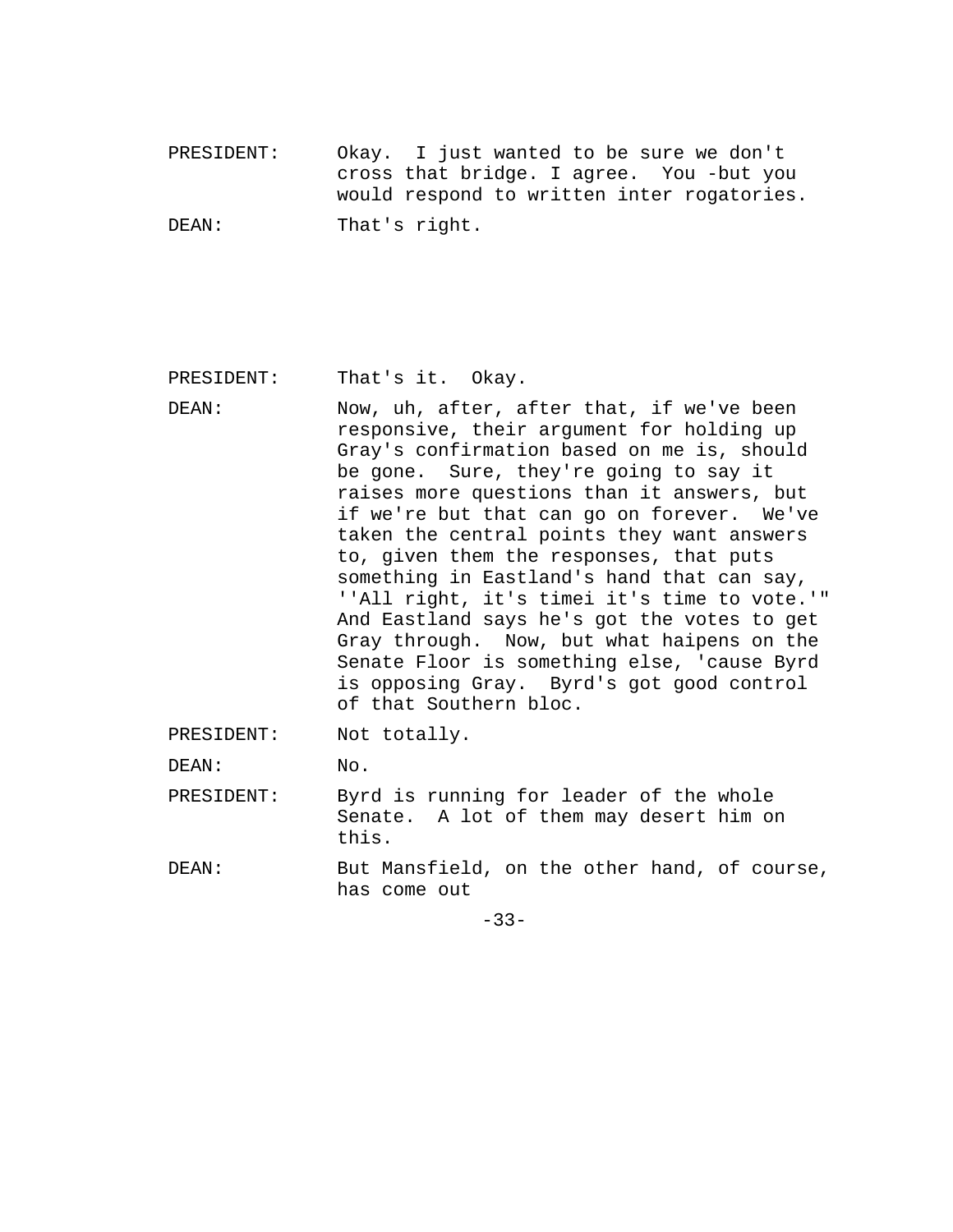and said that he favors, initially he supported Gray's, uh, confirmation.

- PRESIDENT: My feeling is that they would like [unintelligible] I think that they'd like to have a, an excuse not to do it. Maybe they'll use, not you, but all this crap about hearings [unintelligible]
- DEAN: Well if they say, if they say they have to hold up Cray's confirmation until the Watergate hearings are completed --
- PRESIDENT: Oh That's great.

DEAN: That's the vehicle

PRESIDENT: The best of both worlds for us, John,

DEAN: That's right.

- PRESIDENT: because Gray, in my opinion, should not be the head of the FBI. Not because of any character or other flaws or thoughtless flaws, but because he is going to be too much like Kleindienst. After going through the hell of the hearing, he will not be a good Director, as far as we're concerned.
- DEAN: I think that's probably true. He'll be a, he'll be a very suspect Director. Not that I don't think Pat won't do what we want. I, I read him a little differently than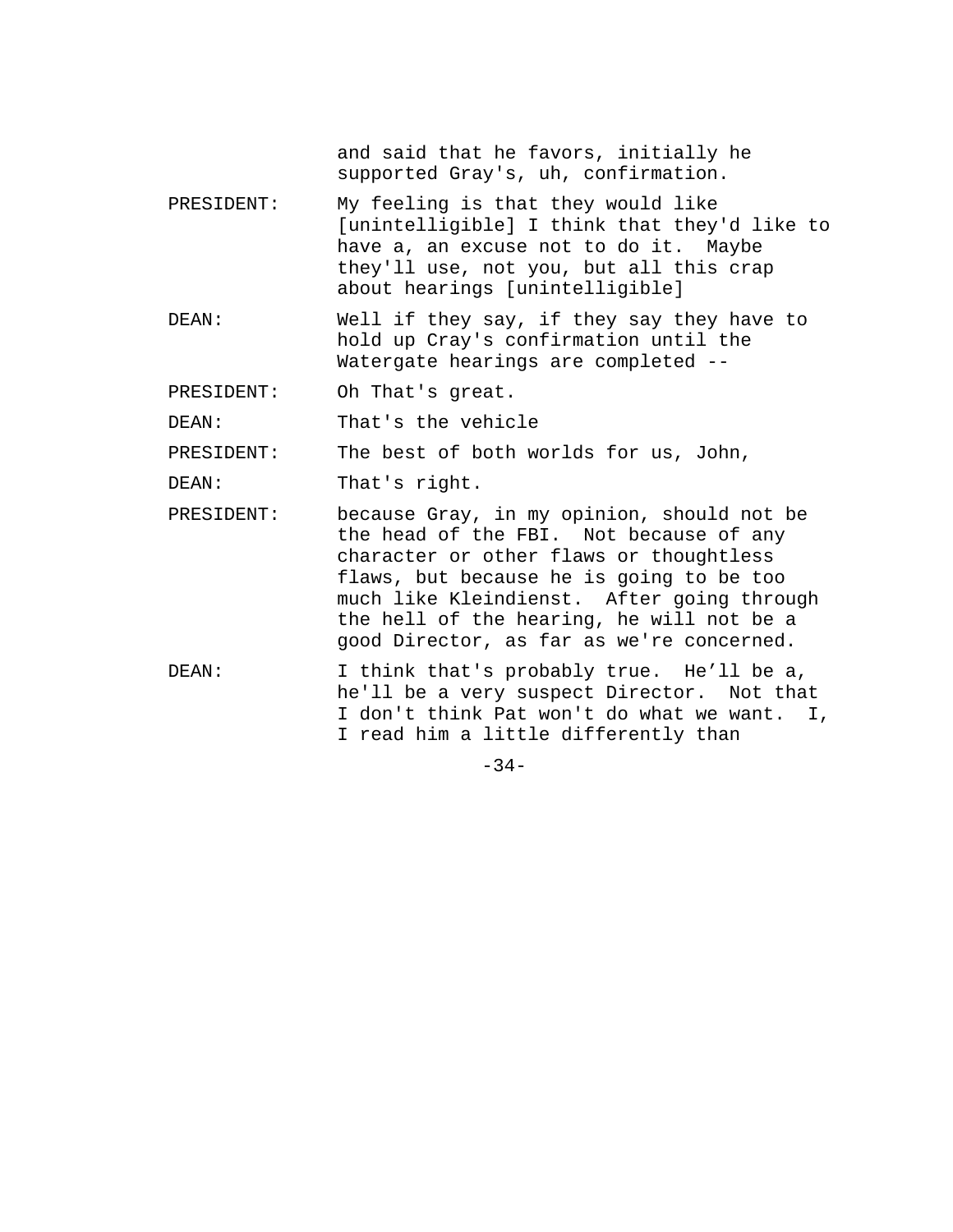Dick in that regard. Like he's still keeping close touch with me. He's calling me. He's given me his private line. We talk at night, just haw do you want me to handle this, so and so forth. So he still plays, playing in tight, and still being involved. But I think he--

PRESIDENT: But he couldn't do it.

DEAN: But he can't do it. He's under, he's going to be under such surveillance by his own people' watch every move he's making -uh, that'll be the difficult thing for Pat. Not that Pat wouldn't want to still play ball, but he may not be able to.

PRESIDENT: I agree. That's what I meant.

- DEAN: Pat has already gotten himself, himself, in a situation where he's got this Mark Felt as his number two man. These other people are surrounding him. If you put a guy like Jerry Wilson in there he could just, you know, wipe this, and say, "Gentlemen, I'm putting my own team in, and I'm going to bring people in I've met around the country who are good office directors; SAC's out of Chicago," wherever, and just put his own team together for the, for the Headquarter's Office.
- PRESIDENT: So where do you come out?

 $-35-$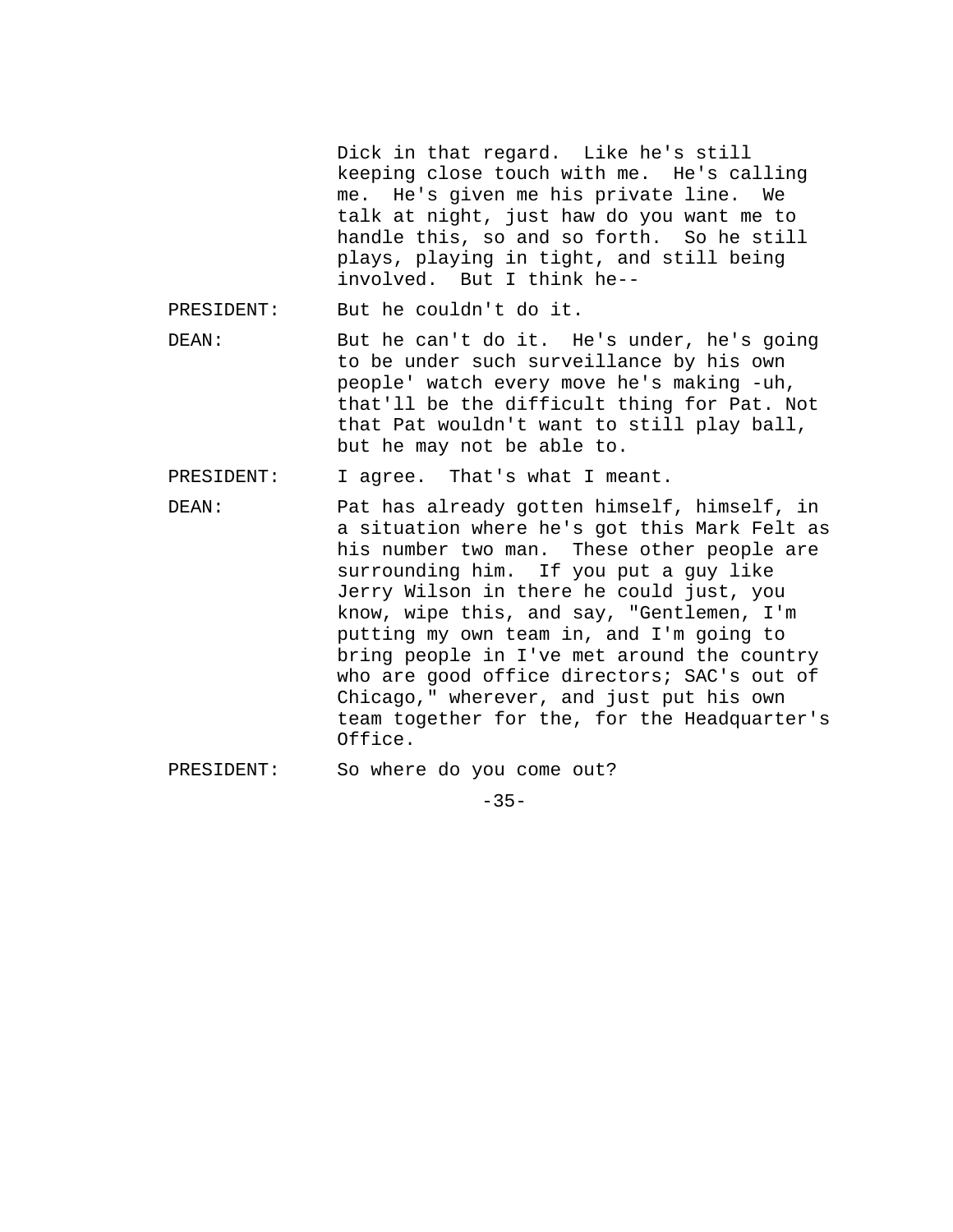- DEAN: Gray's already been locked into, to major personnel decisions. I wouldn't be surprised to see [unintelligible] occur if they say, that they cannot go forward with Gray's hearings because of the Watergate.
- PRESIDENT: Where would that be done, John, at what point in the Com mittee or on the Floor or both?
- DEAN: It could happen. It would certainly be voted on first in the, uh, uh, in the Committee, in the Judiciary Committee.
- PRESIDENT: [Unintelligible]
- DEAN: The question is, then, whether, uh, it'll be,put on the calendar by the leadership. I assume that that's --
- PRESIDENT: The leadership might determine that we will not put it on the calendar until after the Watergate hearings.
- DEAN: That's right.
- PRESIDENT: Then we could then, Gray could then come in and say I will not wait that long.
- DEAN: And they'll -when they -you're "This, you're, this is damaging to the leadership of the FBI, and I will have to withdraw based on this." What would be nice for all would be to get Gray voted out of the Committee
- PRESIDENT: Yeah.

-36-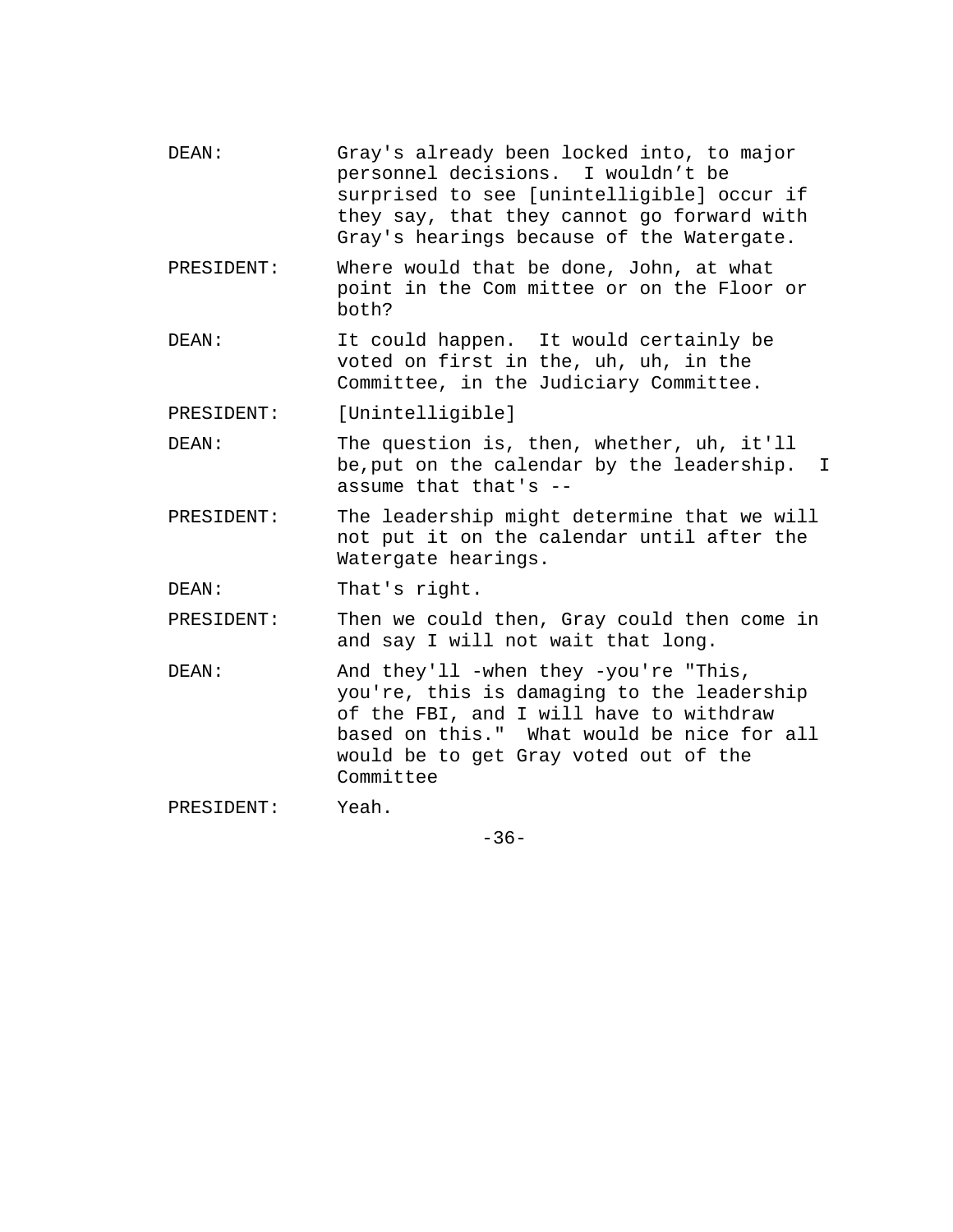- DEAN: with a, with a positive vote, uh, enough to get him out of Committee, and then lock him at limbo there.
- PRESIDENT: What is Moore's judgment about Sullivan? Does he know?
- DEAN: Yeah, he's, uh, uh, he says it's a piece of dynamite. He says it depends and we both agree, that it, it -the way it would be done would be a secret, whether it was done. Whether -this isn't the sort of thing we could just leap out and do. Have to be very carefully thought through. Have to be -have to-decide in advance should the White House not be involved or should we be involved? If we're going to play with it, we are going to probably have to say that we were involved and structure it in a way that there is nothing improper with our involvement.
- PRESIDENT: The difficulty with the White House being involved is that if we are involved in pissing on Johnson, [unintelligible] that concerns me.

DEAN: That's right.

PRESIDENT: That's why it really ought to be, I mean -If he could just

DEAN: I suppose the answer is saying, to, to have him -to say to him

 $-37-$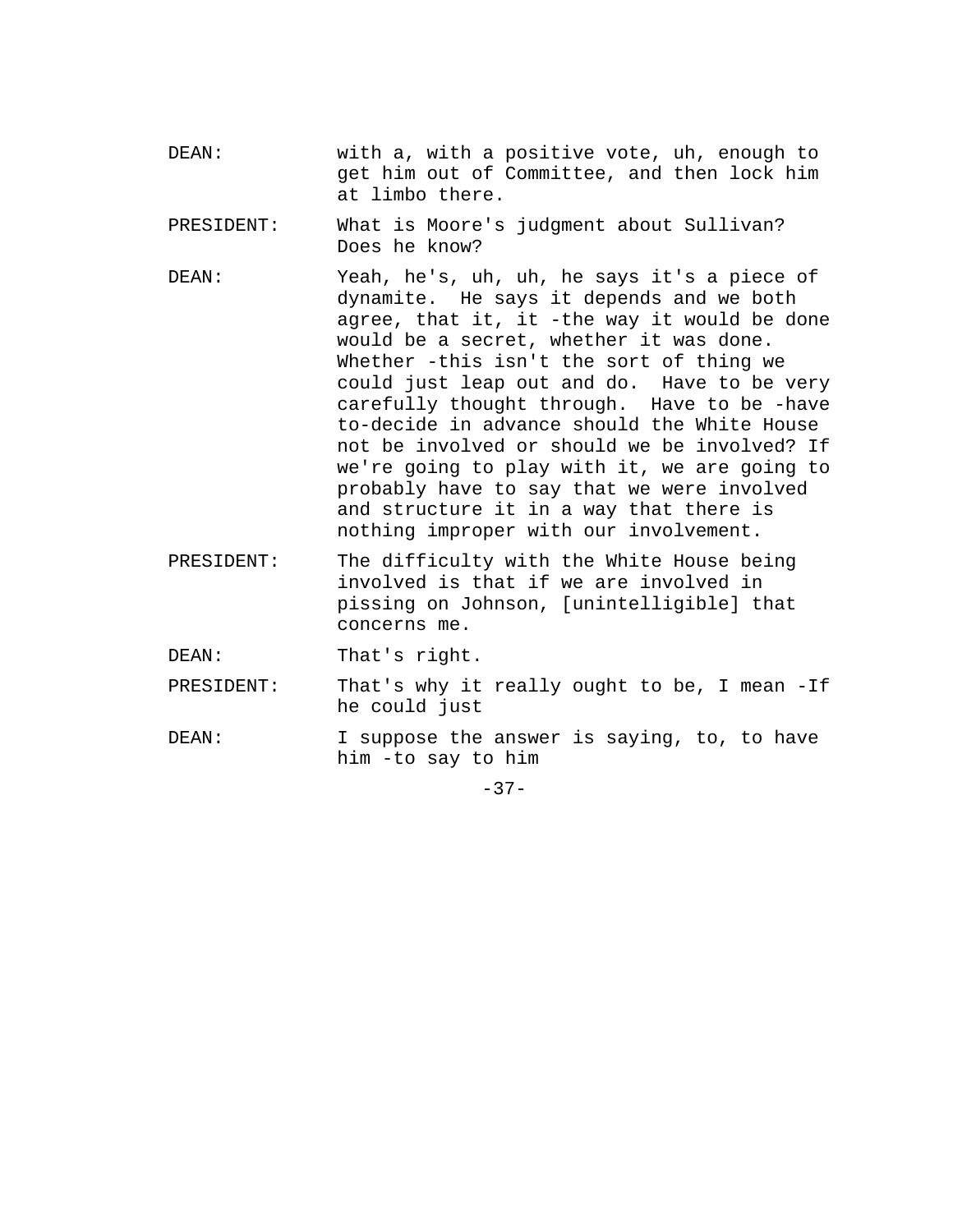PRESIDENT: [Unintelligible]

- DEAN: You've got, you know, this is something -"What you've, you've intimated a few things to me, uh. The proper place to take that information is to the Senate Judiciary Committee or to the Attorney General, possibly." And then have Dick take it to the Committee. Or is that too close to the President, still?
- PRESIDENT: First hand, if he takes it to the Committee, it's better if the Committee's conducting a hearing. [Unintelligible] Wait a m1nute, he works for the Attorney General, doesn't he.
- DEAN: That's right. If he takes it to Kleindienst, Kleindienst is going to say, "Bill, just don't do it because you are going to take DeLoach's name dawn with it, and DeLoach is a friend of ours."
- PRESIDENT: Bull shit.

DEAN: Something I have always questioned.

PRESIDENT: Nobody is a friend of ours. Let's face it. Don't worry about that sort of thing.

DEAN: Well, it's something I will, taq I think I ought to [unintelligible] kick around with Dick Moore, 'cause --

-38-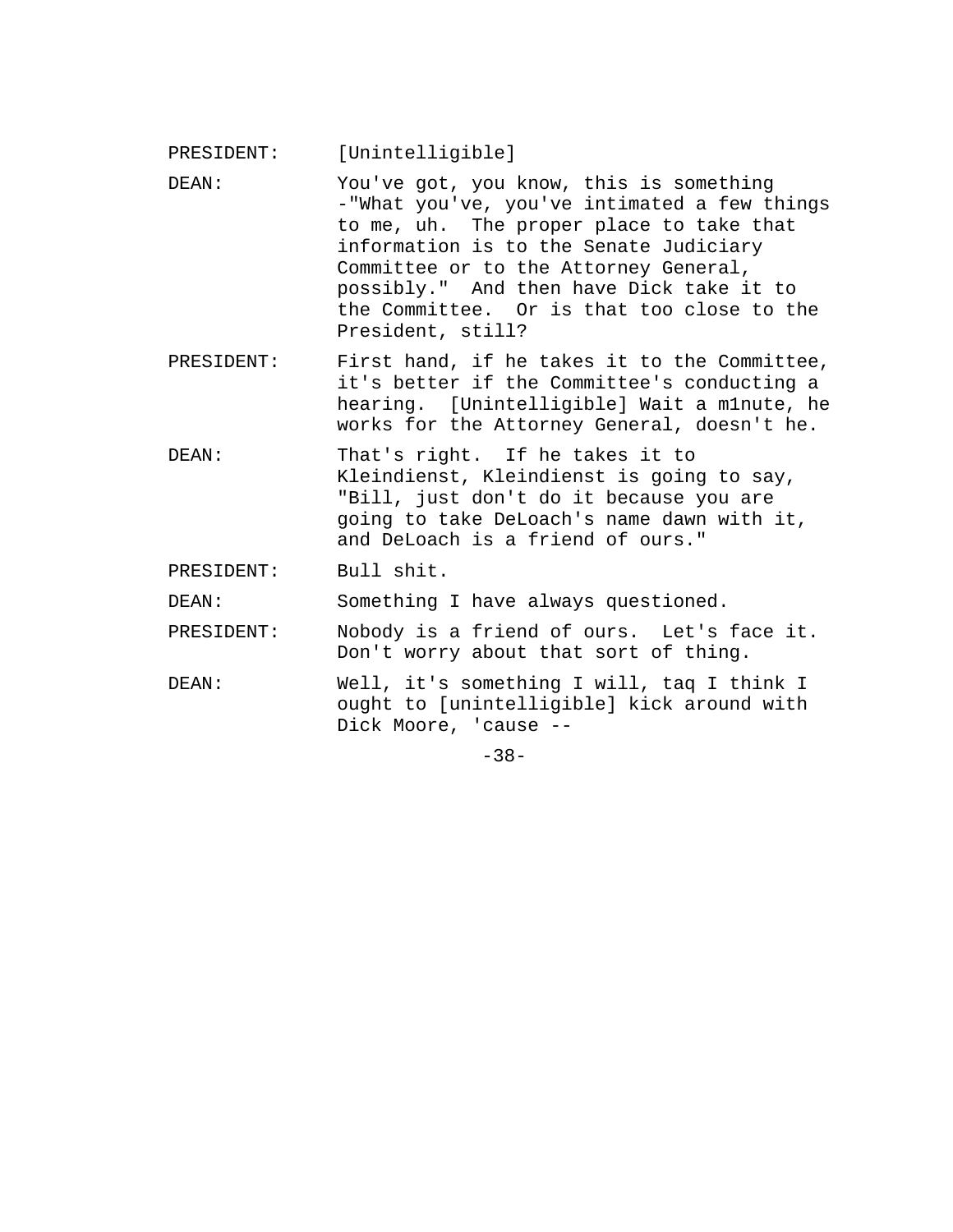PRESIDENT: Yeah.

DEAN: But first of all, I've got to, uh, just have to be thought through every inch of the way. It came here

PRESIDENT: Sure.

DEAN: late yesterday afternoon.

PRESIDENT: Sure.

DEAN: It was not -Bob said, uh, when I talked to him, he said he was quite excited about it, as Ehrlichman said, gave a very favorable "Uh huh." Uh, and I said, "Well, I'm not going to rush anything on this. It's -We've a little bomb here that we might want to drop at one

PRESIDENT: Yeah.

DEAN: point down the road."

PRESIDENT: Yeah. Yeah.

DEAN: Maybe, maybe the forum to do it is something totally out of the Committee context between the Gray confirmation hearings and the Watergate hearings. Maybe let him go over to U.S. News, or, who knows what it would be, but we ought to consider every option, now that we've got it, and see if --

 $-39-$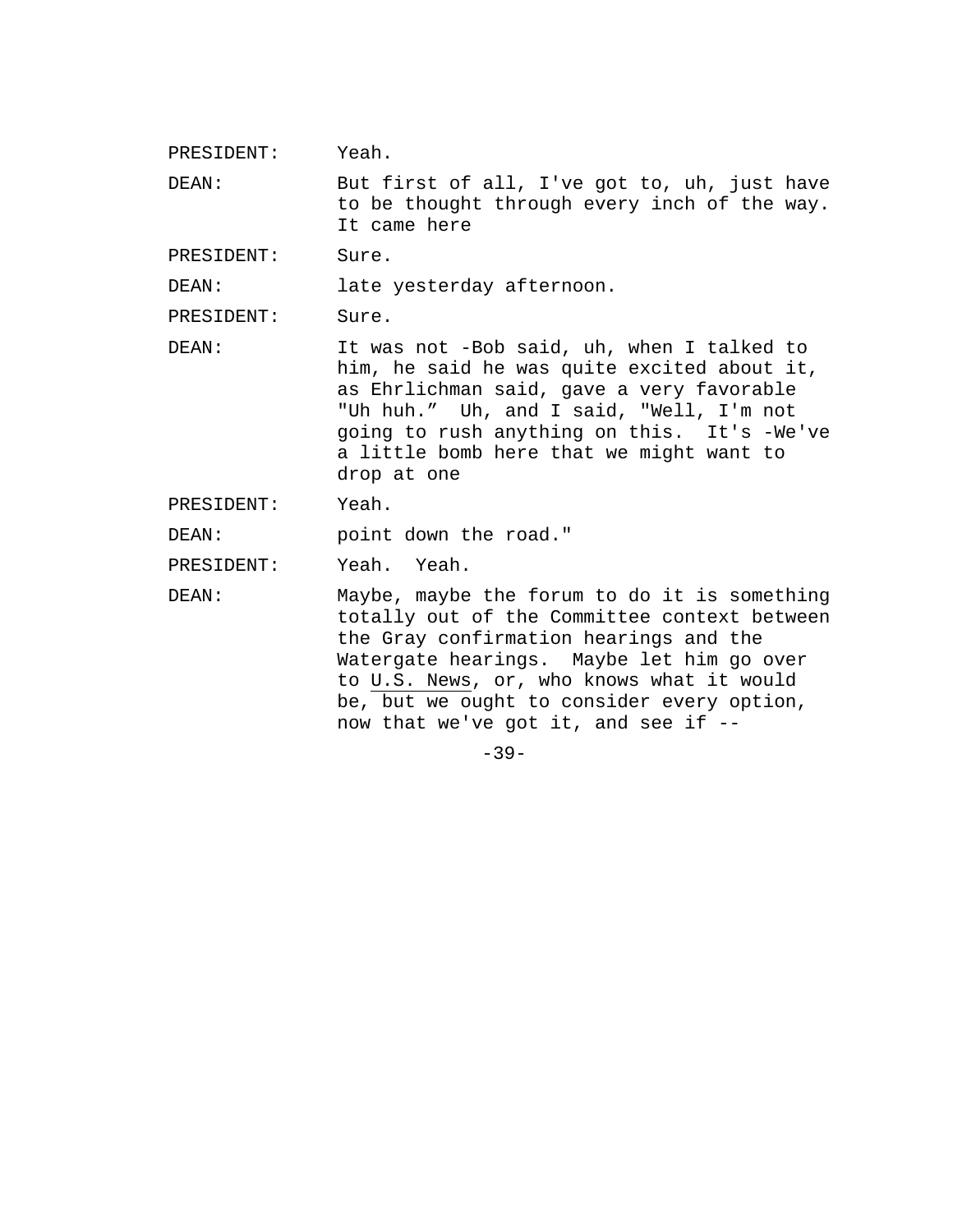- PRESIDENT: Rather than doing it in a hearing, doing it in the press. Then that will force the hearing to call him. That's another way you can do on this. Have him be selected to
- DEAN: Give an interview.
- PRESIDENT: to give an interview. I would do it in U S. News. Do it in [unintelligible] wire service guy or something. A respected damn reporter. Why not go to a jackass like Mollenhoff? No, he's too close to us.
- DEAN: Well, that's interesting. Now, Mollenhoff is, is close but by God, you can't program Mollenhoff to do anything.
- PRESIDENT: No.
- DEAN: And if, uh
- PRESIDENT: No. And also, we are in a position on Mollenhoff, who's been fighting us some, that maybe, maybe Mollenhoff would be a pretty good prospect for this thing because it's the kind of a story he loves, he digs on some. You couldn't tell him, however, uh [unintelligible] story part. Or Sullivan just goes to talk to him, says, "Well, now, hell, you're a hell of a, hell of a guy, and, uh, I just want to tell you a few things."

 $-40-$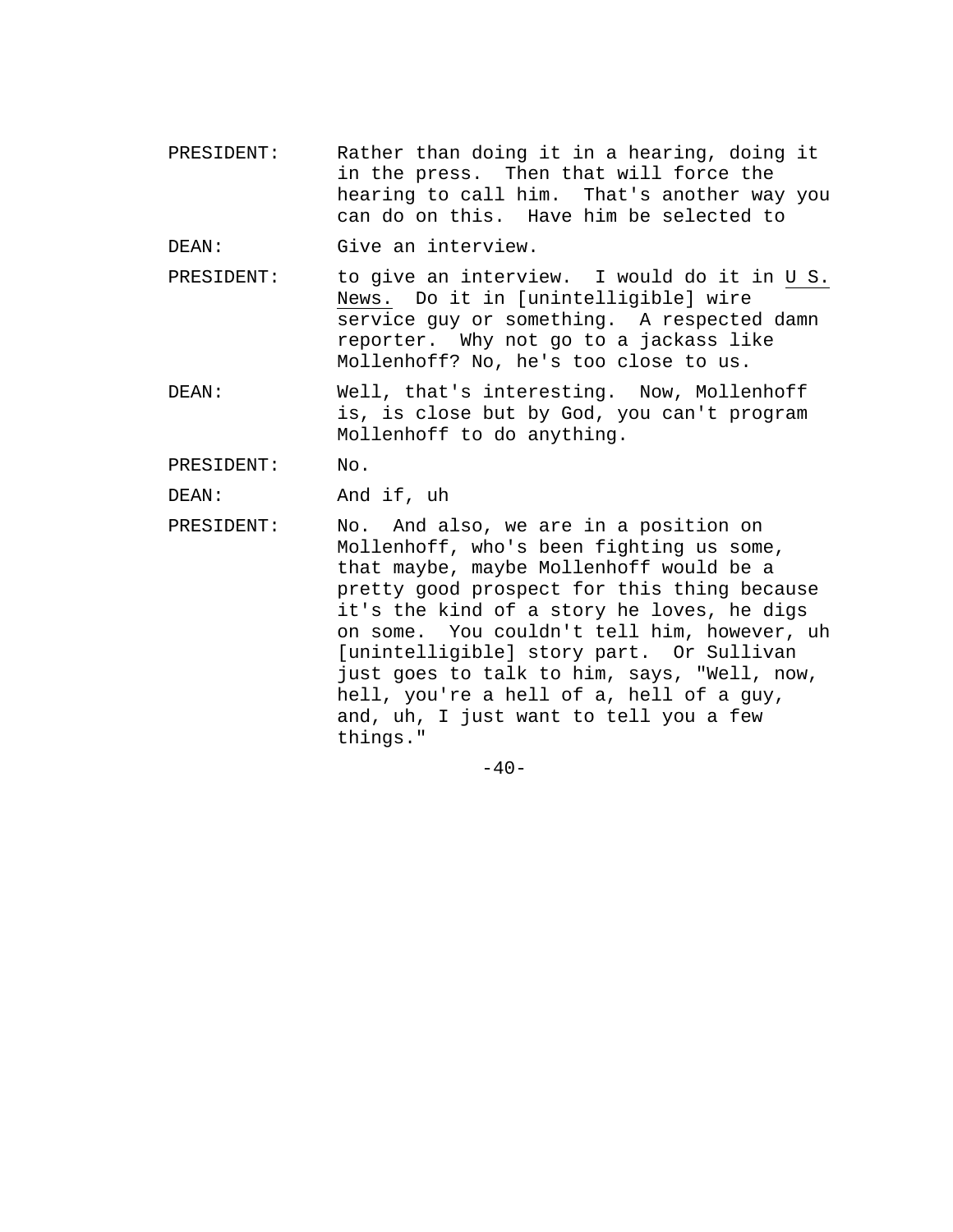| or, can you call Clark and say -can I call<br>Clark and say, "Listen, Clark, a guy has<br>brought me a piece of dynamite I don't even<br>want in the White House"?         |
|----------------------------------------------------------------------------------------------------------------------------------------------------------------------------|
| He will write that, though, won't he?                                                                                                                                      |
| Yeah. Because that'd look like that's a<br>set-up deal. Well, Clark Mollenhoff is the<br>first guy to uncover                                                              |
| Yeah.                                                                                                                                                                      |
| [unintelligible) anything, and he will say<br>no way.                                                                                                                      |
| But he's willing to do it.                                                                                                                                                 |
| Uh huh.                                                                                                                                                                    |
| That's very important, at least.                                                                                                                                           |
| Uh huh.                                                                                                                                                                    |
| Broadens the scope. Getting to the bottom<br>of the whole thing, don't you feel that<br>that's the need here is to broaden the scope<br>of the damned thing, instead of -- |
| The focus is right on us. That's the<br>problem.                                                                                                                           |
| Yeah. Nothing on the Democrats, and<br>nothing,                                                                                                                            |
| Nothing.                                                                                                                                                                   |
| nothing on what the previous three<br>Administrations did                                                                                                                  |
|                                                                                                                                                                            |

-41-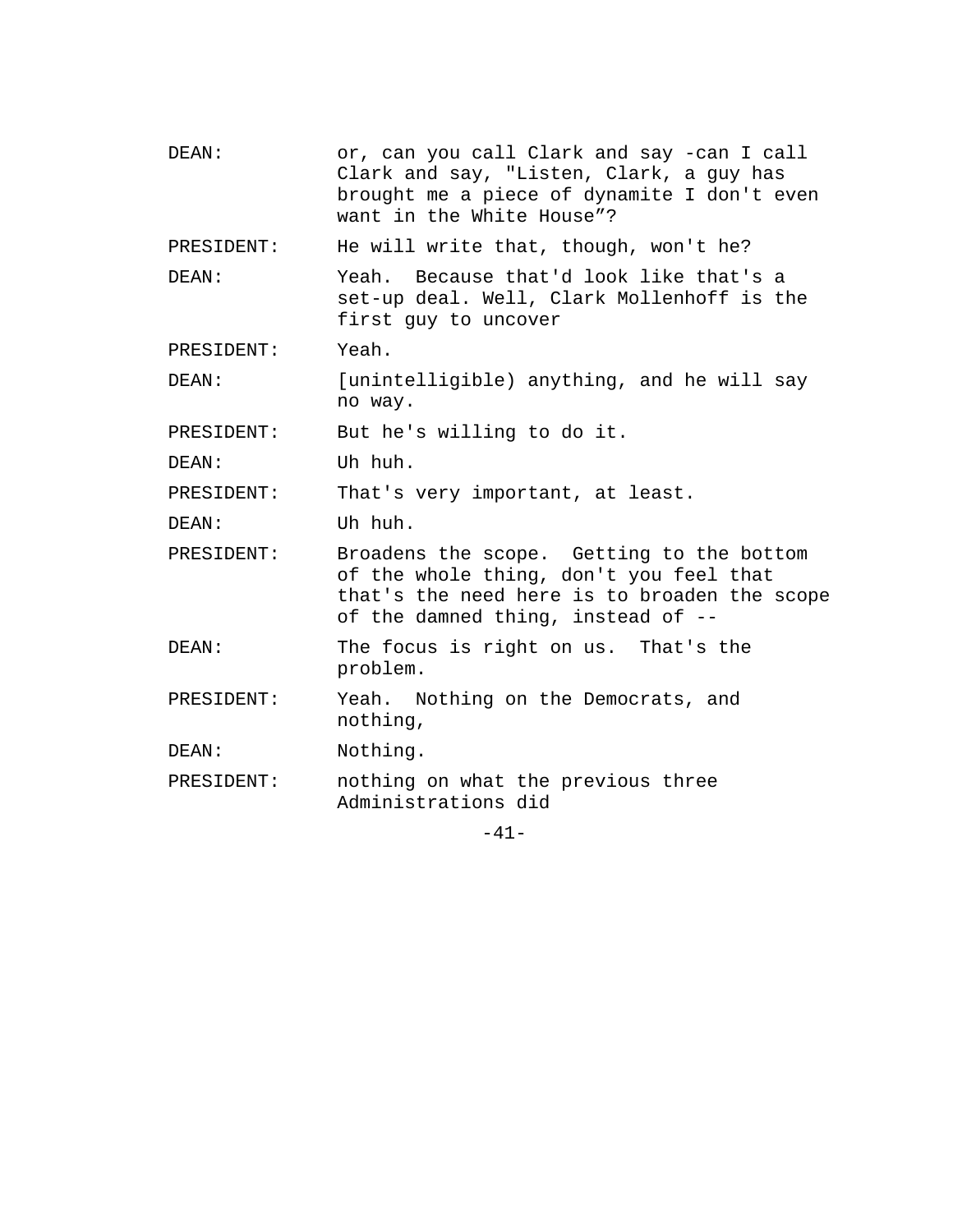DEAN: Nothing. It's making,

PRESIDENT: Yeah.

DEAN: well, it, it -of course it's still a Washington story. You go out of this city

PRESIDENT: I know.

DEAN: and you can't find anybody that even knows what's happening. Although it's increased in the network coverage. That NBC thing last night, which is just a travesty as far as --the very thing Ron was talking about, about shabby Journalism. They took the worst edited clips they could, out of context, to respond to things they would say on the lead and they would have a little clip of Ron saying, "Well, I deny that.'" And he was denying something totally other than what they were talking about in their charge. It was incredible. Someone is going through and putting that all together right now, and, Ron ought to be able to have a field day back with that one on NBC. It was just ver--, it was very, very dishonest television reporting of a sequence of events. It was out of sequence.

PRESIDENT: Well, you see, John -Yeah. I know the situation. Ervin gets up there and, you know, gassing around, he was huffing and puffing about his being a great Constitutional lawyer and all. I guess it just makes us wonder about our first decision, doesn't it, (unintelligible] about sending Gray up. Probably a mistake, but then, we didn't anticipate --

 $-42-$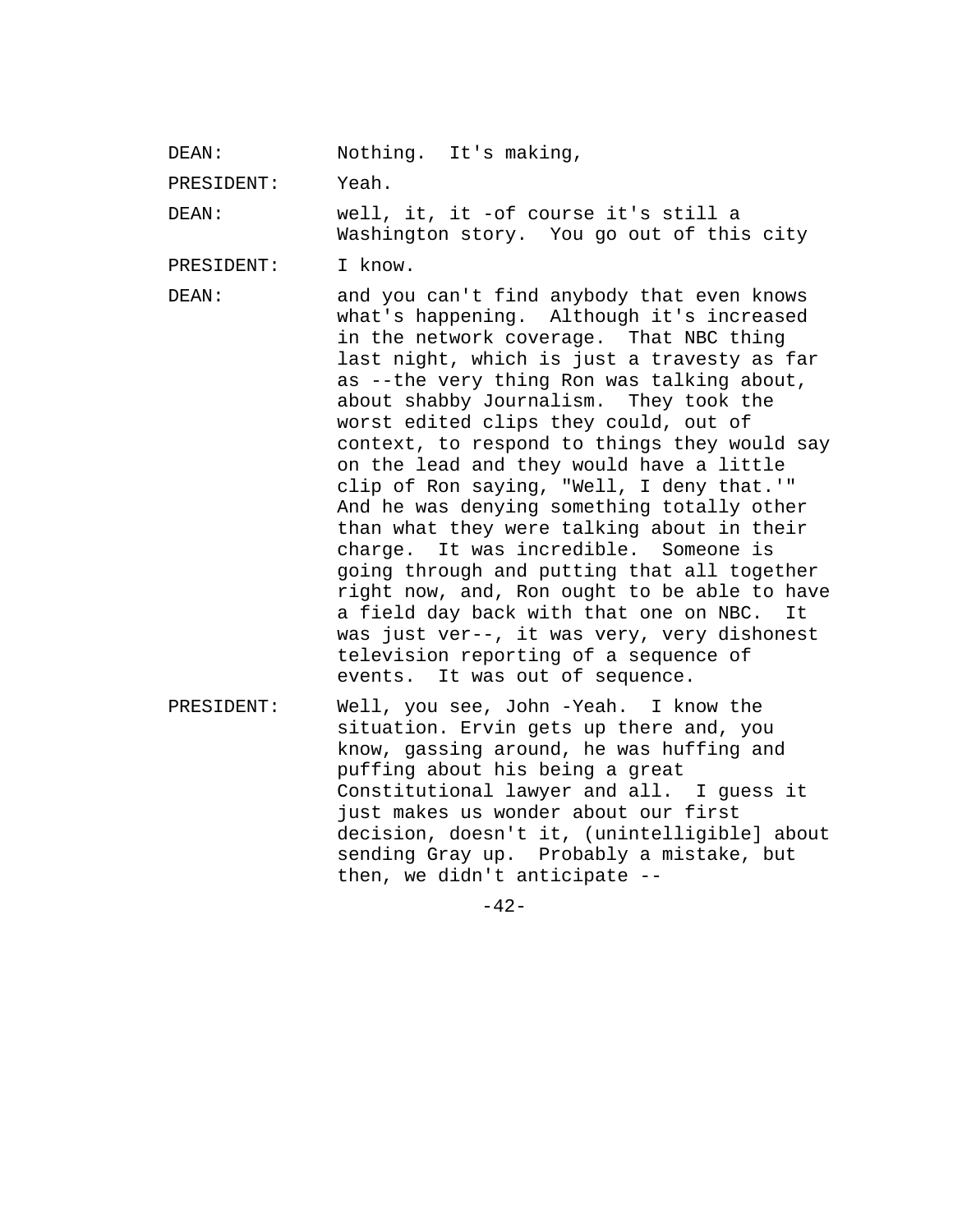DEAN: Well --

PRESIDENT: Or you think not. Who knows?

DEAN: Who knows? That's right. Uh, if you didn't send him up, why didn't you send him up. Because he was

PRESIDENT: Right. I know. That's what they

DEAN: That's true.

PRESIDENT: That's what they -\_ You send somebody else up to take them on, not a big clown. You know what I mean?

DEAN: Yeah.

- PRESIDENT: I won't even announce any [unintelligible]. I think the problem is, the reason that the Senate was not [unintelligible] being reasonable was because [unintelligible] a lot of this stuff hanging out there [unintelligible] Ervin Committee.
- DEAN: Well, we, you know, one, one thing is that I, the saturation level of the American people on this story is [laughs] depressing. Pretty close in fact (laughs] the saturation level in this city is getting pretty high now. They can't take too much more of this stuff.

PRESIDENT: Think not?

 $-43-$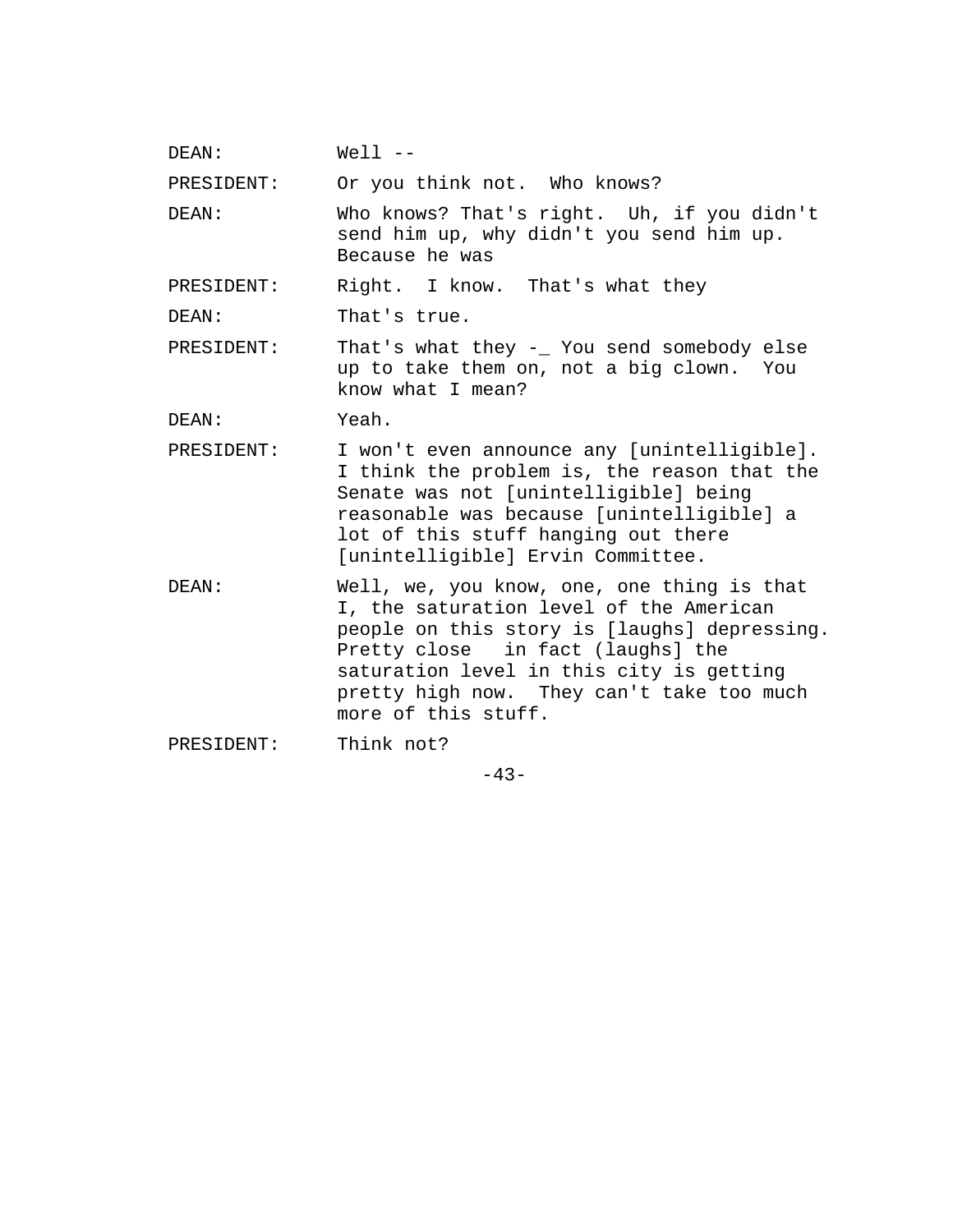| DEAN:      | Nothing, nothing really new is coming out.                                                                                                                                                                                                                                                                                                                                                                                    |
|------------|-------------------------------------------------------------------------------------------------------------------------------------------------------------------------------------------------------------------------------------------------------------------------------------------------------------------------------------------------------------------------------------------------------------------------------|
| PRESIDENT: | Some kid, they said-I don't think that<br>anybody, incidentally, will care about<br>somebody infiltrating the peace movement<br>that was demonstrating against the<br>President, particularly on the war in<br>Vietnam. Do you think so?                                                                                                                                                                                      |
| DEAN:      | No.                                                                                                                                                                                                                                                                                                                                                                                                                           |
| PRESIDENT: | Anyway, I don't care about that. What<br>happened to this Texas guy that took his<br>money back? Was he --                                                                                                                                                                                                                                                                                                                    |
| DEAN:      | All hell broke loose for him after.<br>This<br>was Allen.                                                                                                                                                                                                                                                                                                                                                                     |
| PRESIDENT: | No, no. Allen -yeah.                                                                                                                                                                                                                                                                                                                                                                                                          |
| DEAN:      | Allen, not Duncan, there were two                                                                                                                                                                                                                                                                                                                                                                                             |
| PRESIDENT: | Nothing to do [unintelligible]                                                                                                                                                                                                                                                                                                                                                                                                |
| DEAN:      | [Unintelligible]. All hell broke loose for<br>Allen for this reason: He, uh, uh -The money<br>apparently originally came out of a<br>subsidiary of one of Allen's corporations<br>down in Mexico. It went to a lawyer in<br>Mexico who put it dawn as a fee billed to<br>the subsidiary. Then the, then the lawyer,<br>the Mexican lawyer, sent it back into the<br>States, and it came back up here. But, the<br>weakness of |

-44-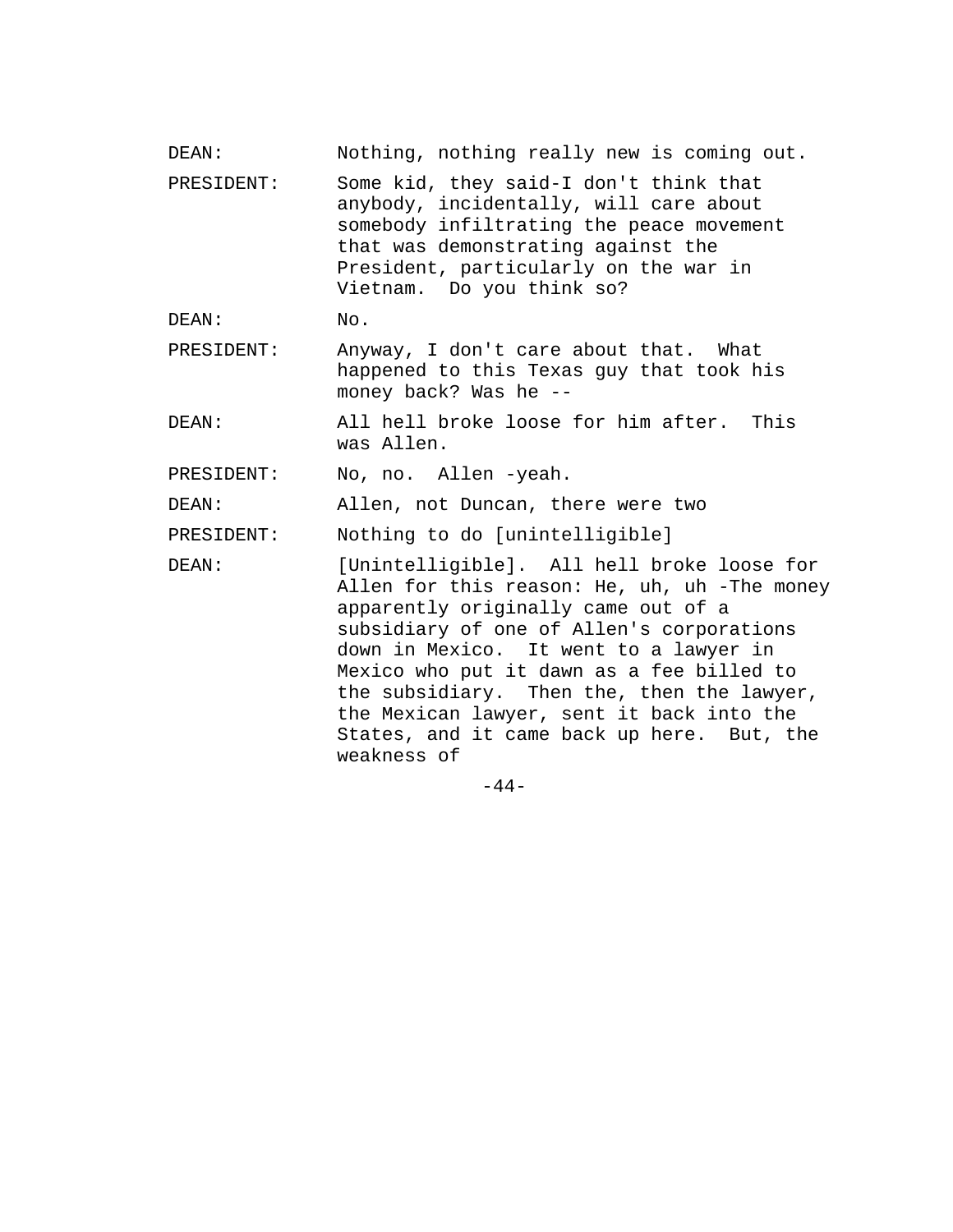it is, is, uh, the Mexican lawyer: (1) didn't have a legitimate fee; (2) it could be corporate contribution. So Allen wanted; and Allen had personally put a note up with the corporation to cover it. But Allen is meanwhile having problems with his wife, and a divorce is pending, and tax problems. So he  $--$ 

- PRESIDENT: [Unintelligible].The only problem I saw there was where you put it off -lay it off [unintelligible] the fact that it was being used for Watergate.
- DEAN: That's -I don't know why that went in the letter. I, uh -it wasn't used for the Watergate. That's the, that's the interesting thing.

PRESIDENT: It wasn't?

DEAN: No. It was not. What happened is these Mexican checks came in. They were given to Gordon Liddy, who said, "What do we -why don't you get these cashed?"" Gordon Liddy, in turn, took them dawn to this fellow, Barker, in Florida, and said, ""Would you cash these Mexican checks.'" Uh, and so that's how they went through Barker's bank account back in here. They could have been just as easily cashed at the Riggs Bank. There was nothing wrong [laughs] with the checks. Why all that rigamarole? It's just like

 $-45-$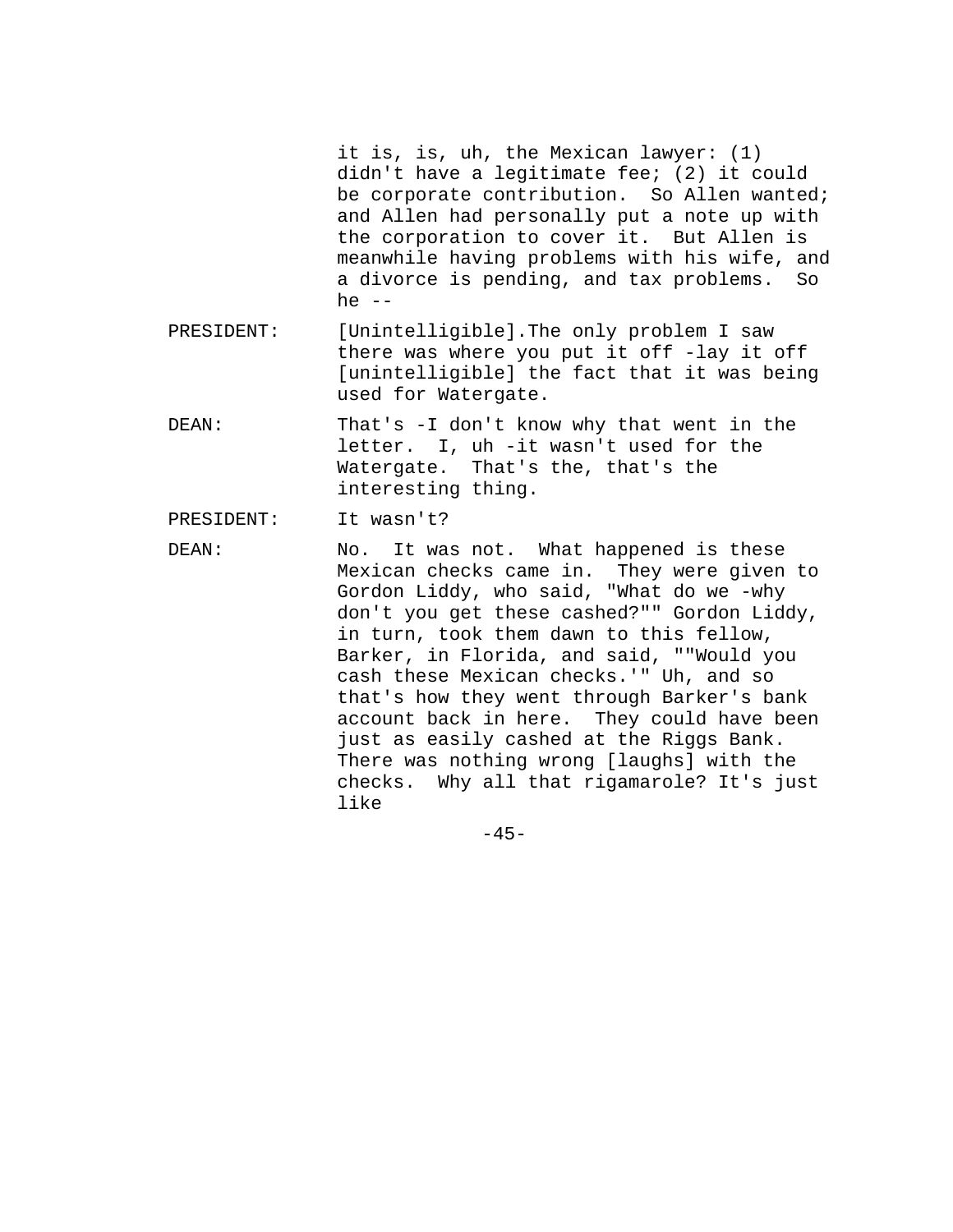a lot of other things that happened over there. God knows why it was all done. It was totally unnecessary, and it was money that was not directly involved in the Watergate. It wasn't a, a wash operation to, to get money back in to Liddy, and the like.

PRESIDENT: Who is going to be the worst witness up there?

DEAN: Sloan.

PRESIDENT: Unfortunate.

DEAN: Without a doubt. He's -

PRESIDENT: He's scared?

DEAN: He's scared. He's weak. He has a, uh, a compulsion to, uh, cleanse his soul by confession. Now, we're, he's going, we're giving him a lot of stroking, uh, telling him you're doing a beautiful job. The funny thing is, this fellow goes down to the Court House here before Sirica, testifies [laughs] as honestly as he can testify, and,Sirica looks around and calls him a liar. (Laughs] He's a sad -Sloan can't win. So Kalmbach has been dealing with Sloan. Sloan [unintelligible] as a child. Kalmbach has done a lot of that. The person that will have the greatest problem with -as a result of Sloan's testimony is Kalmbach

 $-46-$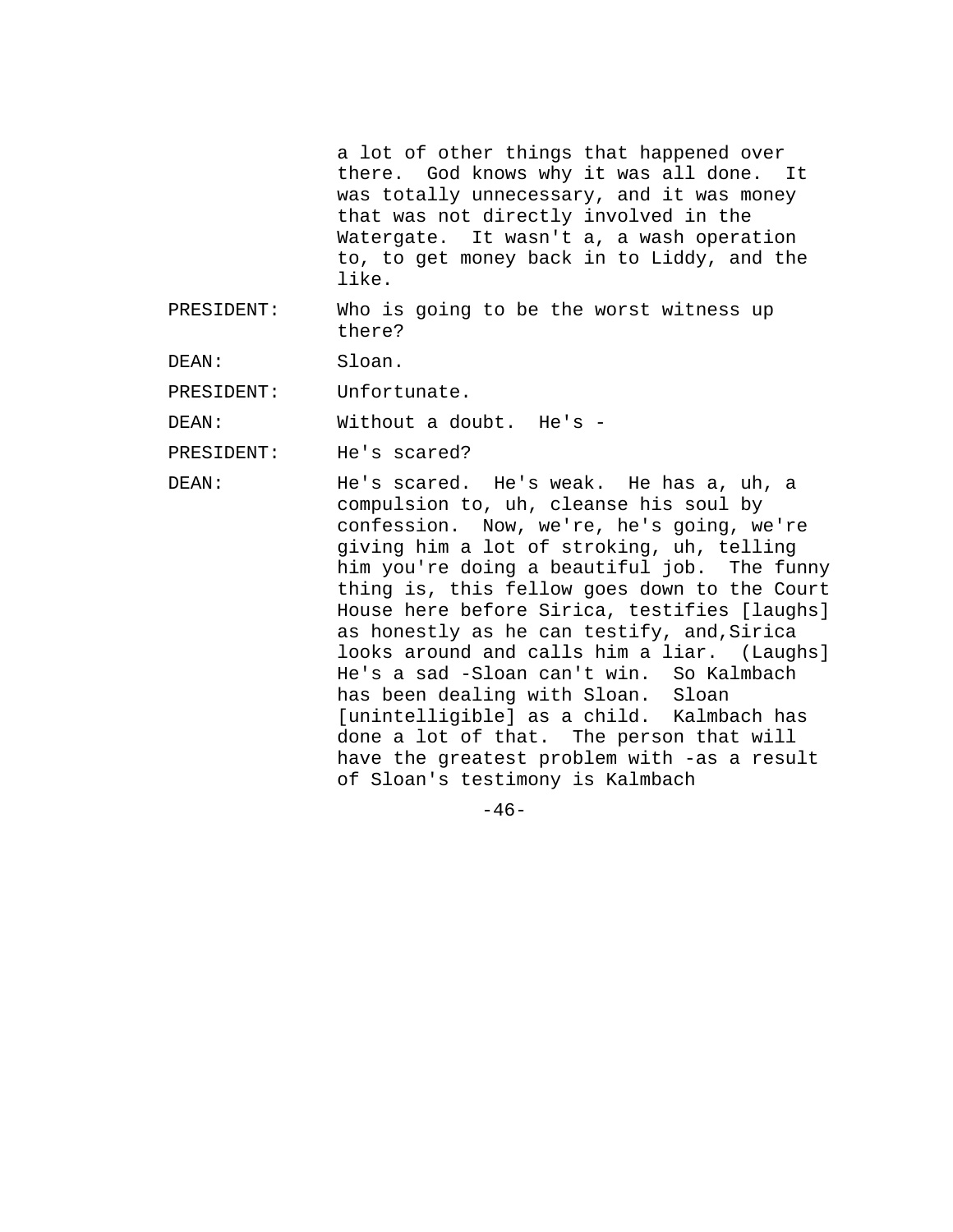and Stans. So they're working closely with him to make sure that he settles down.

PRESIDENT: Kalmbach will be a good witness.

DEAN: Oh yes.

PRESIDENT: Knowing what Kalmbach has been through.

DEAN: Kalmbach has borne up very well. In fact, I decided he may be

- PRESIDENT: Kalmbach, Kalmbach, of course, this is somewhat embarrassing, he is, they say, lawyer for the President. Well, hell, I don't need a lawyer. He handles that, that property out there.
- DEAN: He's sensitive on that point. He, uh, over -he saw a briefing, uh, saw a transcript of a, of a briefing where Ron was saying, "Well, he's really not, that's not the right nomenclature, this 'personal attorney." Herb said, "Well, gee whiz. I don't know if Ron knows what all I do." And I said, "Herb, well, don't worry about it."
- PRESIDENT: Well, what I meant is that this -I don't care about that, but I meant, it's just the fact that it's played that way, as if he's in, that I am, he's in talking to me all the time. I don't ask him [unintelligible]

 $-47-$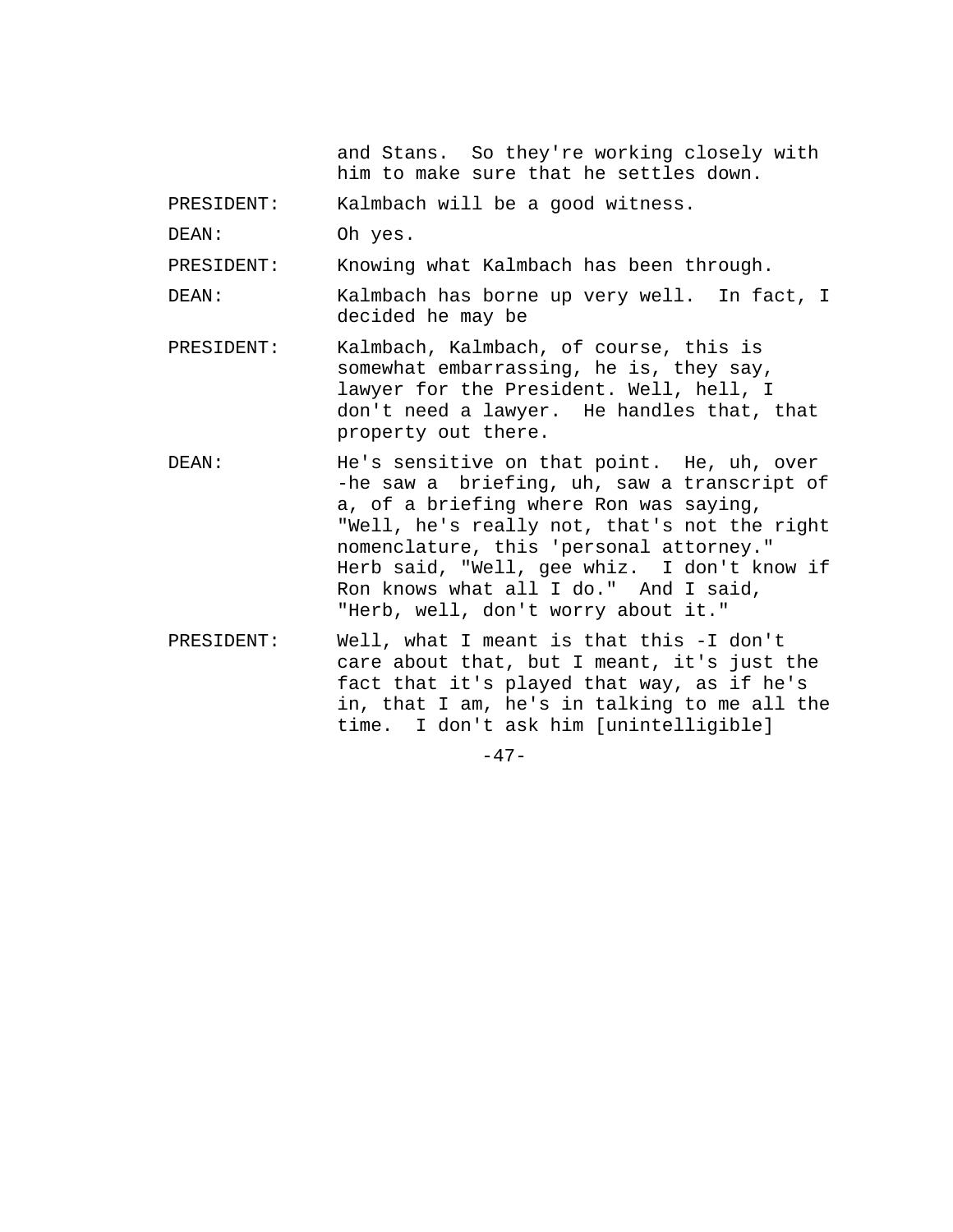DEAN: I know that.

PRESIDENT: I don't talk to him about anything. I mean, I don't know, I see Herb once a year when he brings the income tax returns.

DEAN: That's right.

PRESIDENT: I'm sure that he, he handles that San Clemente property and all the rest, but he's, he isn't a lawyer in the sense that most people have a lawyer.

DEAN: No, no. Although he didn't even handle the estate plan, he's done some, you know, dove-tailing on it, like --

PRESIDENT: Well, but anyway, we don't want to back off of him.

DEAN: No. Anyway he's solid. He's solid.

- PRESIDENT: He will, uh, how does he tell a story when he gets, [unintelligible]? He's got a pretty hard row to hoe, he and Stans have.
- DEAN: He'll be good. He's going over every -Herb is the kind of guy who will check, not once, not twice, on his story, not three times, but probably fifty to a hundred times. Literally. He will go over it. He will know it. There won't be a hole in it. He'll have thought it he, he'll do his own Q. and A. He'll be have people cross-examine him from ten ways.

 $-48-$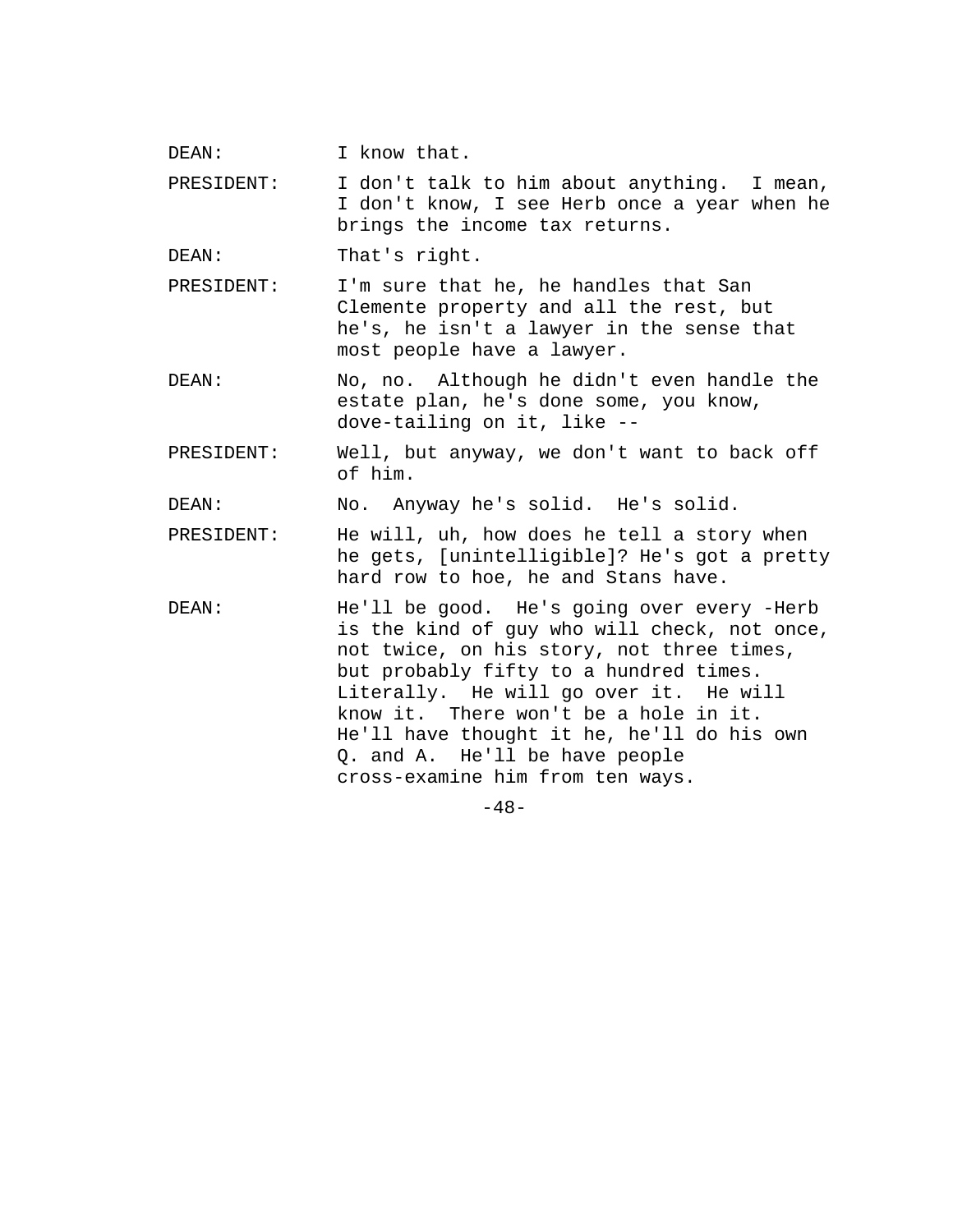PRESIDENT: Good.

DEAN: He will be ready, as John Mitchell will be ready, as Maury Stans will be ready.

PRESIDENT: Yeah.

DEAN: Uh, it's uh --

PRESIDENT: Mitchell is now studying, is he?

DEAN: He is studying., Sloan will be the.worst witness. I think Magruder will be a good witness. This fellow, Bart Porter, will be a good witness. They've already been through it, they've been through Prand Jury. They have been through trial. Uh, they did well. [Coughs] And then, of course, people around here

PRESIDENT: I [unintelligible]

DEAN: won't be witnesses.

PRESIDENT: They won't be witnesses.

DEAN: Won't be witnesses.

PRESIDENT: Hell, no. They will make statements. That's -That'll be the line which I think we've got to get across to Ziegler, in all of his briefings where he is constantly saying we

 $-49-$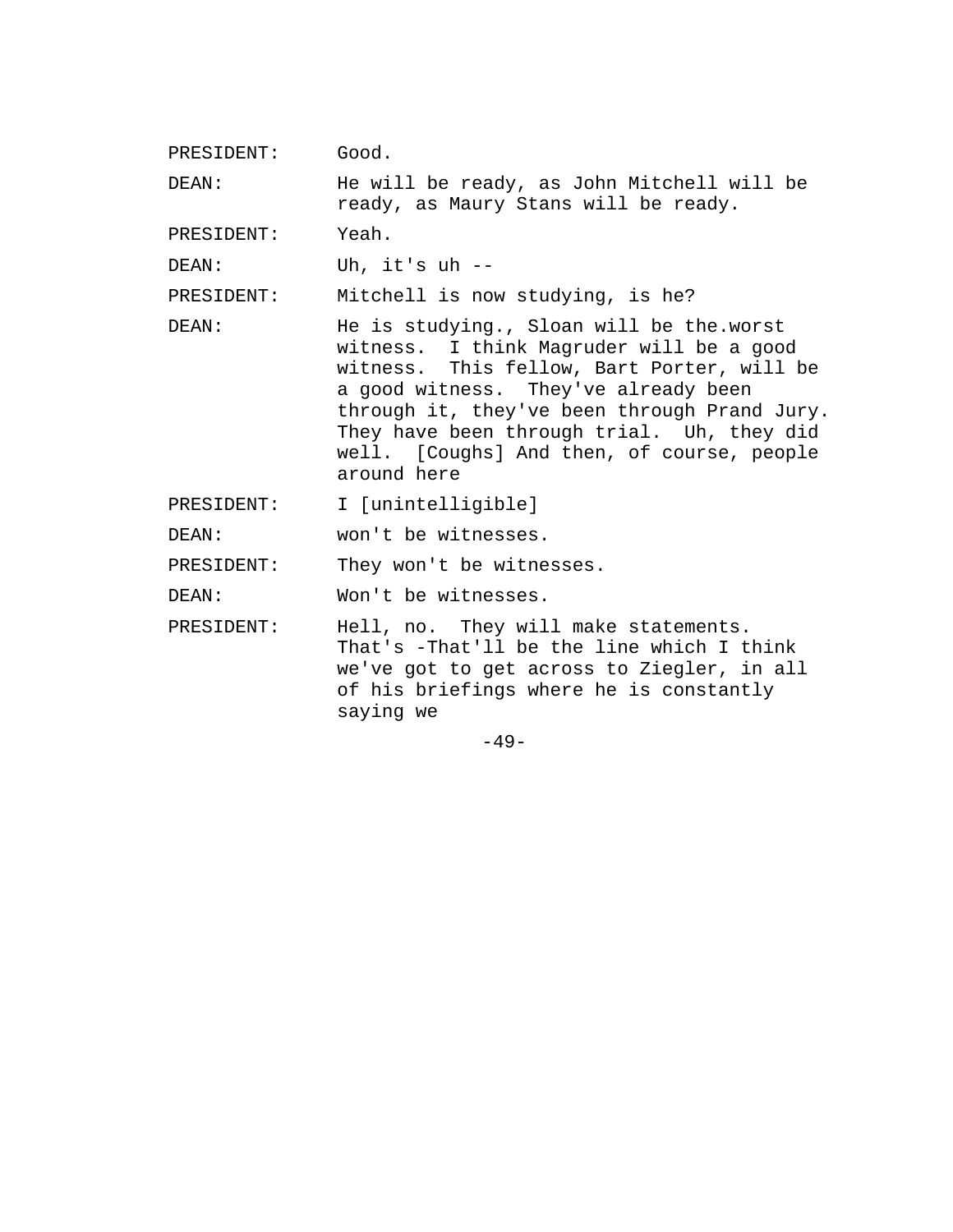will furnish information. That is not the question. It is how it's to be furnished, and we will not furnish it in a formal session. That would be to break down the privilege. Period. Do you agree with that?

DEAN: I agree. I agree. I have always thought that's the bottom line, and I think that's the good thing about what's happening in the Gray hearings right now. If we, they send a letter down with specific questions, I send back written interrogatories, sworn. You know as a, as a lawyer, that, uh, you can handle written interrog--, interrogatories, where cross-examination is another ball game.

PRESIDENT: I know.

DEAN: They can -you can make a person look like they're inaccurate even if they're, even if they are trying to tell the truth.

- PRESIDENT: "Well now, really, you sh--, you can't mean that." You know, uh, I know -All their face-making and all that crap. I know; [unintelligible]. Written interrogatories you can --
- DEAN: Can be artfully, accurately answered and give the full information.
- PRESIDENT: [Unintelligible] that there will be total and full [unintelligible

 $-50-$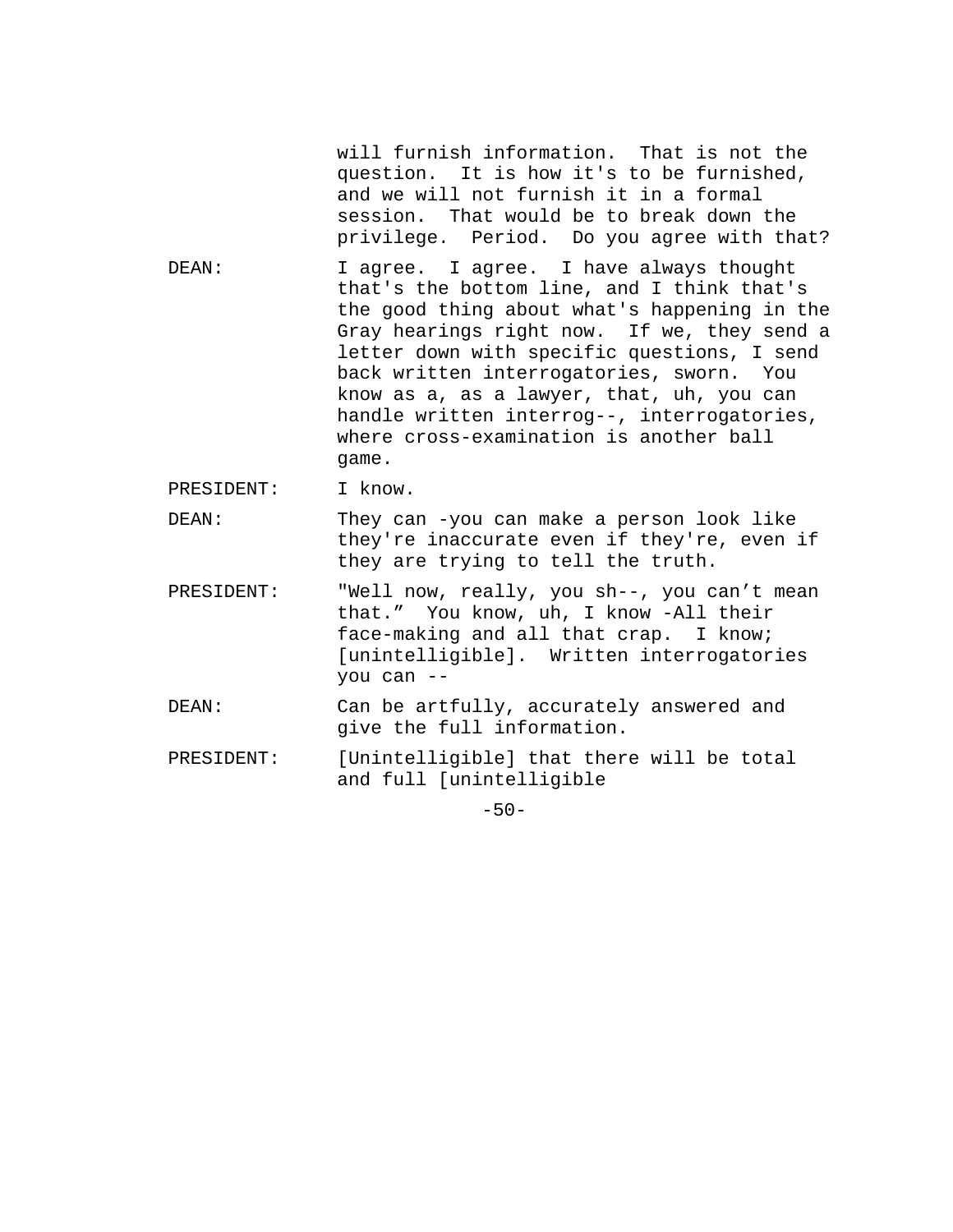Well, what about.the sentencing. When the hell is he going to sentence?

DEAN: We thought he was going to sentence last Friday. Uh,

PRESIDENT: I know; you've said that.

DEAN: no one knows what in the world Sirica is doing. It's getting to be a long time now. It frankly is.

PRESIDENT: [Unintelligible]

DEAN: And no one really has a good estimation of how he will sentence. There's some feeling that he will sentence Liddy the heaviest. Liddy's already in jail; he's in Danbury. He wants, he wanted to start serving so he can get good time going. Uh, but Hunt, he'll probably be very fair with.

PRESIDENT: Why?

DEAN: Pardon?

PRESIDENT: Why? Why Hunt?

DEAN: He likes Hunt. He liked Hunt. He thought Hunt was being open with him and candid, and Hunt gave a statement in open court that he didn't know of any higher-ups involved and, and, uh, Hunt didn't put him through the rigors of

-5l-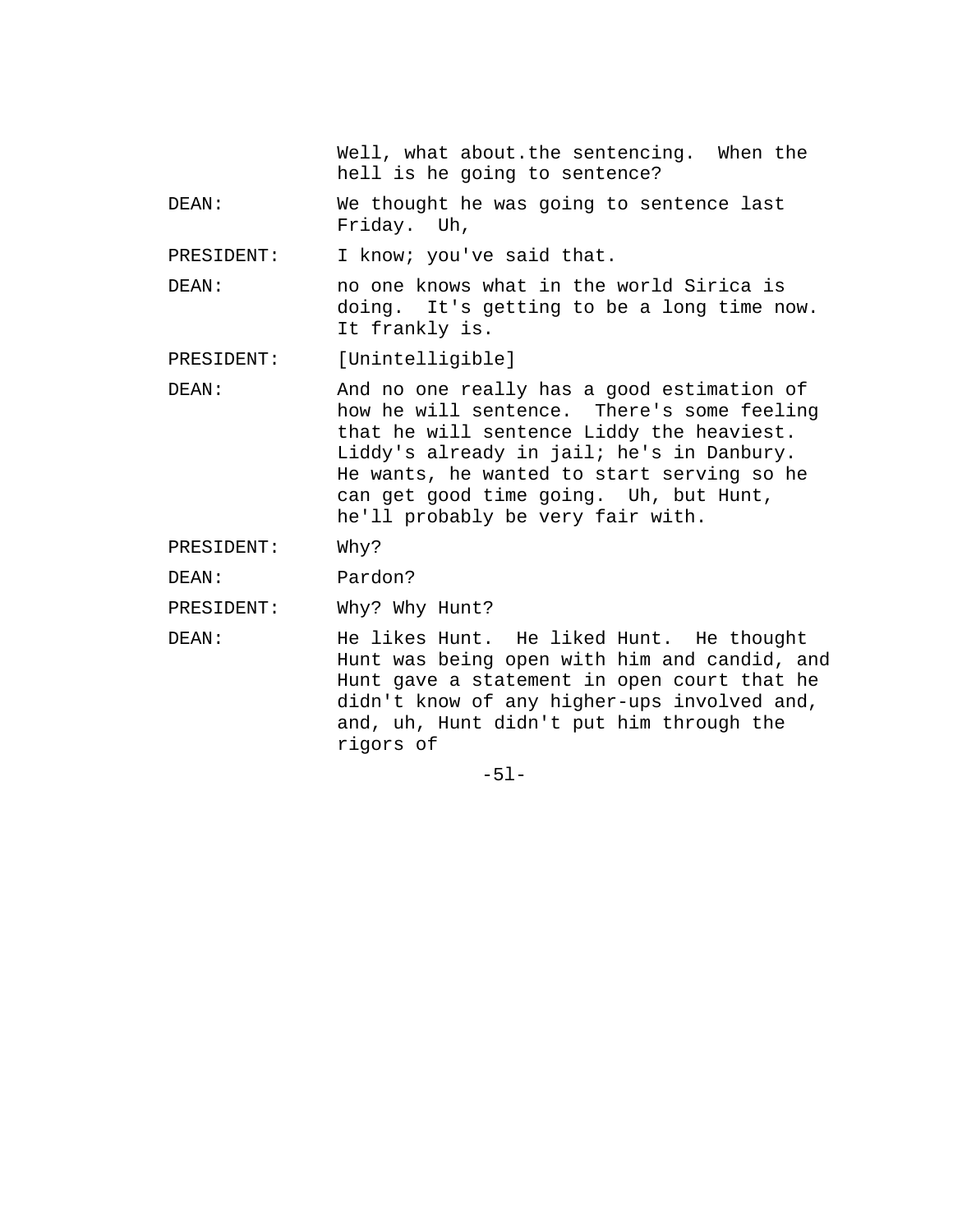trial, And Hunt was a beaten man, the loss of his wife, uh, was ill, they tried to move and have a, him severed from the trial. And Hunt didn't cause a lot of problems. Bittman was cooperative, uh. Whereas Liddy played the, played the heavy in the trial. His lawyer raised all the objections and the like, and embarrassed, uh, the judge for some in-chambers things he'd said, and --

PRESIDENT: But Liddy's going to appeal the sentence?

DEAN: Liddy is going to appeal the decision, uh, the trial. He will appeal, appeal that.

PRESIDENT: He will appeal the trial?

DEAN: Trial -And there's --

PRESIDENT: He was convicted.

DEAN: There is an outside chance that this man has gone, this judge has gone so far in his zeal to be a special prosecutor --

PRESIDENT: Well, some of those statements from the bench --

DEAN: Incredible statements.

PRESIDENT: To me, to me, incredible.

-52-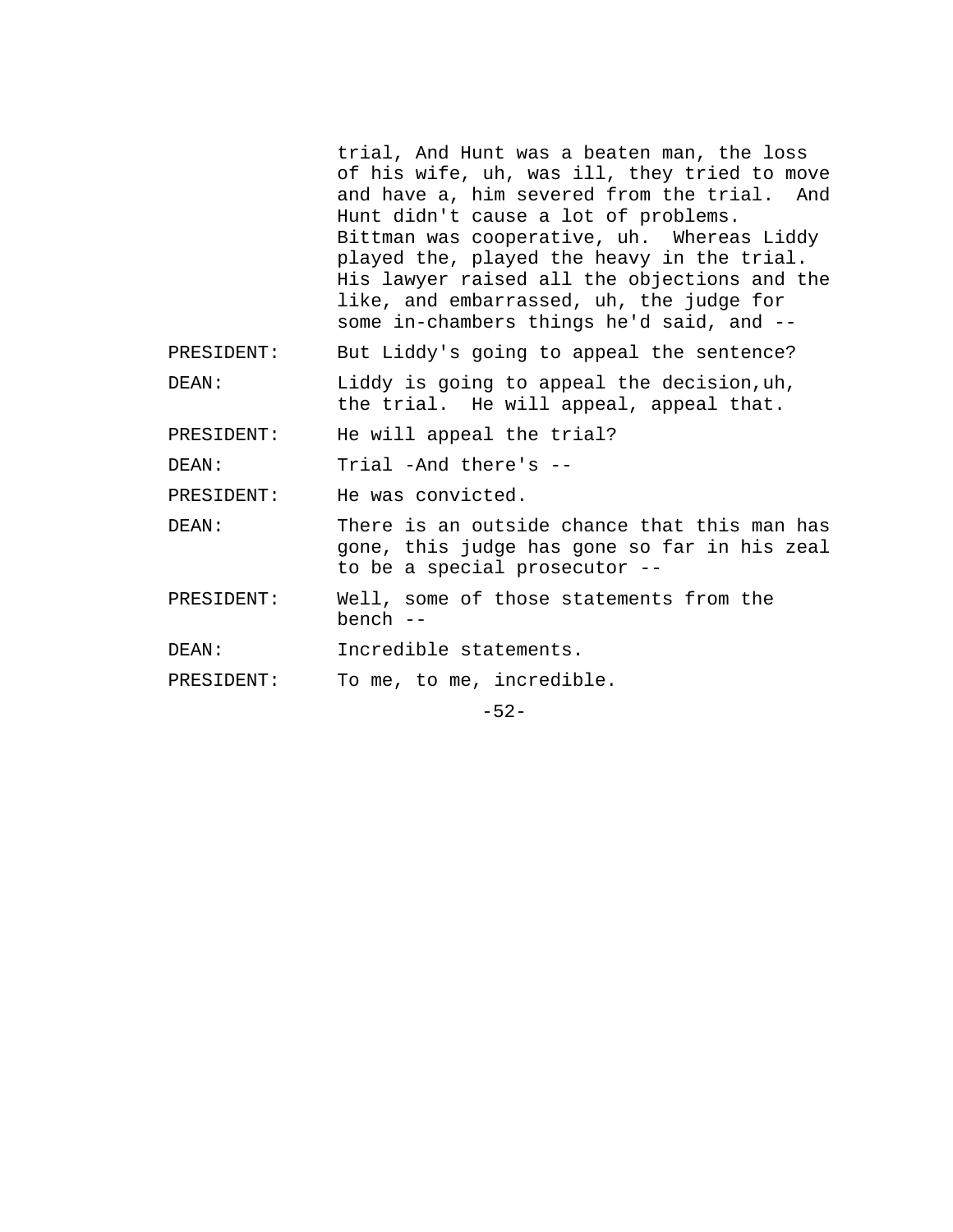DEAN: Commenting on witnesses' testimony before the jury, was just incredible. Incredible. So he may have, there may be a mistrial. I don't There may be reversible error, even. I don't know.

PRESIDENT: What about the Cubans?

DEAN: The Cubans will probably be thought of as hired hands, and nowhere near the sentences of Liddy, I would think. Uh, not all of them. Barker, uh, the lead Cuban, may get more than the others. It's hard to say. I, you know, I just don't have any idea. Sirica's a strange man. He is known as a hanging judge. Uh --

PRESIDENT: That's the kind that I want.

DEAN: That's right. [Laughs]

PRESIDENT: I understand.

DEAN: That's right. He's tough. He, he is tough. Now, the other thing, Sirica -there was some indication that Sirica might be putting together a panel. They have this system down there now, based on this informal agreement, where a judge, a sentencing judge, convenes a panel of his own to take advice from. If Sirica were being shrewd, he just might get himself a panel and take their recommendations.

-53-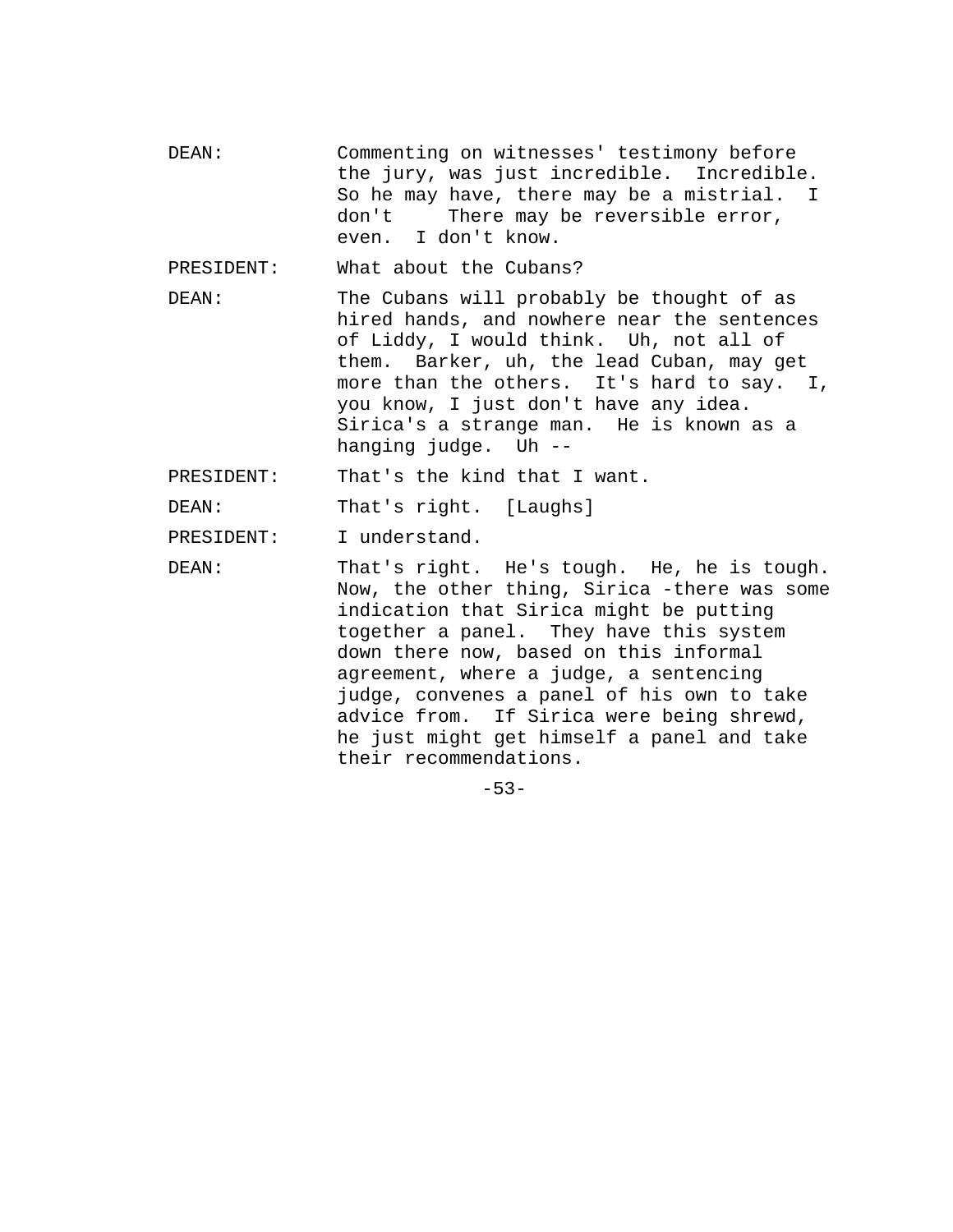- PRESIDENT: When will the Ervin thing be hitting the fan most, I mean [unintelligible]
- DEAN: Well, I would say that, uh, uh, the best indications we have now is public hearings will probably start about the first of May. Now, they will, you know, there'll be a big, probably, bang of interest, initially. We have no idea how they will proceed yet. We do have sources to find that out, other than Baker. Incidentally, Kleindienst was, was, had called Ervin again, returned the call. Ervin is going to see him this week, uh, with Baker. That's --
- PRESIDENT: Public hearings the first of May. Well, that'll be a big show. The public hearings, I wouldn't think, though, I know from ex--,experience that, my guess is that, uh, I they could get through about three weeks of those and then I think it begins to peter out somewhat. Do you agree?

DEAN: No, I --

PRESIDENT: ITT went longer, but that was a different thing, and it seemed more important.

DEAN: When I told Bob, oh, several months ago, I hope they don't think [unintelligible). He said the way they could have

-54-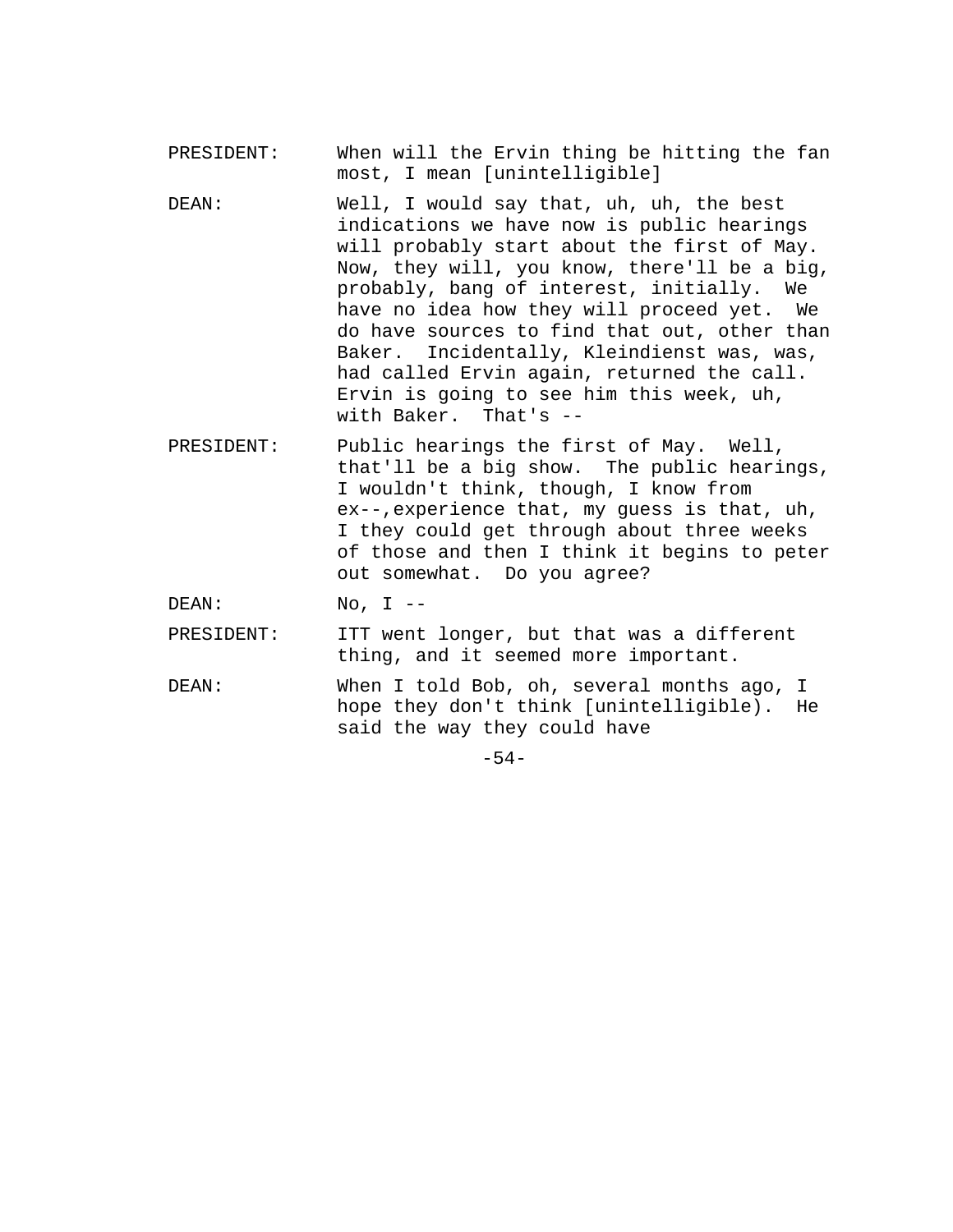those hearings and do a masterful job on us\* is to hold one hearing a week on Thursdays, Thursday mornings, they cov--, they cover it live. That way, you'd get live coverage that day; you'd get the networks that night; the national magazines that week; the -get the weekend wrap-ups. You could stretch this thing out for nearly -

- PRESIDENT: We should insist -Our members of the Committee at least should insist, "Let's get it over with, and go through five day sessions, and so forth."
- DEAN: Yeah. Well, they, you know, they, they're not that, I don't think they are that

PRESIDENT: No.

DEAN: perceptive to, to figure that.

PRESIDENT: Well, so be it. This is a, I mean, I noticed in the news summary Buchanan was viewing with alarm the [unintelligible] the great crisis in the confidence of the Presidency, and so forth. [Unintelligible)

DEAN: Well, the best way --

PRESIDENT: How much?

-55-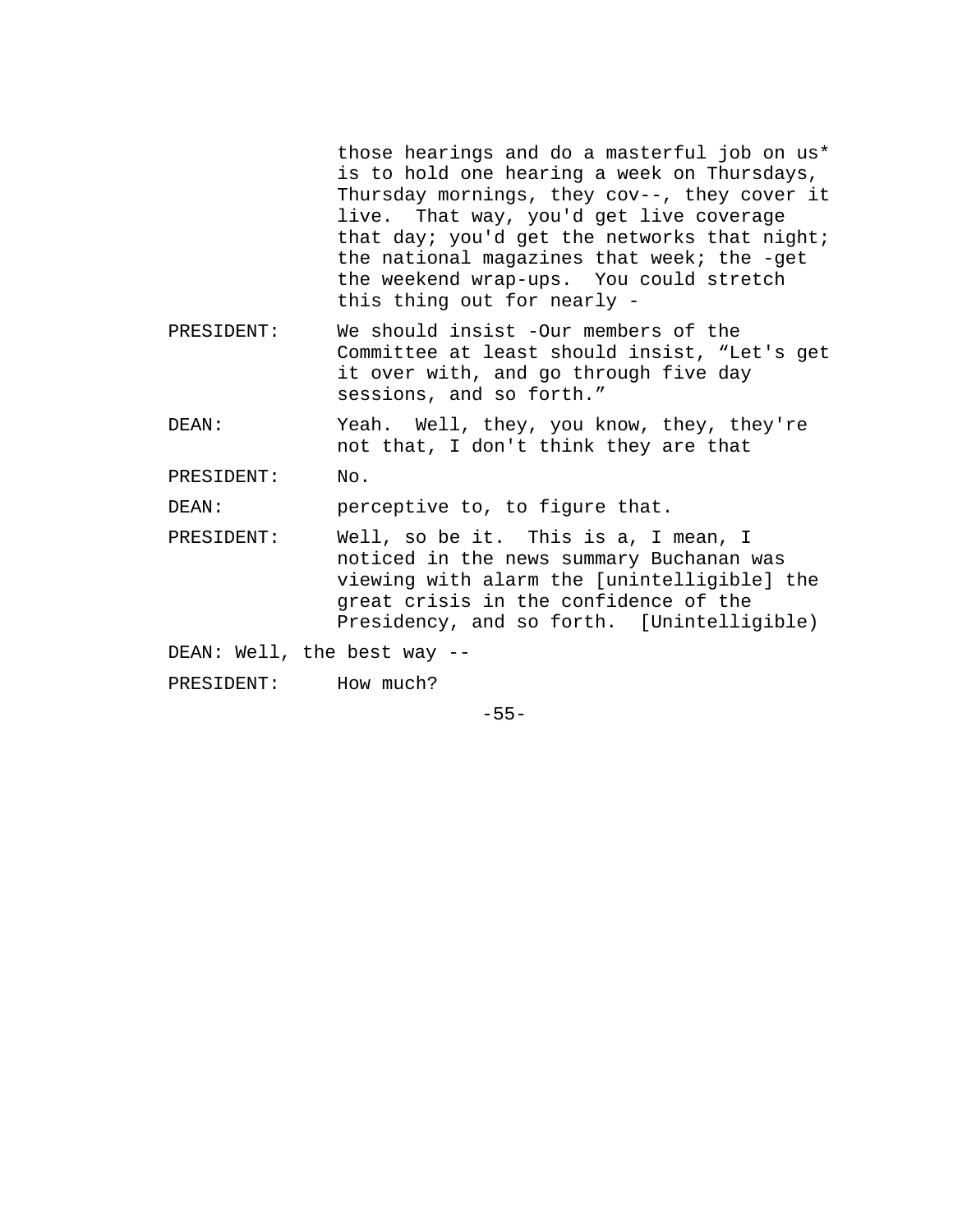DEAN: Pardon? PRESIDENT: How much of a crisis? I mean, it'll be, it'll be in a newspaper [unintelligible] but the point is that every thing is a crisis. I mean, Christ, we've had -screw around with this thing for a while [unintelligible] it'll be mainly a crisis among the upper intellectual types,'the ass holes, you know, the DEAN: That's right. PRESIDENT: soft heads, soft -our awn, too -Republicans, Democrats and the rest. Average people won't think it is much of a crisis unless it affects them. But it'll go on and on and on. DEAN: Well, I think it'll -I, I, you know, I think after the Ervin hearings, they are going to find so much there will be some new revelations. Uh, I don't think that, uh, the thing will get out of hand. I have no reason to believe it will. PRESIDENT: Oh, yes, there'll be the revelations in, in Watergate. They, they [unintelligible]? That's the point. DEAN: Well, they want to, they want to find out who  $--$ PRESIDENT: who -is there a higher-up?

-56-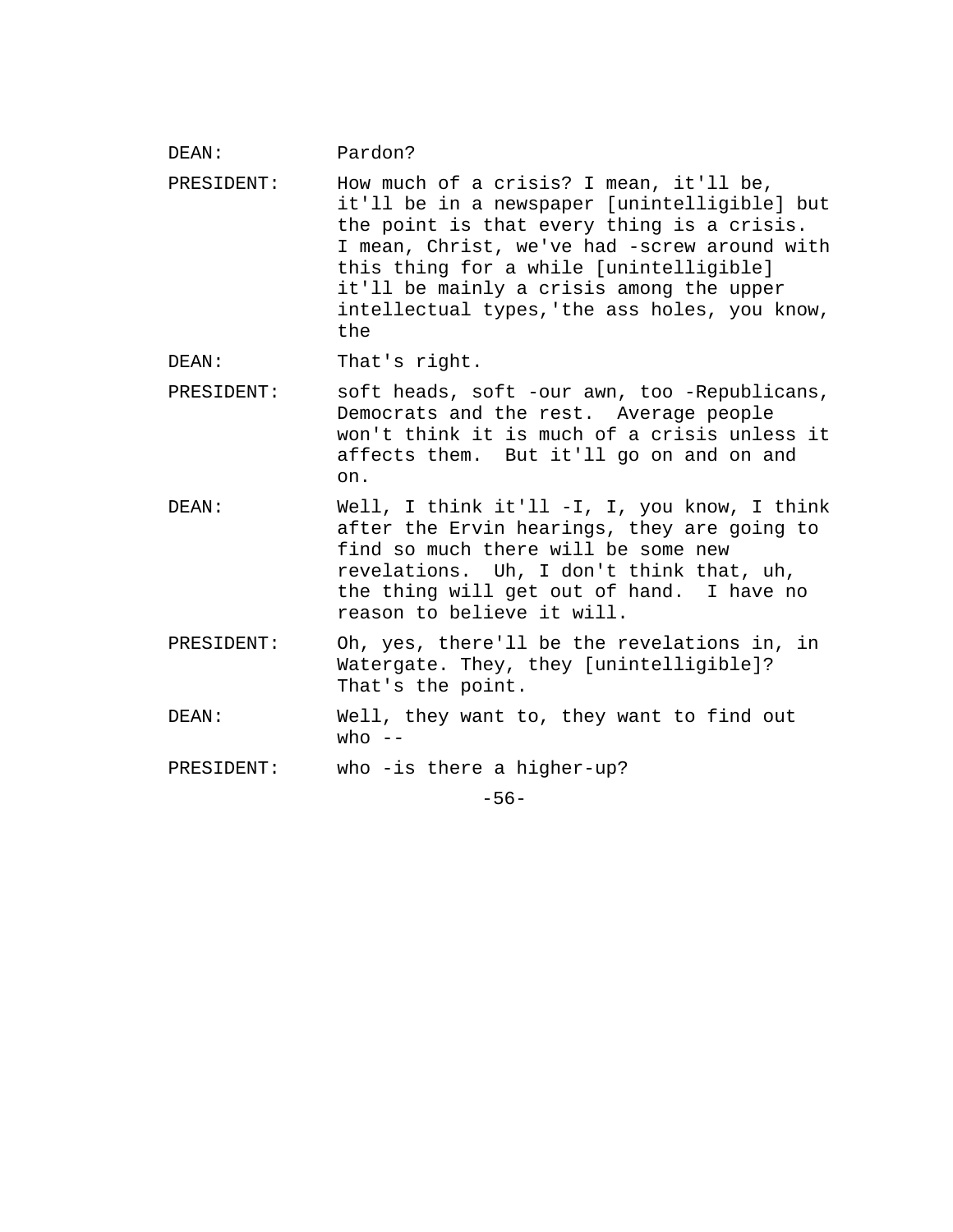DEAN: Is there a higher up?

PRESIDENT: They're really, let's face it, after, I think they are really after, uh, Haldeman.

DEAN: Haldeman and Mitchell.

PRESIDENT: Mitchell -I mean, Colson is not a big enough name for them. He really isn't. You know, he is a thorn in their side, but Colson's name bothers them none. So they get Colson. They're after Haldeman and after Mitchell. Don't you think so?

DEAN: That's right. Or I bet they'd take Ehrlichman if they could drag him in but they've been unable to drag him in in any way.

PRESIDENT: Ultimately, uh, Haldeman, uh, Haldeman"s problem is Chapin, isn't it?

DEAN: Bob's problem is, is circumstantial.

PRESIDENT: What I meant is, looking at the circumstantial, I don't know that [unintelligible]. On top of that, Bob had nothing,-didn't know any of those people, like the Hunts and all that bunch. Colson. did. But, uh, Bob, Bob did know Chapin.

DEAN: That's right.

PRESIDENT: Now, what -Now however the hell much Chapin knew I'll

-57-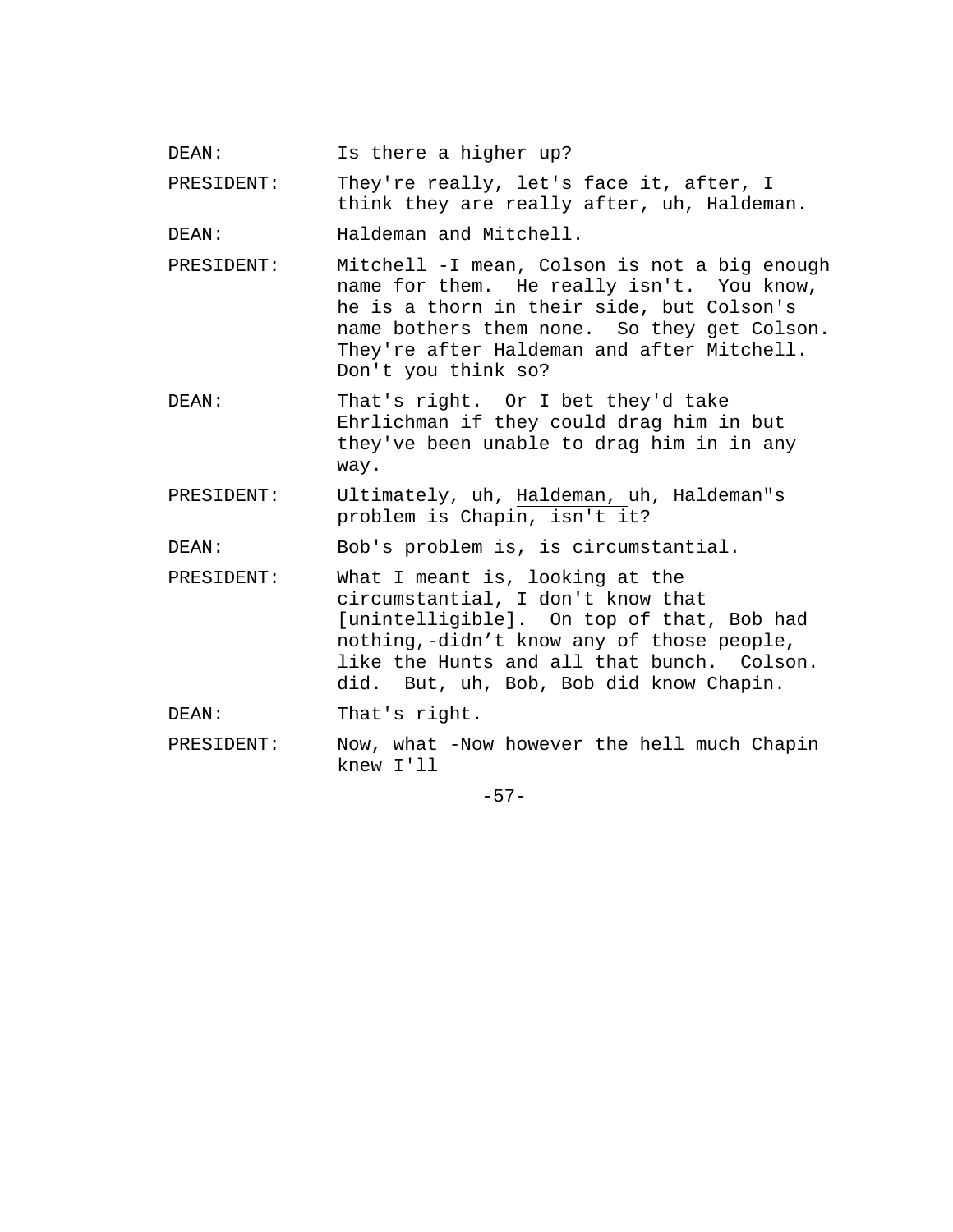be God damned, I don't know.

DEAN: Well, Chapin didn't-know anything about the Watergate, and -

PRESIDENT: You don't think so?

DEAN: No. Absolutely not.

PRESIDENT: Did Strachan?

DEAN: Yes.

PRESIDENT: He knew?

DEAN: Yes.

PRESIDENT: About the Watergate?

DEAN: Yes.

PRESIDENT: Well, then, Bob knew. He probably told Bob, then. He may not have. He may not have.

DEAN: He was, he was judicious in what he, in what he relayed, and, uh, but Strachan is as tough as nails. I --

PRESIDENT: What'll he say? Just go in and say he didn't know?

DEAN: He'll go in and stonewall it and say, "I don't know anything about what you are talking about." He has already done it twice, as you know, in interviews.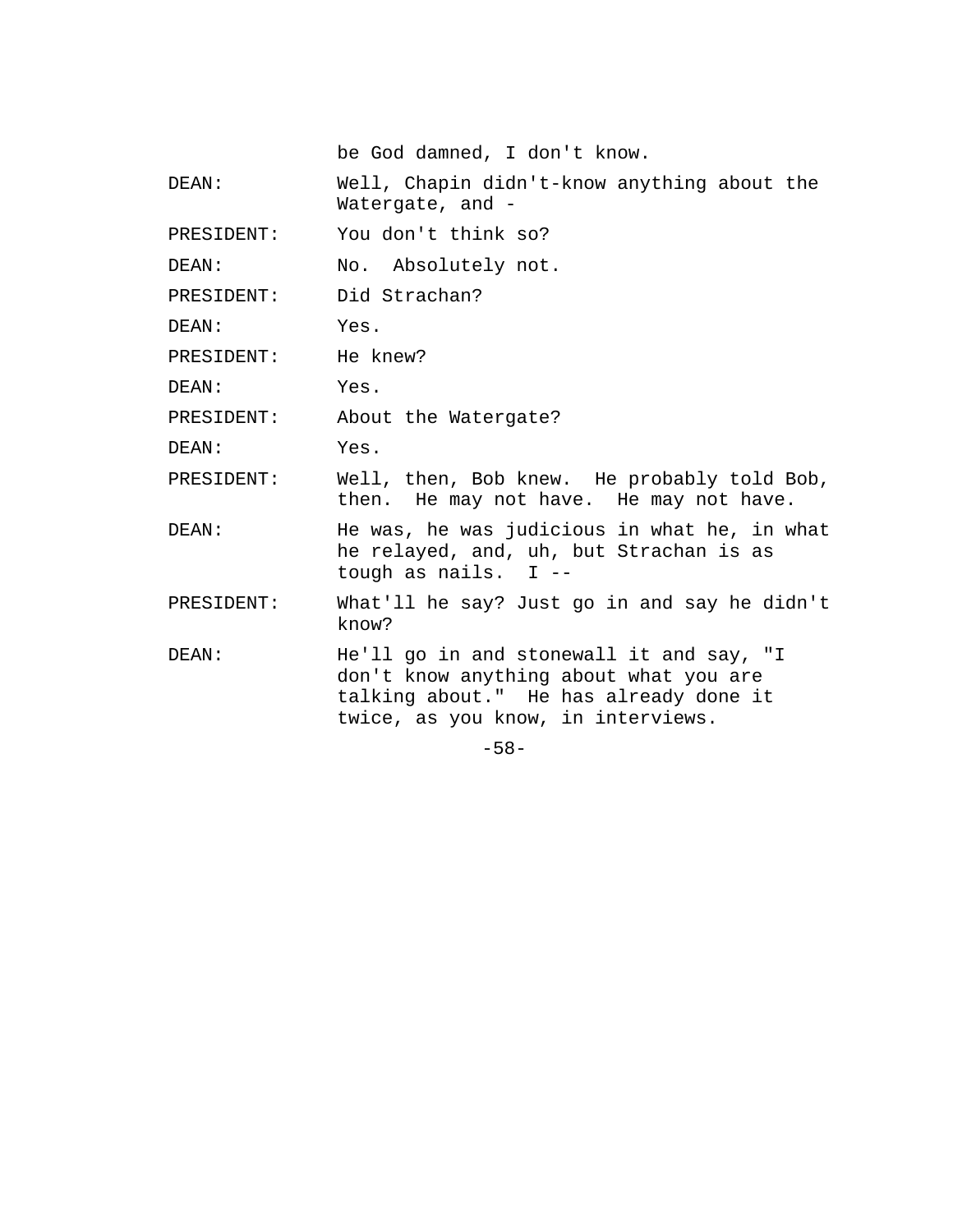PRESIDENT: Yeah. I guess he should, shouldn't he, in the interests of -Why? I suppose we can't call that justice, can we? We can't call it [unintelligible]

DEAN: Well, it, it

PRESIDENT: The point is, how do you justify that?

- DEAN: It's a, it's a personal loyalty with him. He doesn't want it any other way. He didn't have to be told. He didn't have to be asked. It just is something that he found is the way he wanted to handle the situation.
- PRESIDENT: But he knew? He knew about Watergate? Strachan did?

DEAN: Uh huh.

- PRESIDENT: I'll be damned. Well, that's the problem in Bob's case, isn't it. It's not Chapin then, but Strachan. 'Cause Strachan worked for him.
- DEAN: Uh huh. They would have one hell of a time proving that Strachan had knowledge of it, though.
- PRESIDENT: Who knew better? Magruder?
- DEAN: Well, Magruder and Liddy.
- PRESIDENT: Ah -I see. The other weak link for Bob is Magruder, too. He having hired him and so forth.

-59-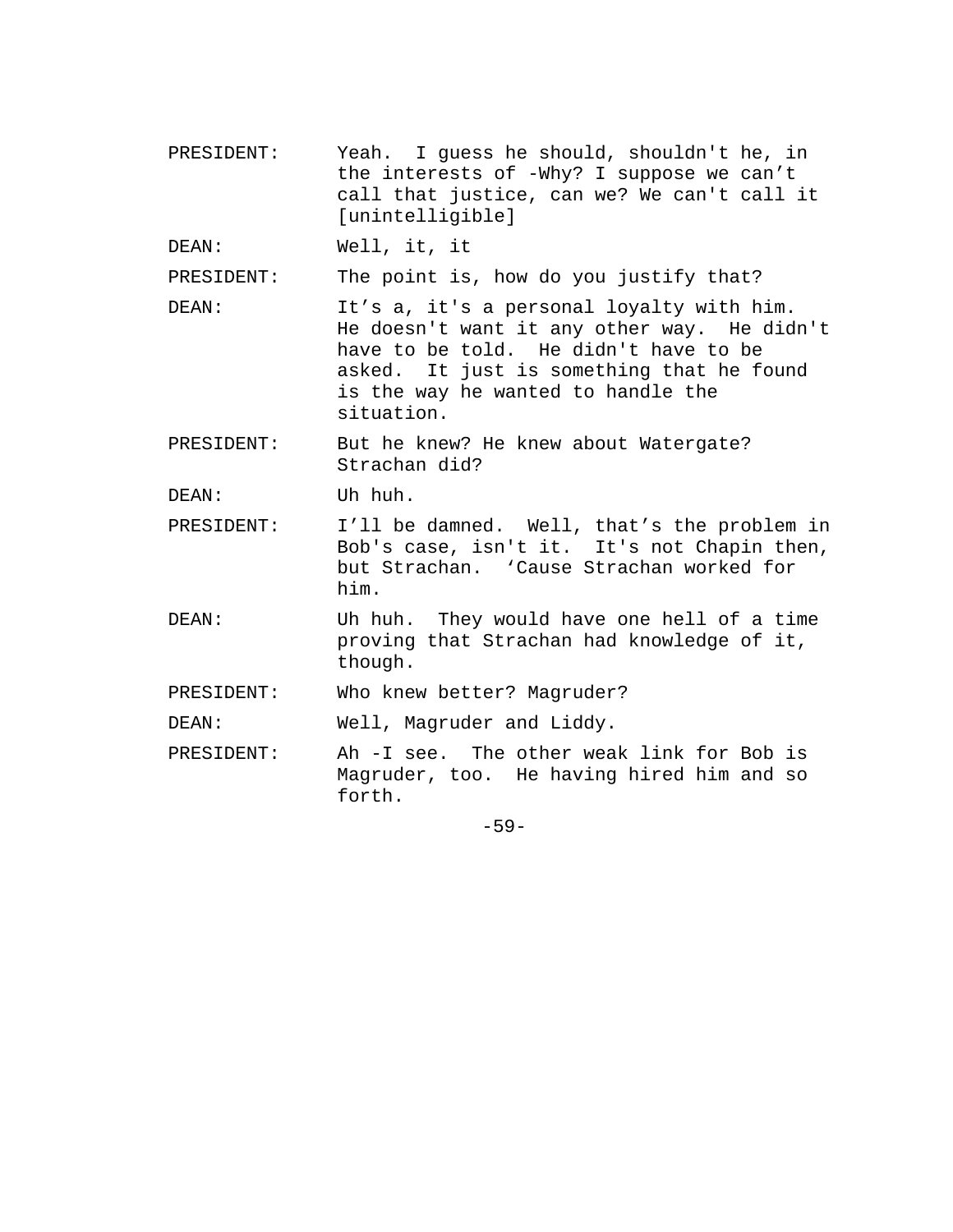- DEAN: That's applies to Mitchell, too.
- PRESIDENT: Mitchell--Magruder. Now, where do you see Colson coming into it? Do you think he knew, knew quite a bit, I can't I can!t -yet he could know a great deal about a lot of other things and not a hell of a lot about this, but I don't know.

DEAN: Well, I've never --

- PRESIDENT: He sure as hell knows Hunt. That we know. And was very close to him.
- DEAN: Chuck has told me that he had no knowledge, uh, specific knowledge, of the Watergate incident before it occurred. Uh, there have been tidbits, that I have raised with Chuck, I have not played any games with him, I said, "Chuck, I have indications -"
- PRESIDENT: Don't play games.

DEAN: I don't. --I --

- PRESIDENT: You've got to be -the lawyer has got to know everything,
- DEAN: That's right. And I said, "Chuck, people have said that you were involved in this, involved in that, involved in this." And he said, "I -that's not true," and so on and so forth. Uh, I don't, I think that Chuck had knowledge that something was going on over there. A lot of people around

 $-60-$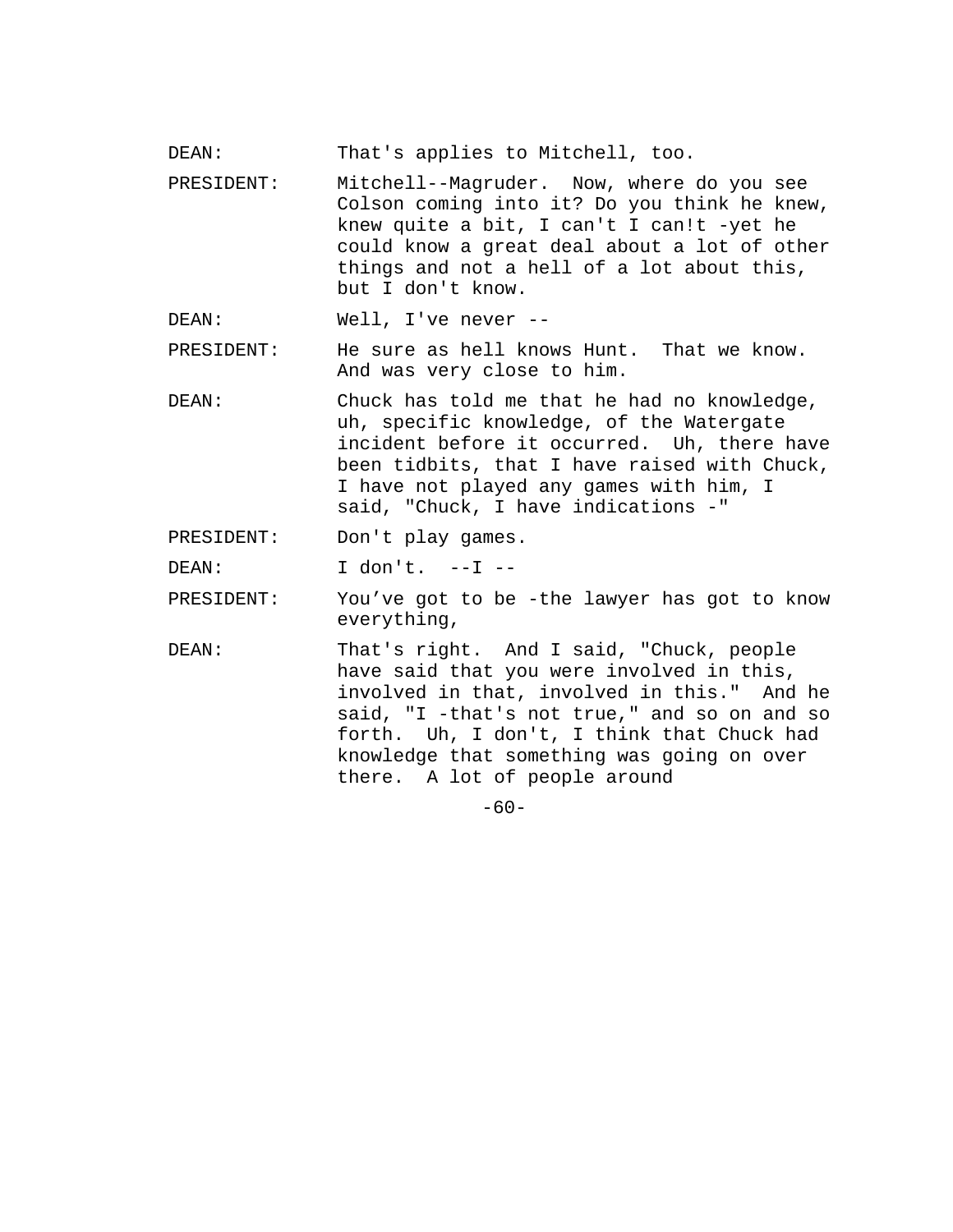here had knowledge that something was going on over there They didn't have any knowledge of the details of the specifics of, of the whole thing.

PRESIDENT: You know, that must, must be an indication, though, of the fact that, that they had God damn poor pickings. Because naturally anybody, either Chuck or Bob, uh, was always reporting to me about what was going on. If they ever got any information they would certainly have told me that we got some information, but they never had a God damn [laughs] thing to report. What was the matter? Did they never get anything out of the damn thing?

DEAN: No. I don't think they ever got anything.

PRESIDENT: It was a dry hole, huh?

DEAN: That's right.

PRESIDENT: Jesus Christ.

DEAN: Well, they were just really getting started.

PRESIDENT: Yeah. Yeah. But, uh, Bob one time said something about the fact we got some information about this or that or the other, but, I, I think it was about the Convention, what they were planning, I said [unintelligible]. So I assume that must have been MacGregor, I mean not MacGregor, but Segretti.

-61-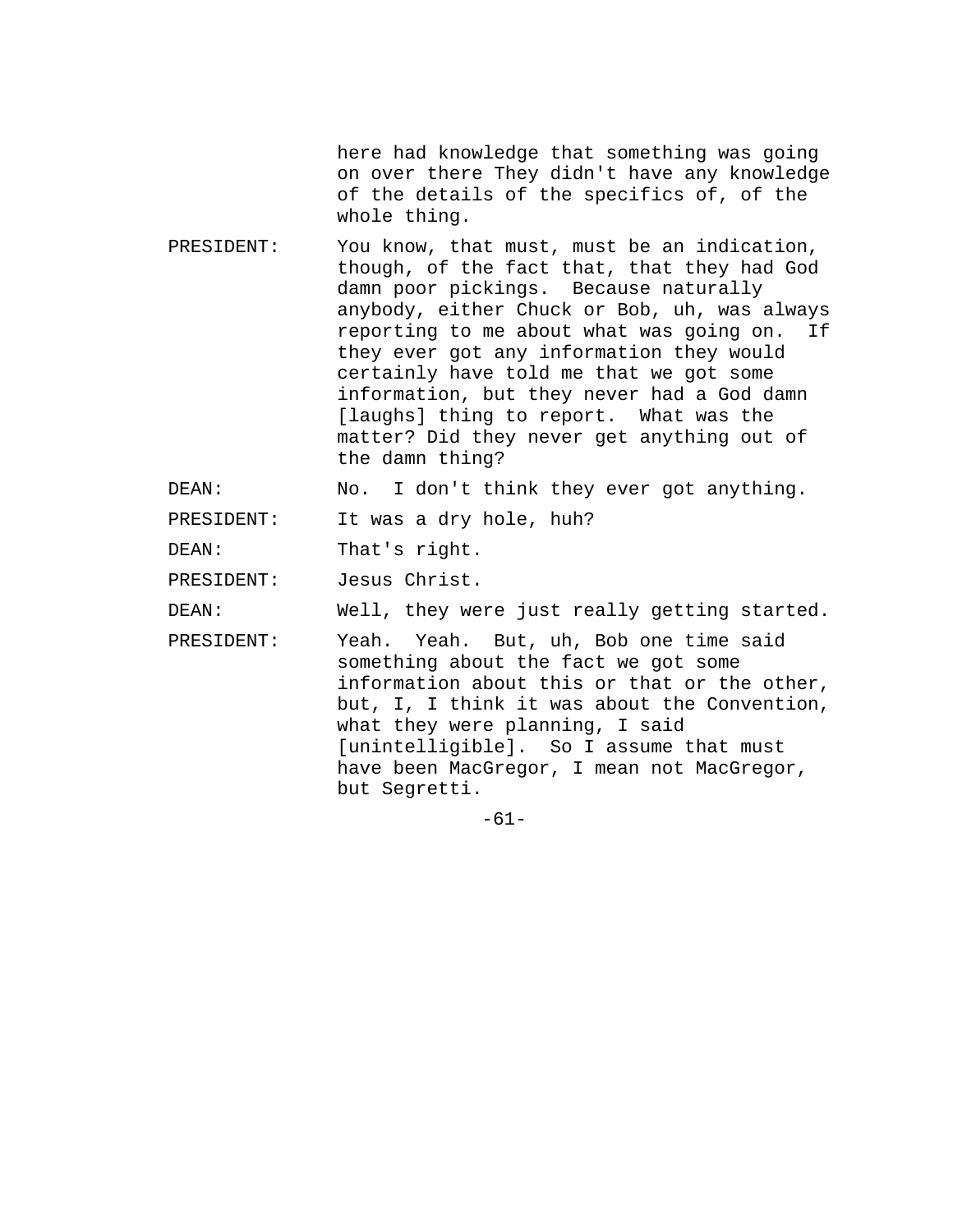| DEAN:      | No.                                                                                                                                  |  |
|------------|--------------------------------------------------------------------------------------------------------------------------------------|--|
| PRESIDENT: | Bob must have known about Segretti.                                                                                                  |  |
| DEAN:      | Well, I -Segretti.really wasn't involved in<br>the intelligence-gathering to speak of at<br>all.                                     |  |
| PRESIDENT: | Oh, he wasn't?                                                                                                                       |  |
| DEAN:      | No, he wasn't, he was out just, he was out--                                                                                         |  |
| PRESIDENT: | Who the hell was gathering intelligence?                                                                                             |  |
| DEAN:      | That was Liddy and his, his outfit.                                                                                                  |  |
| PRESIDENT: | I see. Apart from Watergate?                                                                                                         |  |
| DEAN:      | That's, well, that's right. That was part<br>of their whole -Watergate was part of<br>intelligence-gathering, and this               |  |
| PRESIDENT: | Well, that's a perfectly legitimate thing.<br>I guess that's what it was.                                                            |  |
| DEAN:      | What happened is they --                                                                                                             |  |
| PRESIDENT: | What a stupid thing. Pointless. That was<br>the stupid thing.                                                                        |  |
| DEAN:      | That was incredible. That's right. That's<br>right.                                                                                  |  |
| PRESIDENT: | [Unintelligible] to think that Mitchell and<br>Bob would allow, would have allowed this<br>kind of operation to be in the Committee. |  |
| $-62-$     |                                                                                                                                      |  |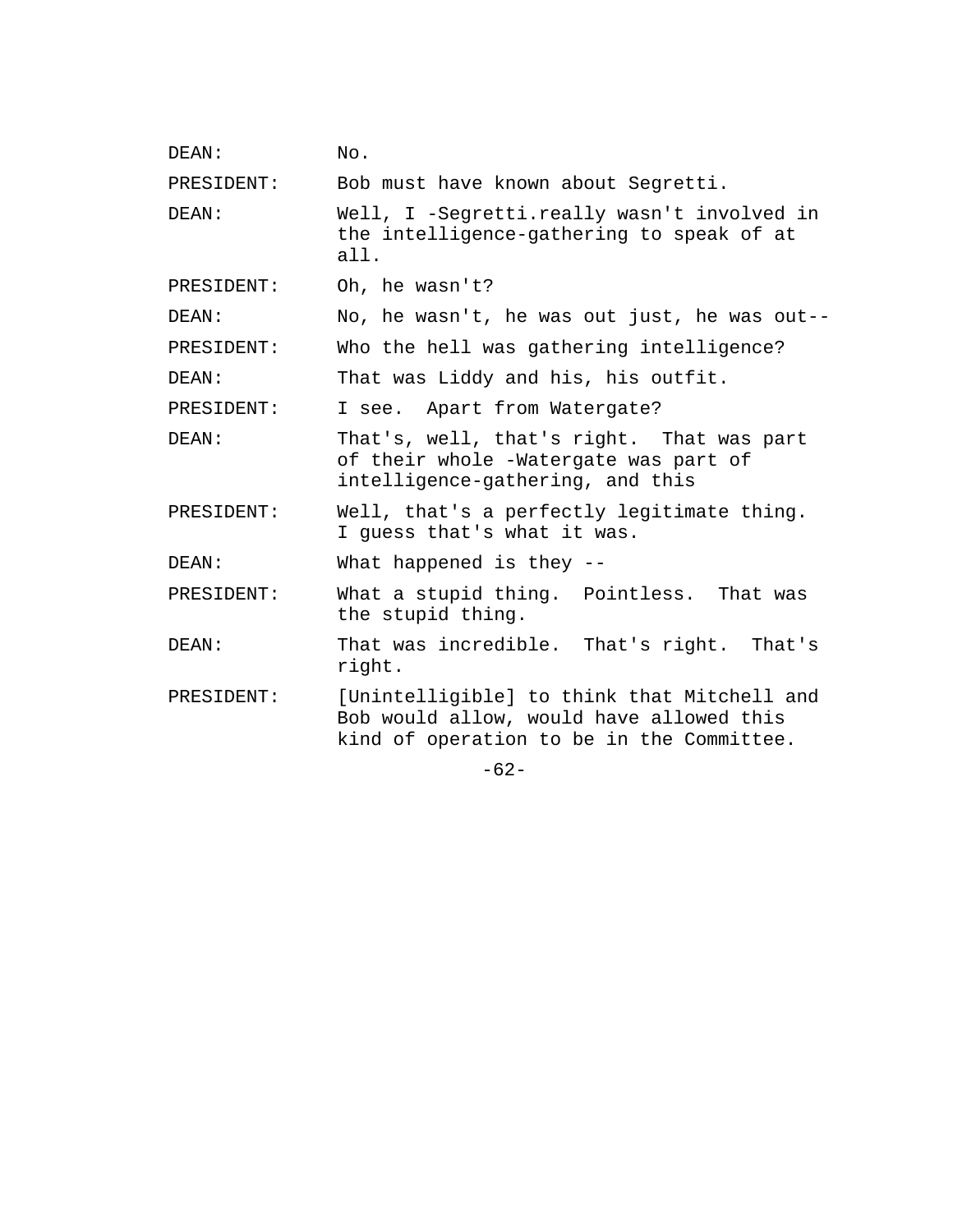| DEAN:      | I don't think he knew it was there.                                                                                                                                    |
|------------|------------------------------------------------------------------------------------------------------------------------------------------------------------------------|
| PRESIDENT: | You kidding?                                                                                                                                                           |
| DEAN:      | I don't $-$                                                                                                                                                            |
| PRESIDENT: | You don't think Mitchell knew about this<br>thing?                                                                                                                     |
| DEAN:      | Oh, no, no, no. Don't mis-I don't think he<br>knew that people -I think he knew that Liddy<br>was out intelligence gathering.                                          |
| PRESIDENT: | Well?                                                                                                                                                                  |
| DEAN:      | I don't think he knew that Liddy would use a<br>fellow like McCord, for God's sake, who<br>worked for the Committee. I canit believe<br>that. Uh, you know, that $-$ - |
| PRESIDENT: | Hunt? Did Mitchell know Hunt?                                                                                                                                          |
| DEAN:      | I don't think Mitchell knew about Hunt<br>either.                                                                                                                      |
| PRESIDENT: | So Mitchell's thing is [unintelligible]<br>said, "Gee, and I hired this fellow and I<br>told him to gather intelligence, but I -"<br>Maybe [unintelligible).           |
| DEAN:      | That's right.                                                                                                                                                          |
| PRESIDENT: | Magruder says the same thing?                                                                                                                                          |
|            |                                                                                                                                                                        |

-63-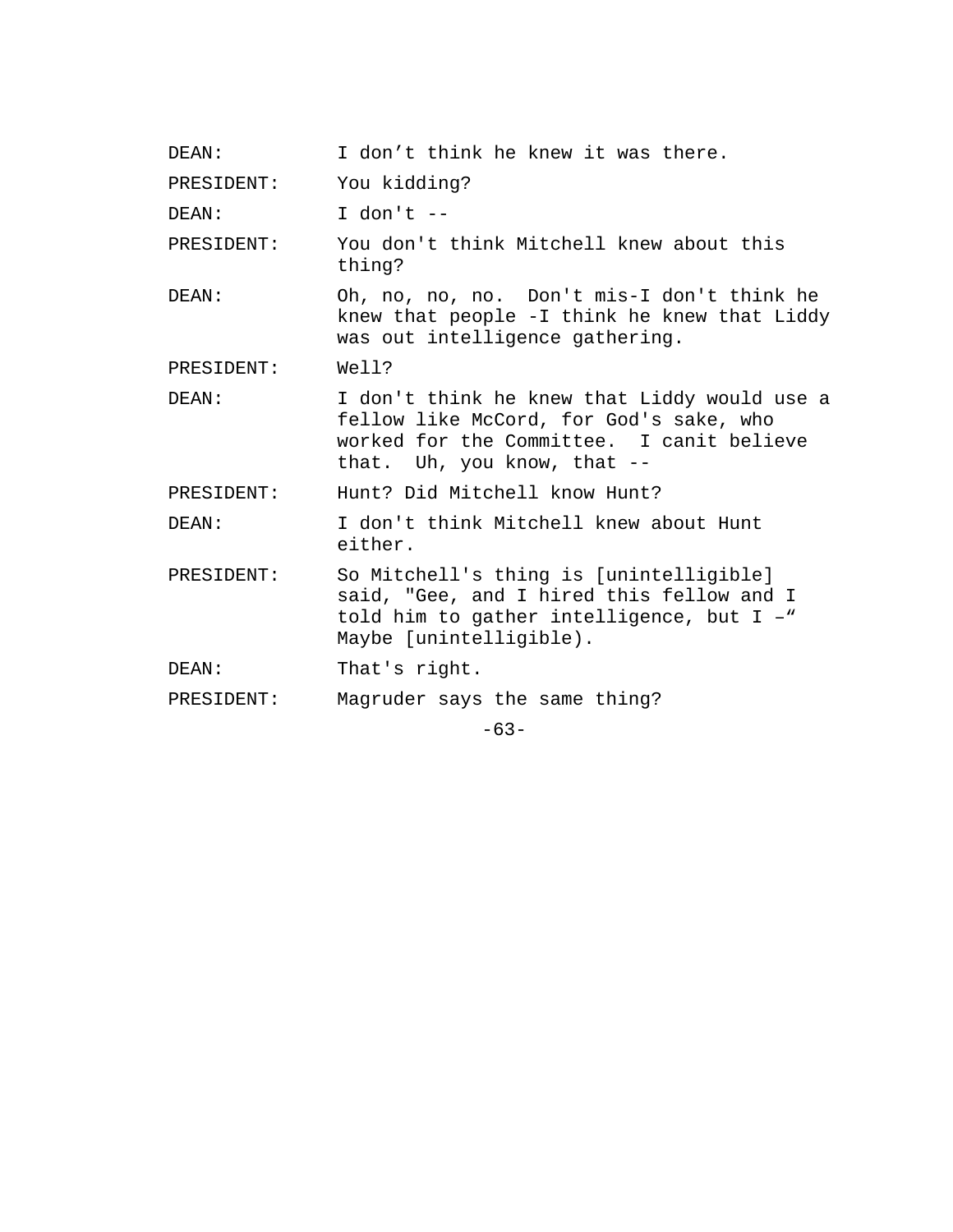- DEAN: Magruder says that -as he did in the trial -he said, it was, uh, --"Well, of course, my name has been dragged in as the guy who sent Liddy over there," which is an interesting thing. That's a --
- PRESIDENT: [Unintelligible]
- DEAN: That's right. They said, well what happened is --Magruder asked for a lawyer -he wanted to hire my deputy over there for General Counsel and I said, "No way. I can't give him up."
- PRESIDENT: Was Liddy your deputy?
- DEAN: No, Liddy never worked for me. Uh, there was this fellow Fred Fielding who works for me. And I said, "I can"t give him up." He said, Magruder said, "Will you find me a lawyer?" I said, "I will be happy to look around." I checked around the White House, Krogh said, "Liddy might be the man to do it, to go over there -he would be a hell of a good lawyer. Uh, he has written some wonderful legal opinions over here for me,
- PRESIDENT: Right.

DEAN: and I think he is a good lawyer."

 $-64-$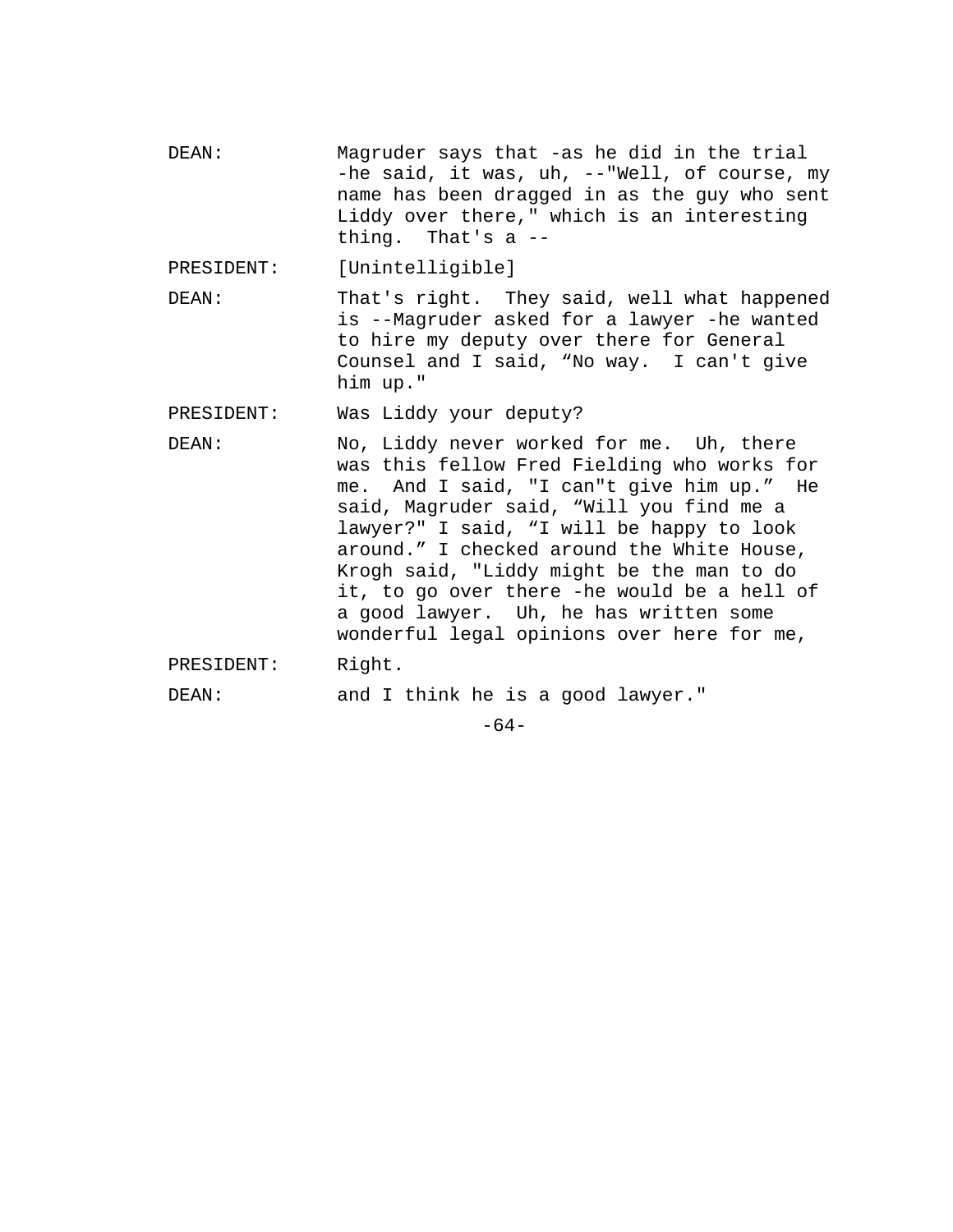| PRESIDENT: | Yeah.                                                                                                                       |
|------------|-----------------------------------------------------------------------------------------------------------------------------|
| DEAN:      | So I relayed that to Magruder.                                                                                              |
| PRESIDENT: | How the hell does Liddy stand up so well?                                                                                   |
| DEAN:      | He's a strange man, Mr. President.                                                                                          |
| PRESIDENT: | Strange or strong, or both?                                                                                                 |
| DEAN:      | Strange and strong.                                                                                                         |
| PRESIDENT: | Good.                                                                                                                       |
| DEAN:      | Uh, he -his loyalty, I think, is just beyond<br>the pal He's just -nothing.                                                 |
| PRESIDENT: | He hates the other side too.                                                                                                |
| DEAN:      | Oh, absolutely. He's strong. He really is.                                                                                  |
| PRESIDENT: | Well, what about the hang-out thing?                                                                                        |
|            | [Unknown person enters, receives<br>instructions from the President to take<br>something to Haldeman, and leaves the room.] |
| PRESIDENT: | Uh, is it too late to, to, frankly, go the<br>hang-out road? Yes, it is.                                                    |
| DEAN:      | I think it is. I think -Here's the -The<br>hang-out road --                                                                 |
|            | $-65-$                                                                                                                      |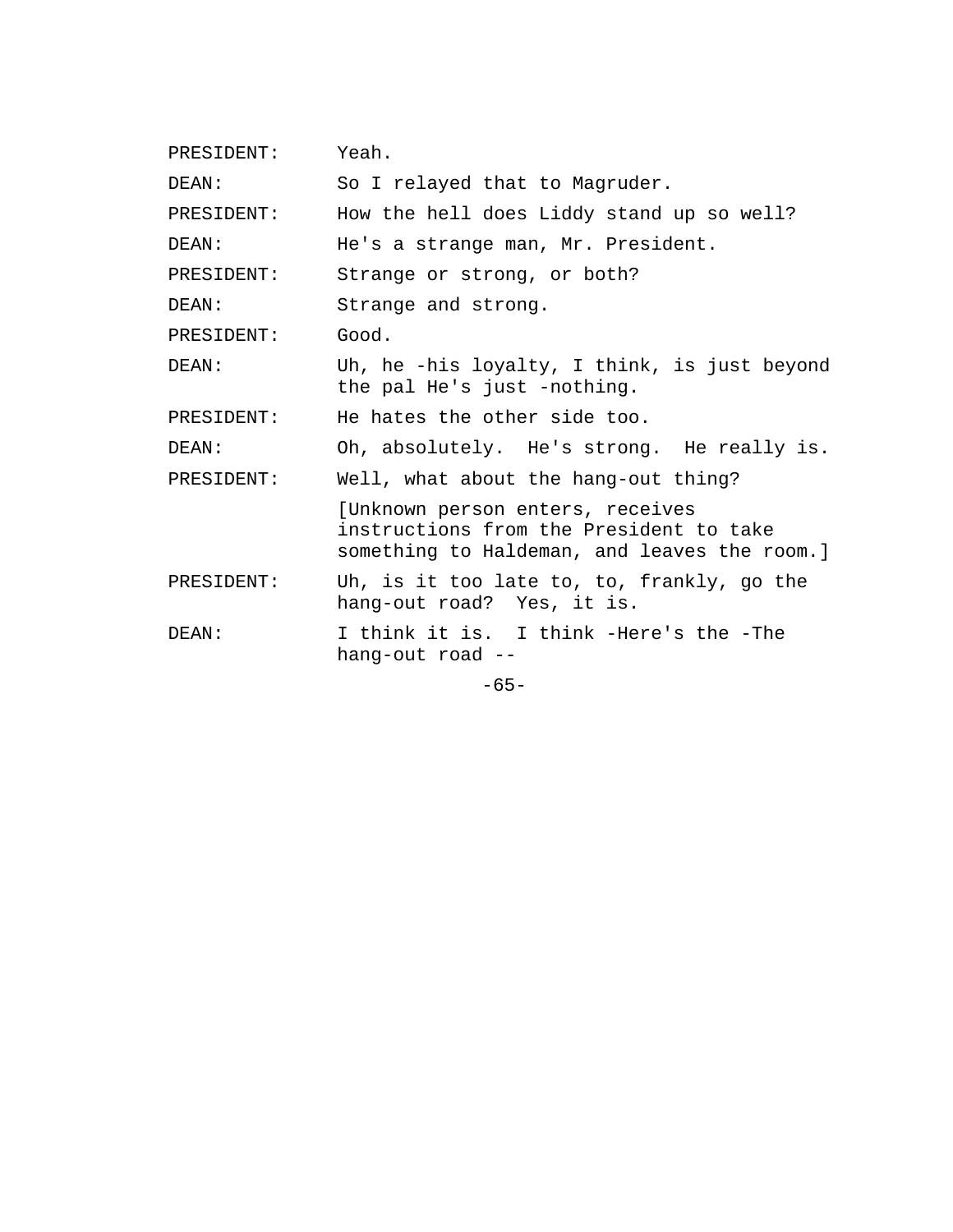- PRESIDENT: The hang-out road's going to have to be rejected. I, some, I understand it was rejected.
- DEAN: It was kicked around. Bob and I and, and, and  $--$
- PRESIDENT: I know Ehrlichman always felt that it should be hang-out. [Unintelligible]
- DEAN: Well, I think I convinced him why that he wouldn't want to hang-out either. There is a certain domino situation here. If some things start going, a lot of other things are going to start going, and there are going to be a lot of problems if everything starts falling. So there are dangers, Mr. President. I'd be less than candid if I didn't tell you the -there are. There's a reason for us not -not everyone going up and testifying.
- PRESIDENT: I see. Oh no, no, no, no, no. I didn't mean go up and have them testifying. I  $meant$   $--$
- DEAN: Well I mean just, they're just starting to hang-out and say here's our, here's our story --
- PRESIDENT: I mean putting the story out to PR buddies somewhere. Here's the story, the true story about Watergate. [Unintelligible)
- DEAN: They would never believe it.

-66-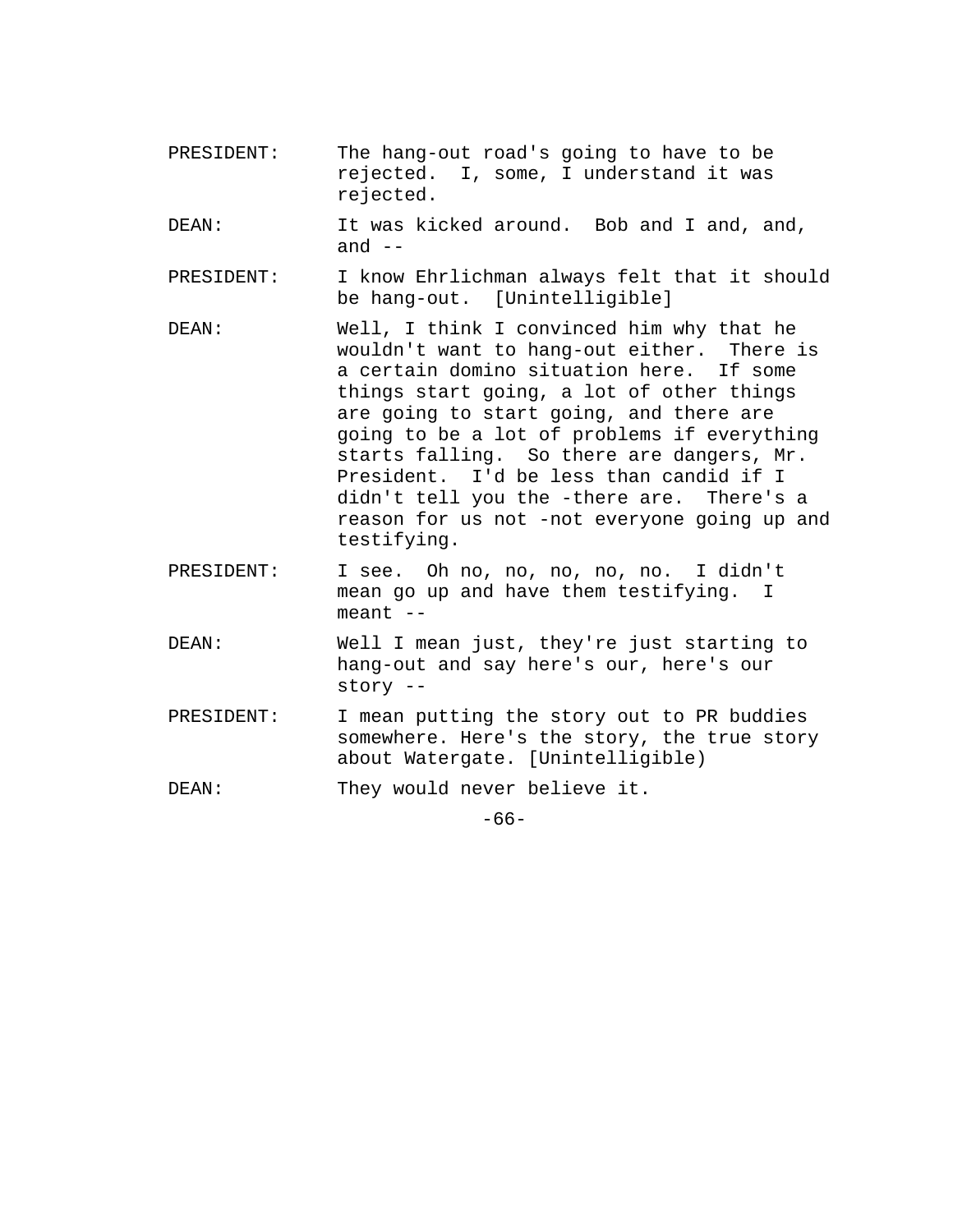PRESIDENT: That's the point.

DEAN: The point is -the two things they are working on on Watergate --

PRESIDENT: Who is "they"? The press?

DEAN: The press --

PRESIDENT: The Democrats?

DEAN: -the Democrats, the intellectuals --

PRESIDENT: The Packwoods?

DEAN: Right. Right. "They" would never buy it, uh, as far as (1) White House involvement in the Watergate which I think there is just none, uh, for that incident that occurred over in the Democratic National Committee Headquarters. People just, here, would -did not know that that was going to be done. I think there are some people who saw the fruits of it, but that's another story. I am talking about the criminal conspiracy to, to go in there. The other thing is that, uh, the Segretti thing. You hang that out, uh, they wouldn't believe that. They wouldn't believe that, that, uh, Chapin acted on his own to put his old friend, friend [unintelligible] Segretti in to be a Dick Tuck on somebody else's campaign. They would, they would have to paint

 $-67-$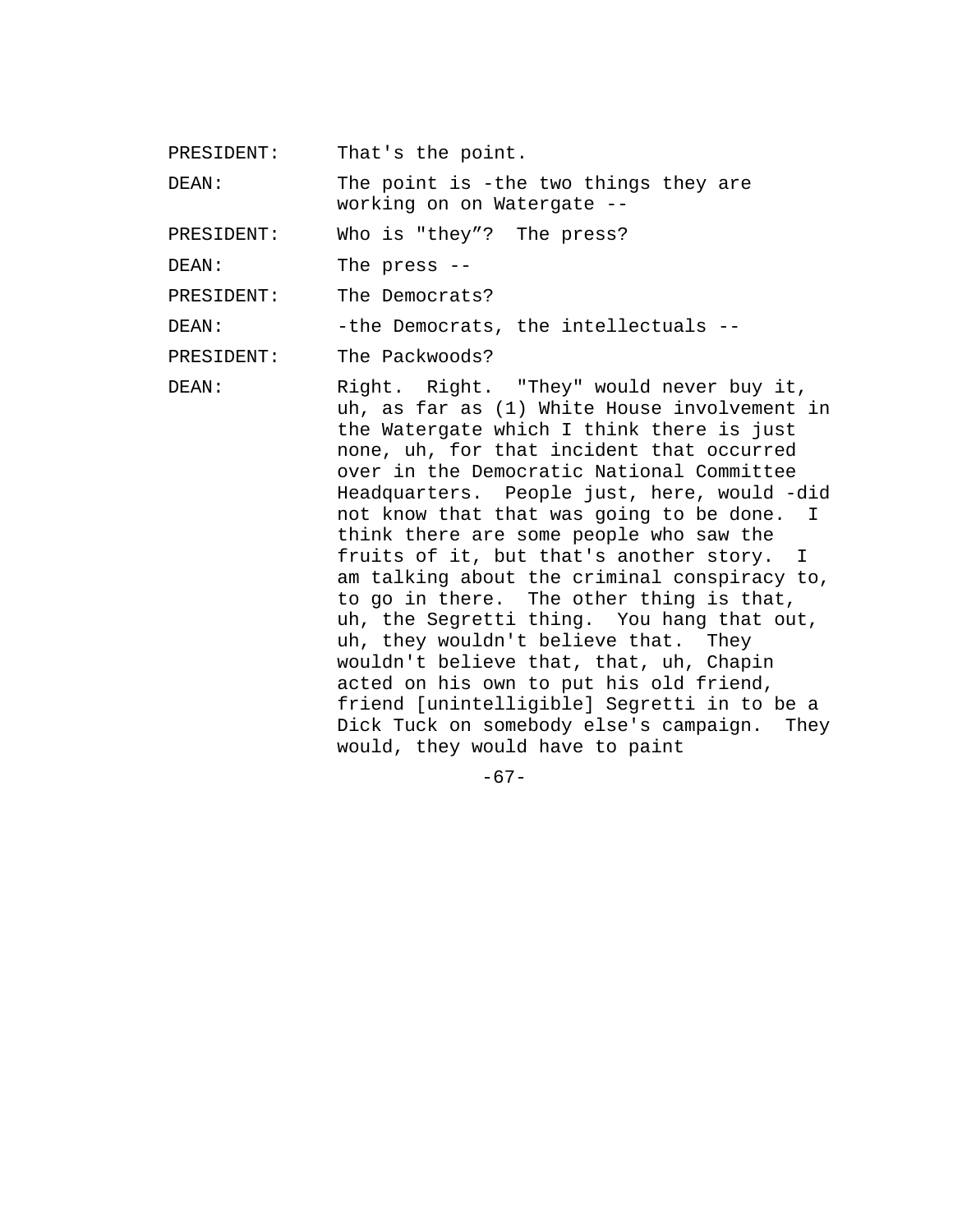it into something more sinister, something move involved, a part of a general plan.

PRESIDENT: Shit, it's not sinister. None of it is.

DEAN: No.

PRESIDENT: Segretti's stuff isn't been a bit sinister.

DEAN: It's quite humorous, as a matter of fact.

PRESIDENT: As a matter of fact, it's just a bunch of crap. It's just is a [unintelligible]. We never knew. Never objected to -You don't object to such damn things, oh, anyway. On, and on and on. No, I tell you this, the last gasp of the, of the, you know, of the, our partisan opponents. They've just got to have something to squeal about.

DEAN: The only thing they have to squeal on.

PRESIDENT: Squeal about that, that, and perhaps inflation, but that will end. Oh, yeah, they're going to squeal and then they're [unintelligible). They're having a hell of time, you know.

-68-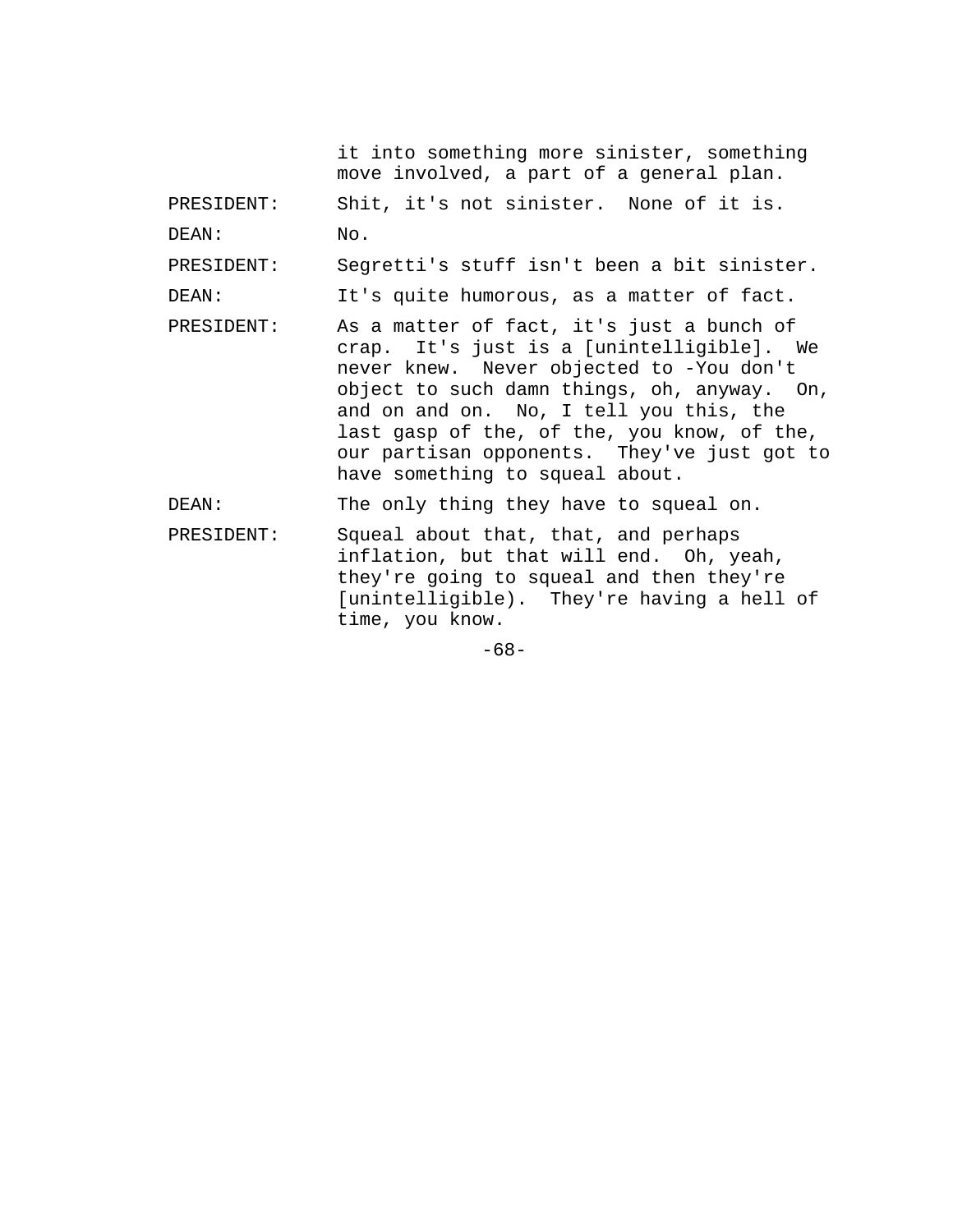They got the hell kicked out of them in the election. [Unintelligible]. They are, they're, they're going to Watergate around in this town, not so much our opponents, but basically it's the media, uh, I mean, it's the Establishment. The Establishment is dying, and so they've got to show that after some rather significant successes we've had in foreign policy and in the election, they've got to show, "Well, it just is wrong because this is -because of this." In other words, they're trying to use this to smear the whole thing.

- DEAN: Well, that's why I, in fact, I keep coming back with this fellow, Sullivan, who could,
- PRESIDENT: -who could --

DEAN: could change the picture.

PRESIDENT: How would it change it though?

DEAN: Well it --

PRESIDENT: By saying you're another? Is that what it is?

- DEAN: That's -yeah. But here's another, and it happens to be Democrats. Your, uh -I, you know, I just, I just wish --
- PRESIDENT: If you get Kennedy in-it, too, I'd be a little more pleased.

-69-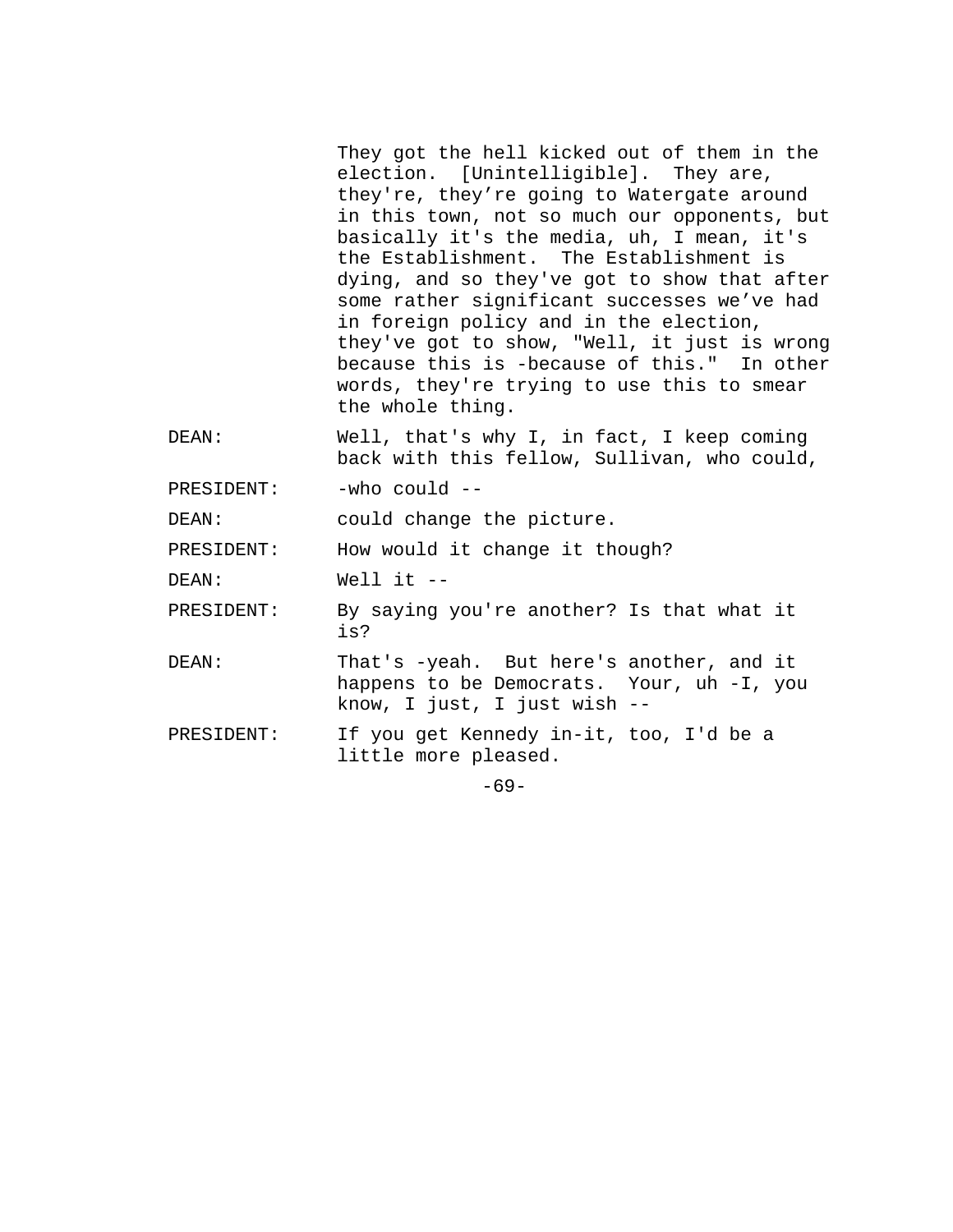DEAN: Well, now, let me.tell you something that's -lurks at the bottom of this whole thing.

PRESIDENT: Yeah.

DEAN: If, in going after Segretti, I -Segretti, right -they go after F41mbach's bank records, you'll recall that sometime back -maybe you, you perhaps didn't know about this, it's very possible -that right after Chappaquiddick somebody was put up there to start observing. Within six hours.

PRESIDENT: Did we?

DEAN: That's right

PRESIDENT: I didn't know that.

DEAN: That man watched that -he was there for every second of Chappaquiddick, uh, for a year, and almost two years he worked for, uh, he worked for Jack Caulfield, who was originally on John --

PRESIDENT: Oh, I heard of Caulfield, yeah.

DEAN: He worked for Caulfield originally and then he worked for, when Caulfield worked for John, and then when I came over here I inherited Caulfield and this guy was still on this

 $-70-$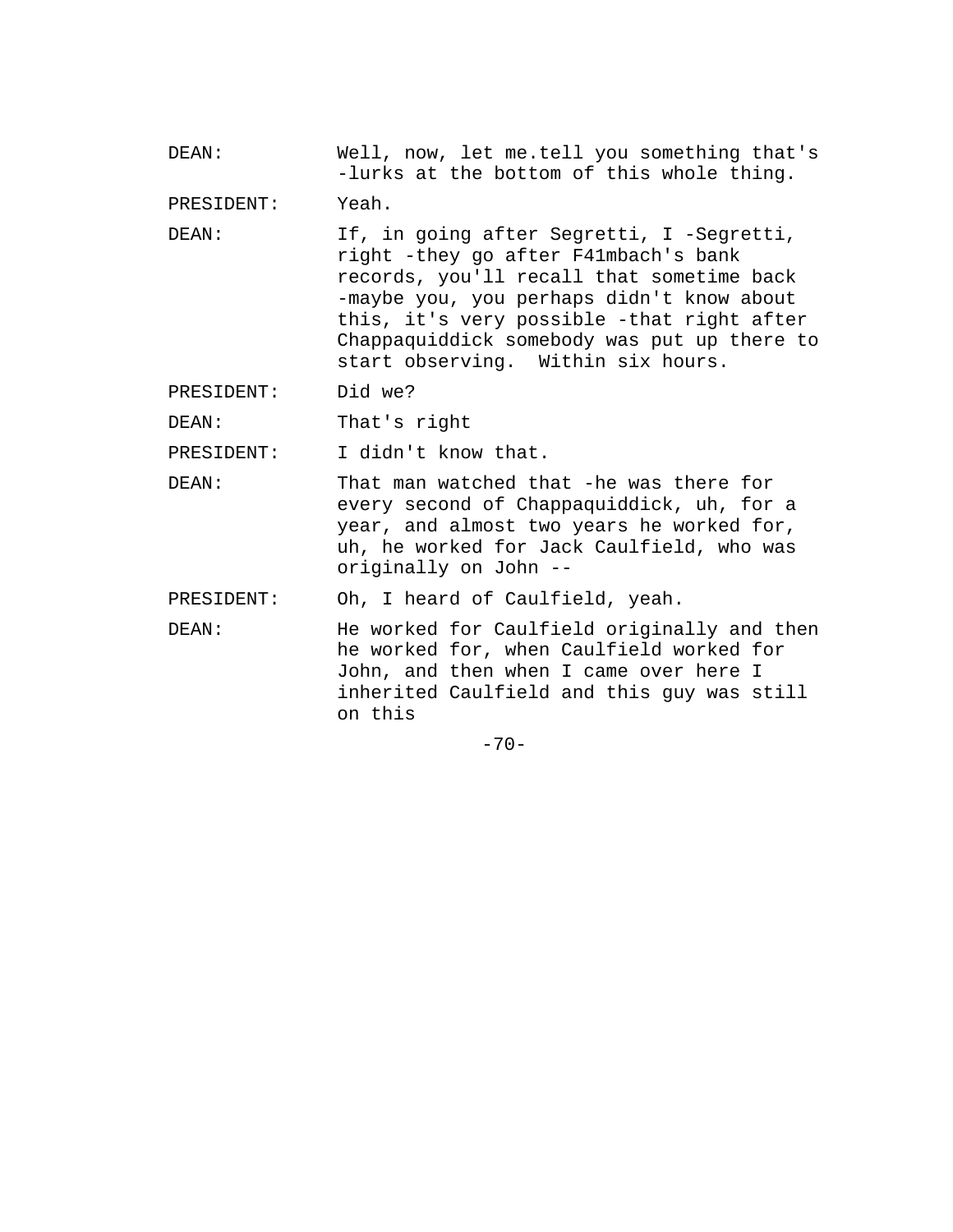same thing.

PRESIDENT: Yeah. DEAN: Well, if they get to those bank records between, uh, it starts on July of '69 through June of '71, and they say, ""What are these about? Who is this fellow that"s up in New York that you paid?'' There comes Chappaquiddick with a vengeance. This guy is a, is a twenty year detec tive on the, uh, New York State, uh, New York City Police Department. PRESIDENT: In other words, we --DEAN: He is ready to disprove and to show that, everything from -- PRESIDENT: [Unintelligible] consider that wrong, do we? DEAN: Well, if they get to it, uh, it's going to come out and the whole thing is going to turn around on that one. I mean, if Kennedy knew the bear trap he was walking into-- PRESIDENT: How do we know -uh, why, why don't we get it out anyway? DEAN: Well, we sort of saved it. [Laughs] PRESIDENT: Does he have any record? Is it any good? DEAN: Uh, ha is probably the most knowledgeable man in the country. -71-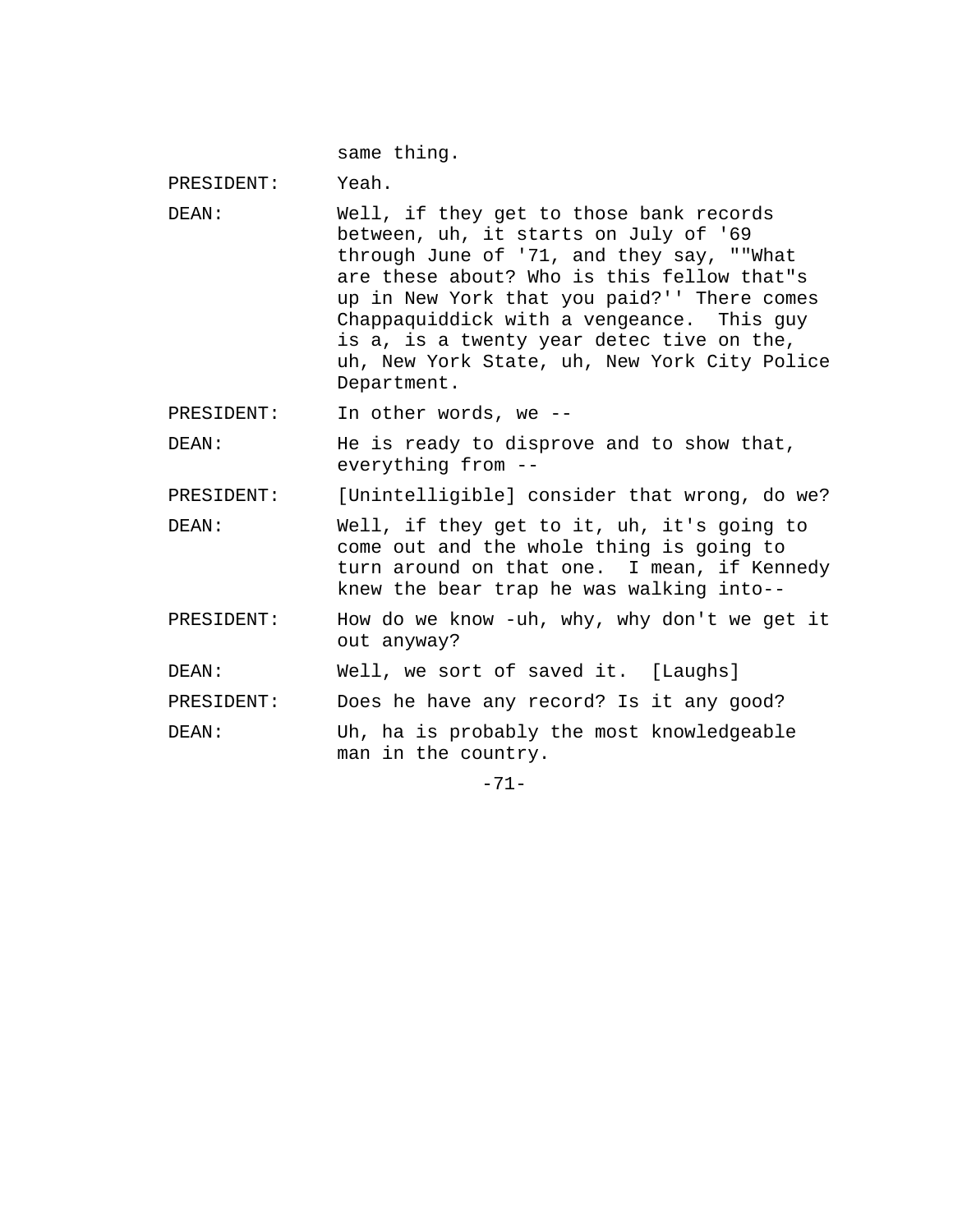He can't, you know, there are certain things he runs up against walls when they closed the, when they closed the records down, things he can't get, but he can ask all of the questions and get some, many of the answers. As a, as a twenty year detective, but we don't want to surface him right now. But if things ever surfaced, uh, this is what they'll get.

PRESIDENT: Now, how will Kalmbach explain that he"d hired this [unintelligible) Chappaquiddick? Did he -out of what type of funds?

DEAN: We'd have -he had, he had money left over from, uh, pre-convention --

PRESIDENT: Are they going to investigate those funds too?

DEAN: They are funds that were quite legal. There's nothing illegal with those funds.

PRESIDENT: How can they, how can they investigate them?

DEAN: They can't.

PRESIDENT: Huh?

DEAN: They -The only -The -What they would -7 happens -what, wh would occur, you see, is they would stumble into this in going back to, say '71, on Kalmbach's bank records. They've

-72-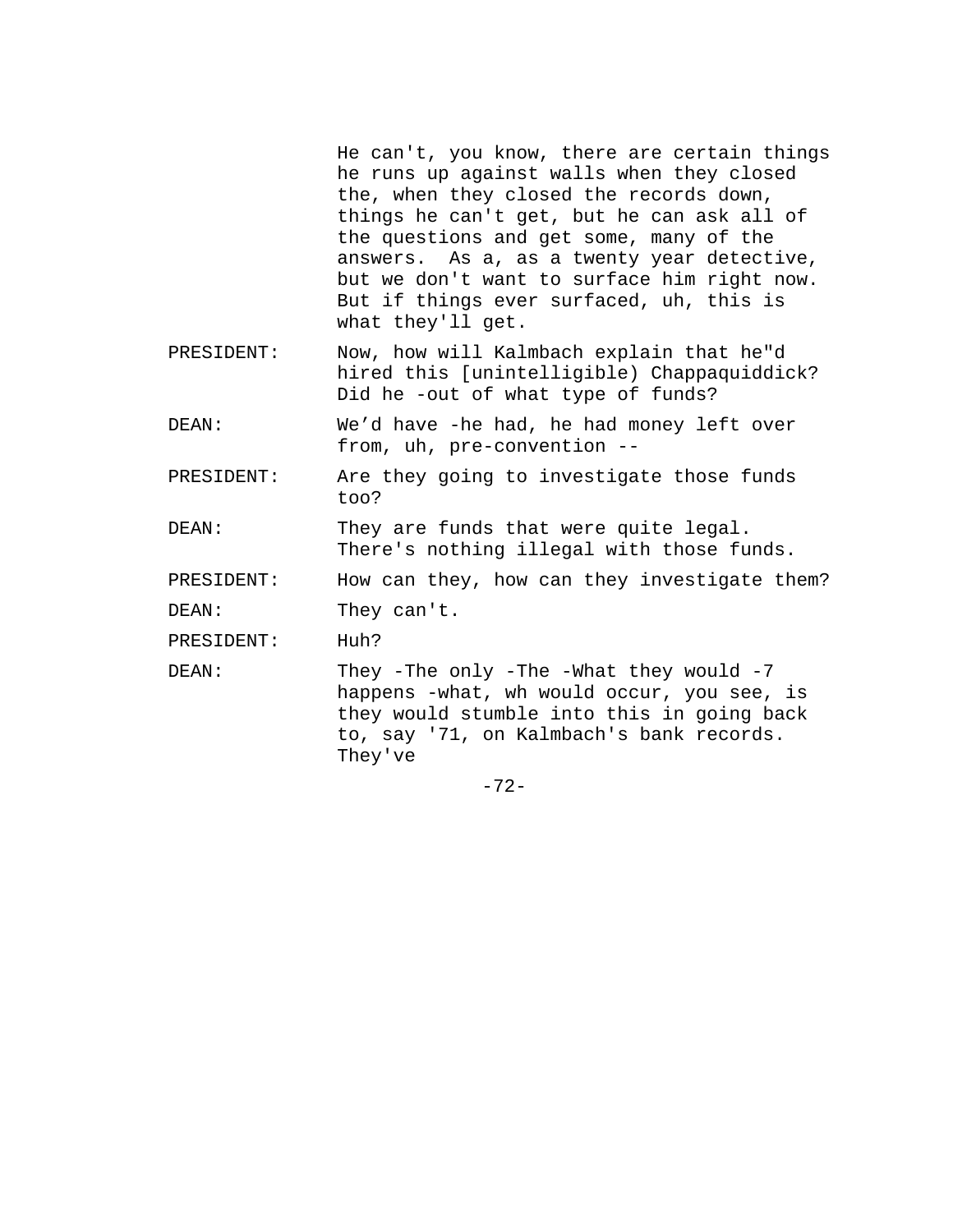already asked for a lot of his bank records in connection with Segretti, as to how he paid Segretti.

- PRESIDENT: Are they going to go back as far as Chappaquiddick?
- DEAN: Well, yeah, but this, this felloaw worked into '71 on this. He was up there. He talked to everybody in that town. He, you know, he, he"s the one who caused a lot of embarrassment for Kennedy already by saying -he went up there as a newspaperman. ""So why aren't you checking this? Why aren't you looking there?'" And pointing the press's attention to things. Gosh, the guy did a masterful job. I have never been, had the full report.
- PRESIDENT: Coming back to the Sullivan thing, you'd better now go ahead and talk to him. You will now talk to Moore, again to Moore and, uh, then what?
- DEAN: Uh, I'll see if we have something that's viable. And if it's --
- PRESIDENT: In other words -Have you talked to Sullivan again?

DEAN: Oh, yes. Yes, I plan on it.

PRESIDENT: Why the hell don't you get him in and talk to him? [Unintelligible]

DEAN: Well, he's -I asked him last night and he said, "John

-73-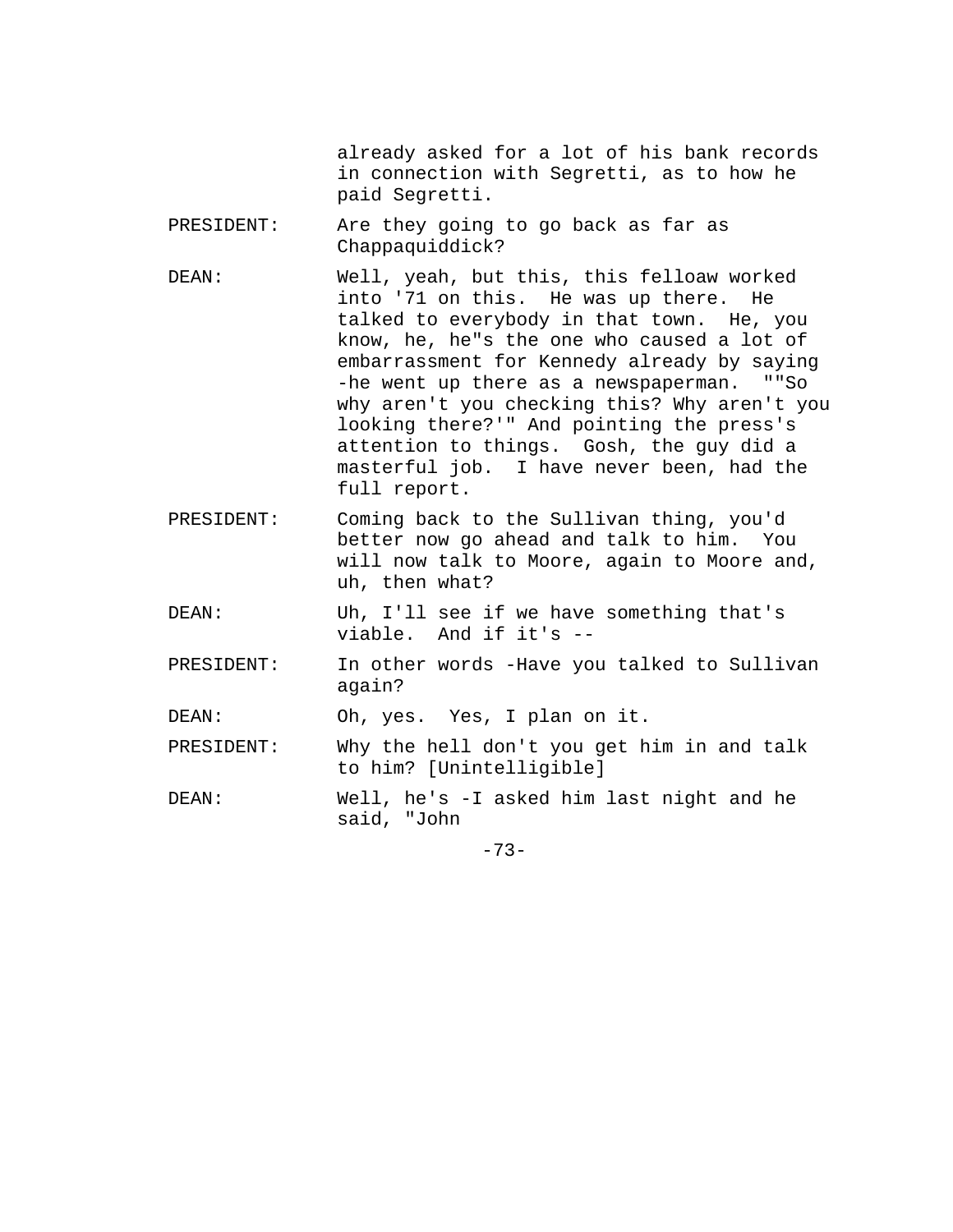give me a day or so to get my, all my recollections together,"

PRESIDENT: Right.

- DEAN: and that was yesterday. So I thought I would call him this evening and say, uh, ""Bill, Id just like to know
- PRESIDENT: You see, the fact that you've talked to him will become known. So maybe, maybe the best thing is to say '"I am not concerned here,'" and you say that he, he's to turn this over, and you say we will not handle it. Then make, then anyway, it gets to the Committee, aren't they going to say, ""The White House turns over information on the FBI?"' That's the -I don't know how the Christ to get it down there.
- DEAN: Well, that's what I think I can kick around with Dick Moore. He and I do very well just bouncing these things
- PRESIDENT: Yeah.
- DEAN: back and forth and coming up with something that we don't have to be embarrassed about it.
- PRESIDENT: I think a newsman, a newsman, a hell of a break for a newspaper.

DEAN: Oh yeah.

PRESIDENT: A hell of a story. Uh, maybe the Star would just run a hell of a story, I mean a real bust on the FBI. Then, and then, and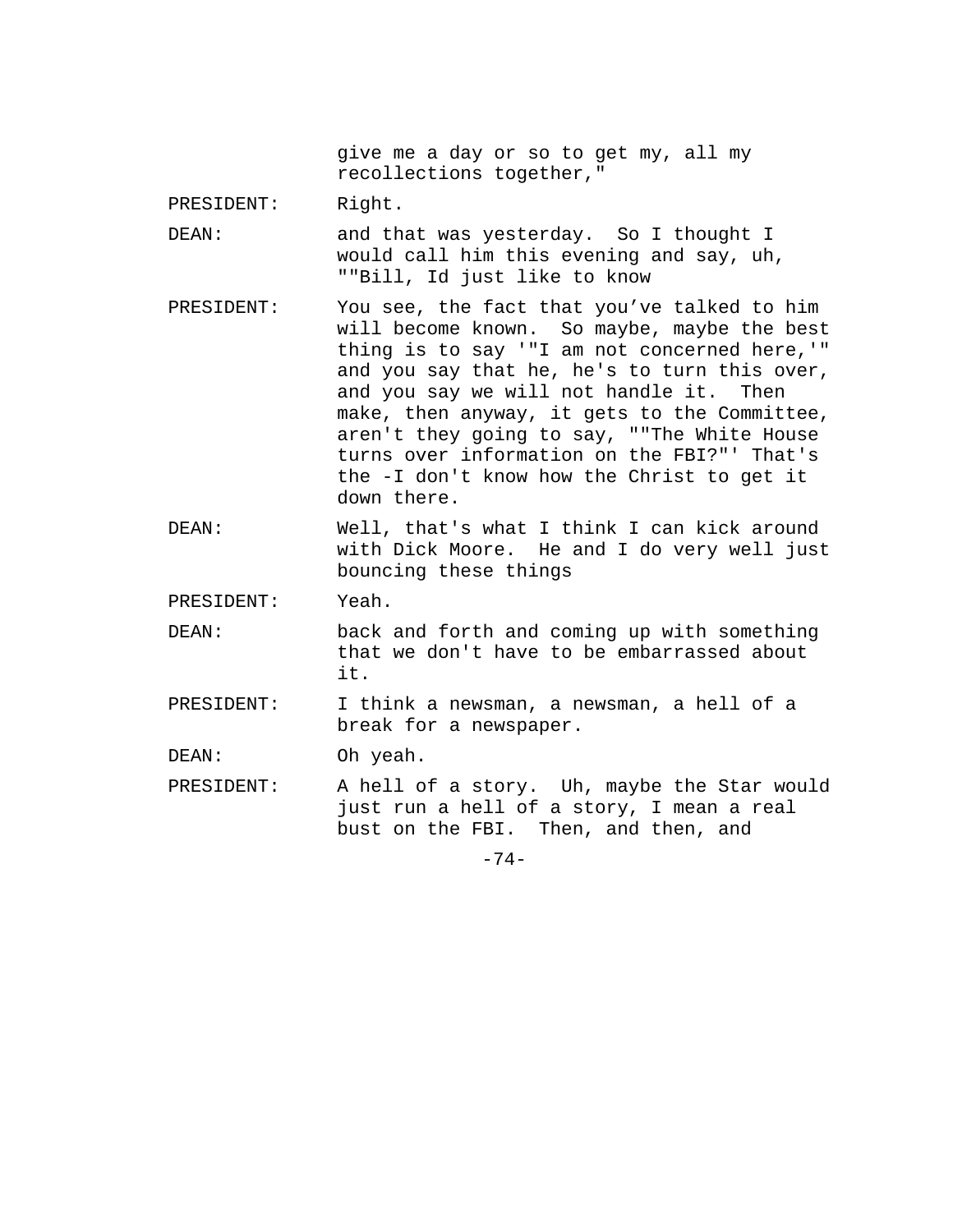then the Committee member, the man you, you, for example, on this basis could call Gurney, and say, "Now look. We're on to something very hot here. I can just tell you, I'm not going to tell you anything more. Go after it, forget you ever had this call." Then he goes. DEAN: Uh huh. PRESIDENT: It seems to me that that's a very effective way to get it out. DEAN: Uh huh. Another thing is, I don't think Sullivan would give up the White House. Sullivan --as I said could, there's one liability in Sullivan here, is that's his knowledge of the earlier things that occurred, uh -- PRESIDENT: That we did? DEAN: That we did. PRESIDENT: Well, now you should tell them. Oh, you mean he wouldn't, he'd say, he'd say, "I did no political work at all. My, my work in the [unintelligible] Nixon Administration was, was solely in the national security." DEAN: That's right. PRESIDENT: And that is totally true. DEAN: That's right. PRESIDENT: Okay. Well, good luck.  $-75-$